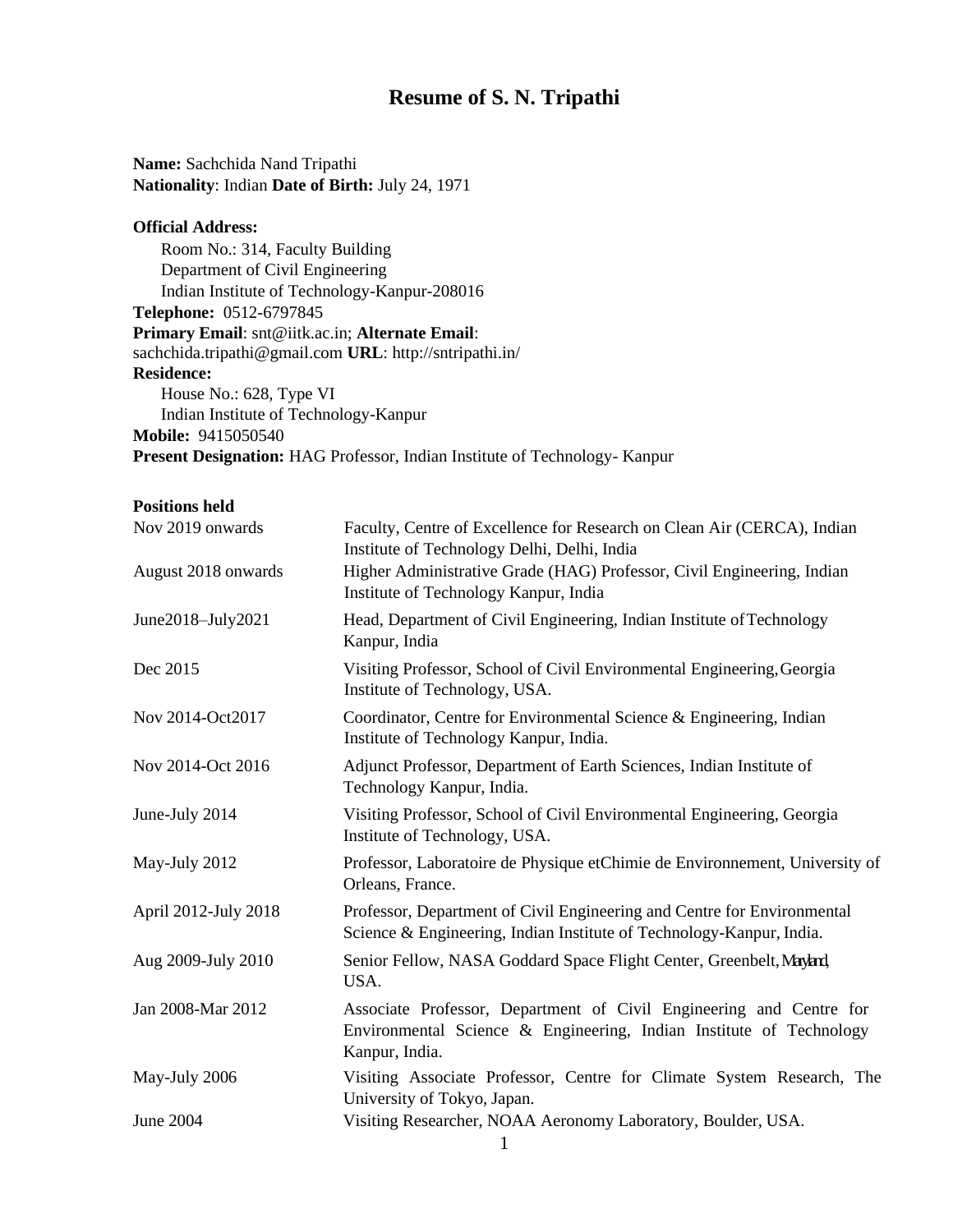| July 2003-Dec 2007          | Assistant Professor, Department of Civil Engineering, Indian Institute of<br>Technology Kanpur, India.                                                                          |
|-----------------------------|---------------------------------------------------------------------------------------------------------------------------------------------------------------------------------|
| Jan 2002-July 2003          | Post-Doctoral Research Assistant, Atmospheric, Oceanic and Planetary<br>Physics, Department of Physics, University of Oxford, UK.                                               |
| Dec 2000-Dec 2001           | Visiting Scientist, Environmental Assessment Division, Bhabha Atomic<br>Research Centre, Mumbai, India.                                                                         |
| <b>Academic Background:</b> | Ph.D. (Environmental Engineering), University of Reading, UK (2000)<br>M.Tech. (Environmental Engineering), NIT-Allahabad (1995)<br>B.Tech. (Civil Engineering), IIT-BHU (1992) |

#### **Citation Analysis**

Total Citation: > 9634, H-Index - 55; *Google Scholar;* **Google Scholar: Sachchida Tripathi** Total Citation: >6491, H-Index -45; *ISI Web of Knowledge:* **<http://www.researcherid.com/rid/J-4840-2016>** Total Citation: >7530, H-index -48; *Scopus: AUID # 21935606200* ORCID ID: **<https://orcid.org/0000-0002-6402-4680>**

#### **Field of Specialization:** Climate Change, Air Quality, Nuclear Safety

Extensive research in the past few decades has brought in a sharp focus on Aerosols as the single most important component of the atmosphere that would guide sustainable development in the future via its impact on air quality, weather, global climate and public health. I address the highly topical environmental questions through a comprehensive science-centric approach, rather than deal with them in a peripheral ad hoc manner. At the same time, as a part of conserving resources, I have adapted an interdisciplinary approach imbibing a seamless link between air quality for public health as well as the impact on climate change. The people-centric nature of my research contributed uniquely to both technological solutions and the evolution of policy guidelines for securing clean air in India.

*I led a study that provides evidence of aerosol-induced cloud invigoration effect (AIvE) during the Indian summer monsoon.* Aerosol indirect effects show the importance of aerosol-cloud feedback via cloud condensation nuclei during summer monsoon over India. Recently I led a study published in Nature Communication which shows occurrence of aerosol-induced cloud invigoration effect (AIvE) throughout the Indian region that can significantly alter cloud structures, radiation budget and impact monsoon rainfall.

I have set up National Aerosol Facility (NAF) for lateral translation of knowledge and expertise to serve the important cause of the involvement of academia in nuclearsafety studies. This facility specifically addresses aerosol safety issues relevant to Pressurized Heavy Water type Indian Nuclear reactors in contrast to most of the world studies which are relevant to Light Water Reactors namely THAI facility in Germany, PHEBUS-FP programme in France, and others. The uniqueness and the comprehensive nature of the NAF has put India on par with developed nations for catering to the visionary need for PHWR safety research alongside the growth of nuclear power to meet India's energy security needs. This facility also provides a single platform for researchers from the Department of Atomic Energy and academic institutions to conduct collaborative studies on aerosol experimentation and validation of various numerical codes employed in nuclear safety research.

I have built innovative approaches to qualify the accuracy, affordability and feasibility of indigenously built sensor-based network technologies for nationwide urban air quality monitoring and Real Time Source Apportionment (RTSA). This has enabled a paradigm shift by making it possible for the decision makers,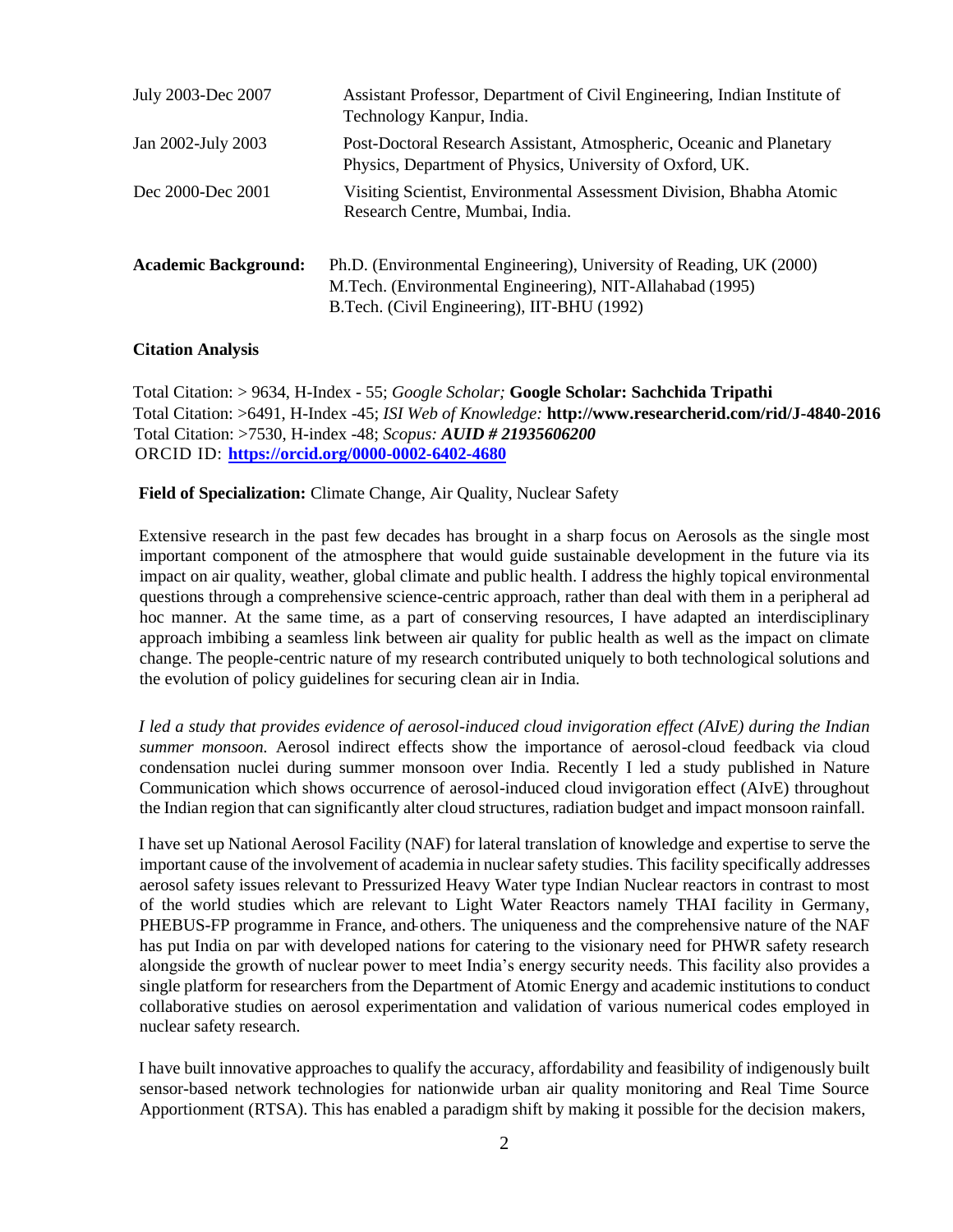climate researchers and environmental groups to access affordable and reliable air quality monitoring technologies over a wider and denser scale.

As the expert member, steering committee I have created an alliance of technical institutes (IITs, NITs and National Laboratories), National Knowledge Network (NKN), which will work with cities to meet National Clean Air Programme (NCAP) targets by creating capacity in air quality management at various levels.

## **Professional Recognitions**

- Fellow, Institute of Advanced Sustainability Studies, Potsdam, Germany, 2021-2022
- J C Bose National Fellow, awarded by SERB, Department of Science & Technology, 2021-26
- Arjun Dev Joneja Faculty Chair, IIT-Kanpur, 2021-24
- Elected Fellow, Indian National Science Academy, 2020
- U.P. Ratna Award, Government of Uttar Pradesh, 2018
- Distinguished Alumnus Award, Banaras Hindu University, 2015
- Elected Fellow, The National Academy of Sciences, 2015
- Rajeeva and Sangeeta Lahri Chair Professor, 2015-18
- Elected Fellow, Indian National Academy of Engineering, 2015
- Shanti Swarup Bhatnagar Prize in Earth, Atmosphere, Ocean and Planetary Sciences, 2014
- Sir M. Visvesaraya Research Fellowship for excellence in teaching and Research, 2009-12
- NASA Senior Fellowship, 2009-10
- NASI-SCOPUS Young Scientist Award for highest citation in Earth Sciences, 2009
- All India Council of Technical Education, Young Teacher Career Award, 2003

# **Service to Community**

- 57. Member of Committee on Sustainability of The Association of Academies and Societies in Sciences in Asia (AASSA), 2022.
- 56. Life Membership, South Asian Meteorological Association, 2022 onwards.
- 55. Editor, Transactions of INAE, the flagship Journal of Indian National Academy of Engineering, 2022 onwards.
- 54. Technical Advisor to Government of Telangana on Air Quality Management, 2021 onwards.
- 53. Member, Building and Works Committee, Indian Institute of Information Technology, Lucknow 2020 onwards.
- 52. Member, Research and Development subcommittee, Commission on Air Quality Management in National Capital Region and adjacent regions, Government of Uttar Pradesh, 2020 onwards.
- 51. Member, Indo-Finnish Working Group on Sustainability to explore new avenues for joint STI collaboration, Department of Science and Technology, 2020 onwards.
- 50. Member, National Committee for India-IIASA Programme, Technology Information, Forecasting and Assessment Council, Department of Science and Technology, 2020 onwards.
- 49. Coordinator, National Knowledge Network to National Clean Air Mission, Ministry of Environment, Forest & Climate Change (MoEFCC), 2020-24.
- 48. Member, Programme Advisory Committee (PAC) on Civil, Infrastructure and Transportation Engineering, SERB, Department of Science and Technology, 2020-23.
- 47. National Nodal Faculty, National Knowledge Network to National Clean Air Program, Ministry of Environment, Forest & Climate Change (MoEFCC), 2019-20.
- 46. Member, Technology Assessment Panel, India CEO Forum for Clean Air, Confederation of Indian Industries (CII), 2019.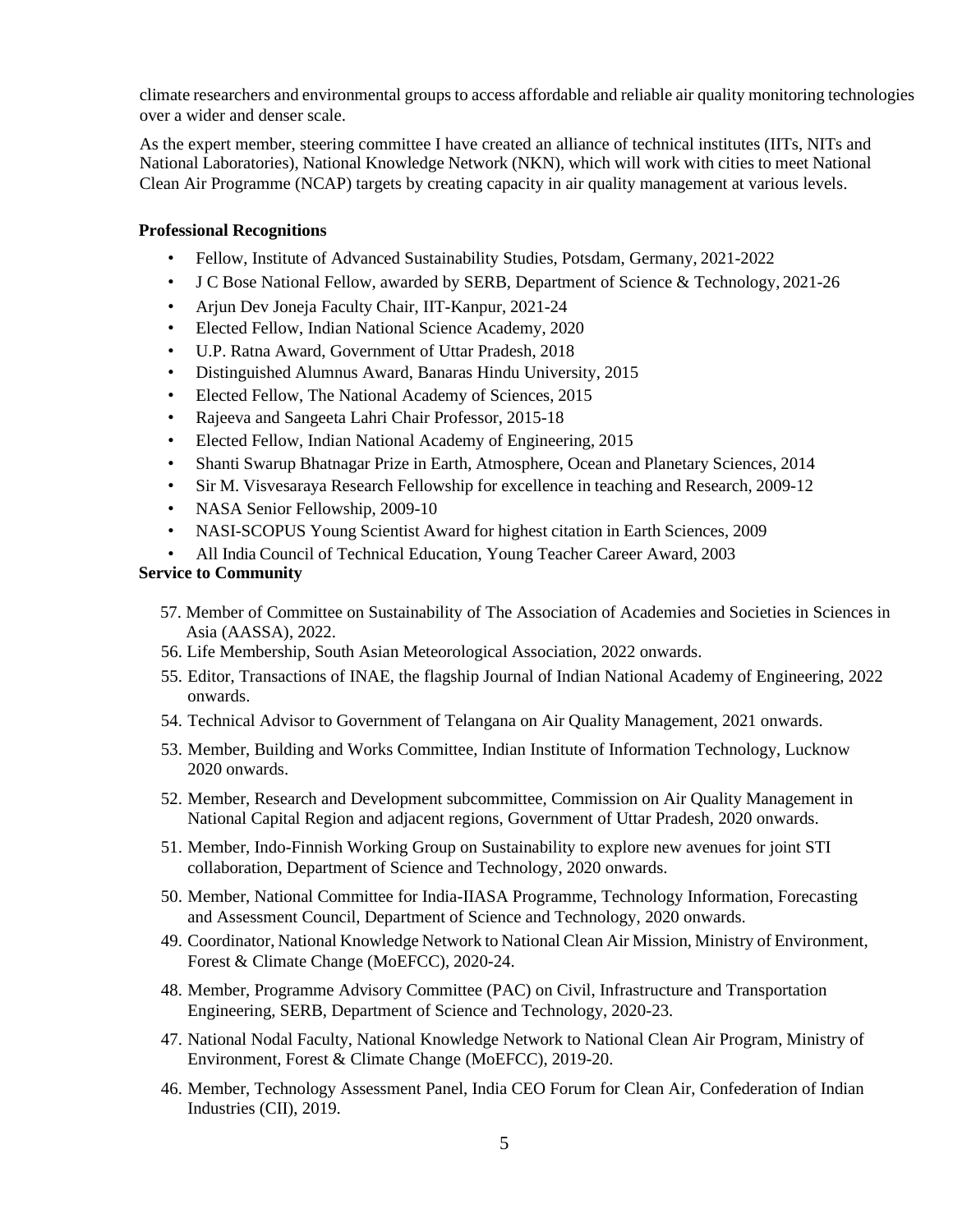- 45. Member, Expert Working Group to Review the Import and Export of Hazardous and other Waste, Ministry of Environment, Forest & Climate Change, 2019-20.
- 44. Member, Expert Committee of Climate Change Programme (CCP) under Strategic Programmes, Large Initiatives and Coordinated Action Enabler (SPLICE) for implementation of two national missions on climate change under Action Plan on Climate Change (NAPCC) viz (a) National Mission for Sustaining the Himalayan Ecosystem (NMSHE) and (b) National Mission on Strategic knowledge for Climate Change (NMSKCC), Department of Science and Technology, 2019.
- 43. Member, Committee to examine technological and regulatory issues relating to retrofitting of (i) older/petrol/diesel vehicles; (ii) older DG Sets less than 800 kW, Ministry of Environment, Forest and Climate Change, 2019.
- 42. Member, Scientific Advisory Committee (SAC), National Atmospheric Research Laboratory (NARL), 2019.
- 41. Member, Steering Committee, National Clean Air Program (NCAP), Ministry of Environment, Forest and Climate Change, 2019.
- 40. Member, Advisory Committee, International Conference on "Climate Change Impacts, Vulnerabilities and Adaptation: Emphasis on India and Neighbourhood, CCIVA 2019, Indian Institute of Technology, Kharagpur, 2019.
- 39. Member, Cloud Seeding Committee, Uttar Pradesh Government, 2018.
- 38. Member, Technical Expert Committee (TEC) for Petcoke and Alternative fuels, Ministry of Environment, Forest and Climate Change, 2018.
- 37. Member, International Advisory Committee, International Aerosol Conference, 2018.
- 36. Member, National Advisory and Technical Programme Committee, International Conference on Aerosol Climate Change Connection (AC3), Bose Institute, Darjeeling, April 25-27, 2017.
- 35. Member, Technical Programme Committee, Indian Aerosol Science and Technology Association (IASTA), conference on Aerosols and Climate Change: Insights and Challenges, PRL, Ahmedabad, December 6-8, 2016.
- 34. Member, Advisory Council of Mahamana Malaviya Research Centre for Ganga, River, Development & Water Resource Management, Government of India, 2016 onwards.
- 33. Expert member, Committee on Environment and Climate Change to review Central Sector Scheme and Centrally Sponsored Scheme, Ministry of Environment, Forest and Climate Change, Government of India.
- 32. Expert Member, Environmental Domain, MHRD's IMPRINT programme 2016 onwards.
- 31. Expert Member, MoWR's, Indian National Climate Change Committee, 2015 onwards.
- 30. Member, Institute International Relations Committee, 2015-16.
- 29. Session Convener, Indo-German Frontiers of Engineering Symposium, Potsdam, Germany, May 2014.
- 28. Session Chair, "Aerosol Characterization: Chemical" in 8th Asian Aerosol Conference, Australian Technology Part, Sydney, Australia, 2013.
- 27. Session Convener, Fifth Indo-American Frontiers of Science Symposium, Indo–U.S. Science and Technology Forum-U.S. National Academy of Sciences, Agra, India - April 7-10, 2013.
- 26. Member, National Advisory Committee, Cloud-Aerosol Interactions and Precipitation Enhancement Experiment (CAIPEEX), Ministry of Earth Sciences, 2008-13.
- 25. Evaluator, 'Atmospheric Brown Clouds' project administered by United Nation Environment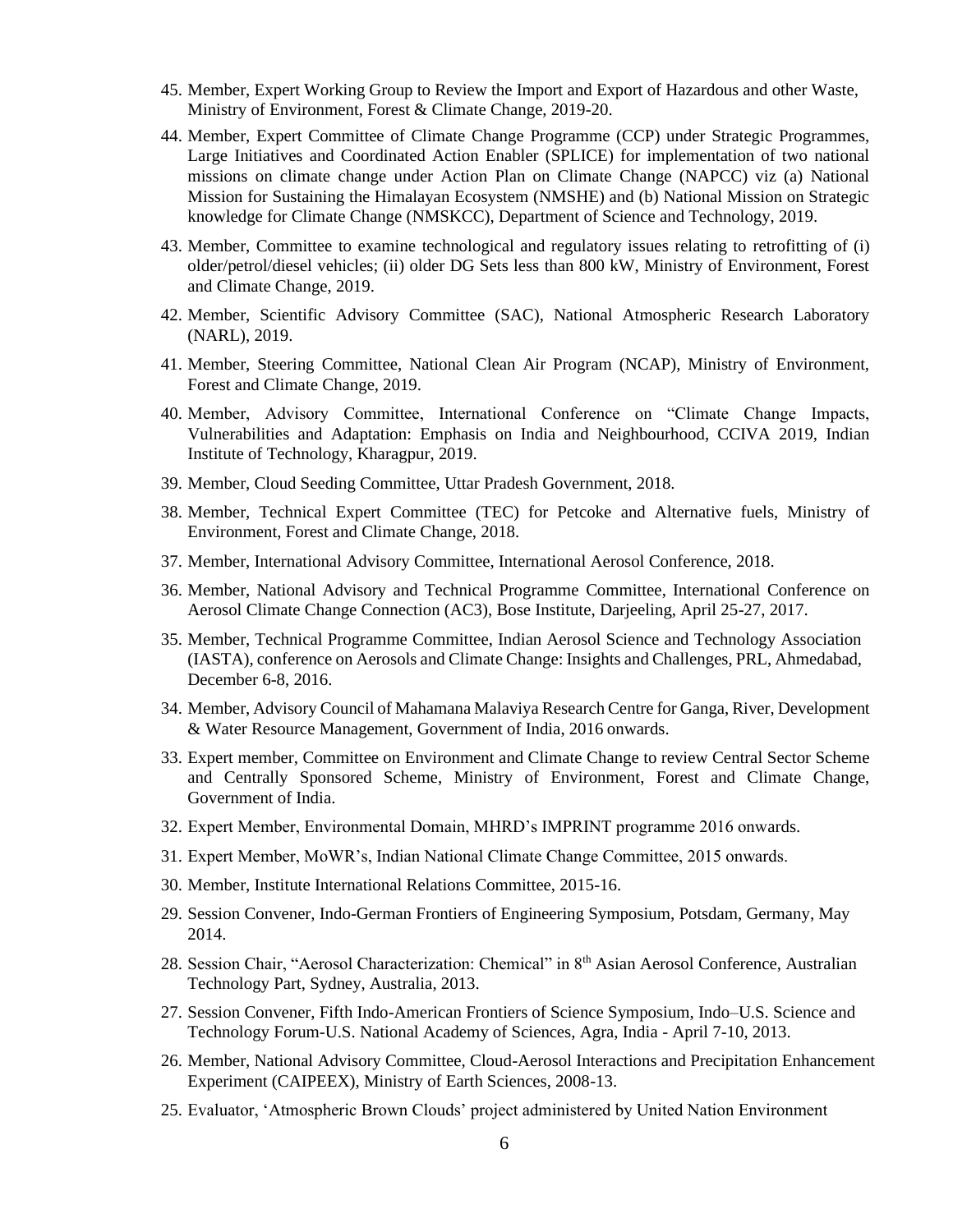Program, Bangkok, Thailand, 2012-13.

- 24. Alternate Member, Nanotechnologies Sectional Committee, MTD 33, 2011.
- 23. Member, High Level Working Group, Aerosol and Cloud Nucleation, India Meteorological Department, Ministry of Earth Sciences.
- 22. Member, National Fire Facility at Indian Institute of Technology-Kanpur.
- 21. Member, Geophysical Research Letter Editor Search Committee.
- 20. Member, National Steering Committee, Cloud, Aerosol and Precipitation Enhancement Experiment, Largest Project Ever Taken by Ministry of Earth Sciences.
- 19. Expert Member, DST Fast Track Scientist Committee.
- 18. Member, Publications Committee, American Geophysical Union, 2008-10.
- 17. Member, Editorial Board, Indian Journal of Aerosol Science and Technology.
- 16. Member, Executive Committee, Indian Aerosol Science and Technology Association.
- 15. Member, Science Team, Mars Orbiter Mission, ISRO Planex Programme.
- 14. Convener, Session on Climate effects of the atmospheric particle system: aerosols and clouds, Asia Oceania GeoScience Meeting, Bangkok, 2007.
- 13. Participated in Indo-US Frontier of Science and Technology Meeting held in New Delhi, India. October 2006.
- 12. Reviewer for DST and CSIR project proposals submitted for funding.
- 11. Participated in campaigns of national importance organized by ISRO; Land Campaign II over North India and Integrated Aerosol, Gases and Radiation Budget (ICARB) that covered land, sea and air segment.
- 10. Centre for Advanced Studies Fellow, Indian Institute of Technology, Banaras Hindu University, Varanasi.
- 9. Member, Steering Committee, ISRO Space Borne Lidar Project.
- 8. Member, Steering Committee (Cloud Studies), CTCZ experiment Department of Science and Technology, Govt. of India.
- 7. Member, Indian Association for Aerosol, Science and Technology.
- 6. Member, American Geophysical Union.
- 5. Reviewer for Journal of Geophysical Research, International Journal of Remote Sensing, Atmospheric Sciences, Atmospheric Environment, Geophysical Research Letters, Atmospheric Research, Atmospheric and Terrestrial Physics. Current Science, Aerosol Science and Technology, Tellus B, Space Science Review, Journal of Applied Meteorology, United Nations Environment Programme, Planetary and Space Science, Advances in Space Research.
- 4. Executed four projects of Indian Space Research Organisation (ISRO), DST and AICTE; three projects, sponsored by DST and ISRO are ongoing. Total research funding till date: 500 Lakhs.
- 3. Panelist, Workshop on Nanoparticles: Science and Technology, organized by Indian Institute of Technology-Bombay under the auspices of Indo-US Forum.
- 2. Member, Technical committee, Asian Aerosol Conference, Mumbai, December, 2005.
- 1. Convener, Technical (Indian Aerosol Science and Technology Association- IASTA Aerosol, Clouds and Indian Monsoon International Conference), Kanpur, November 2004.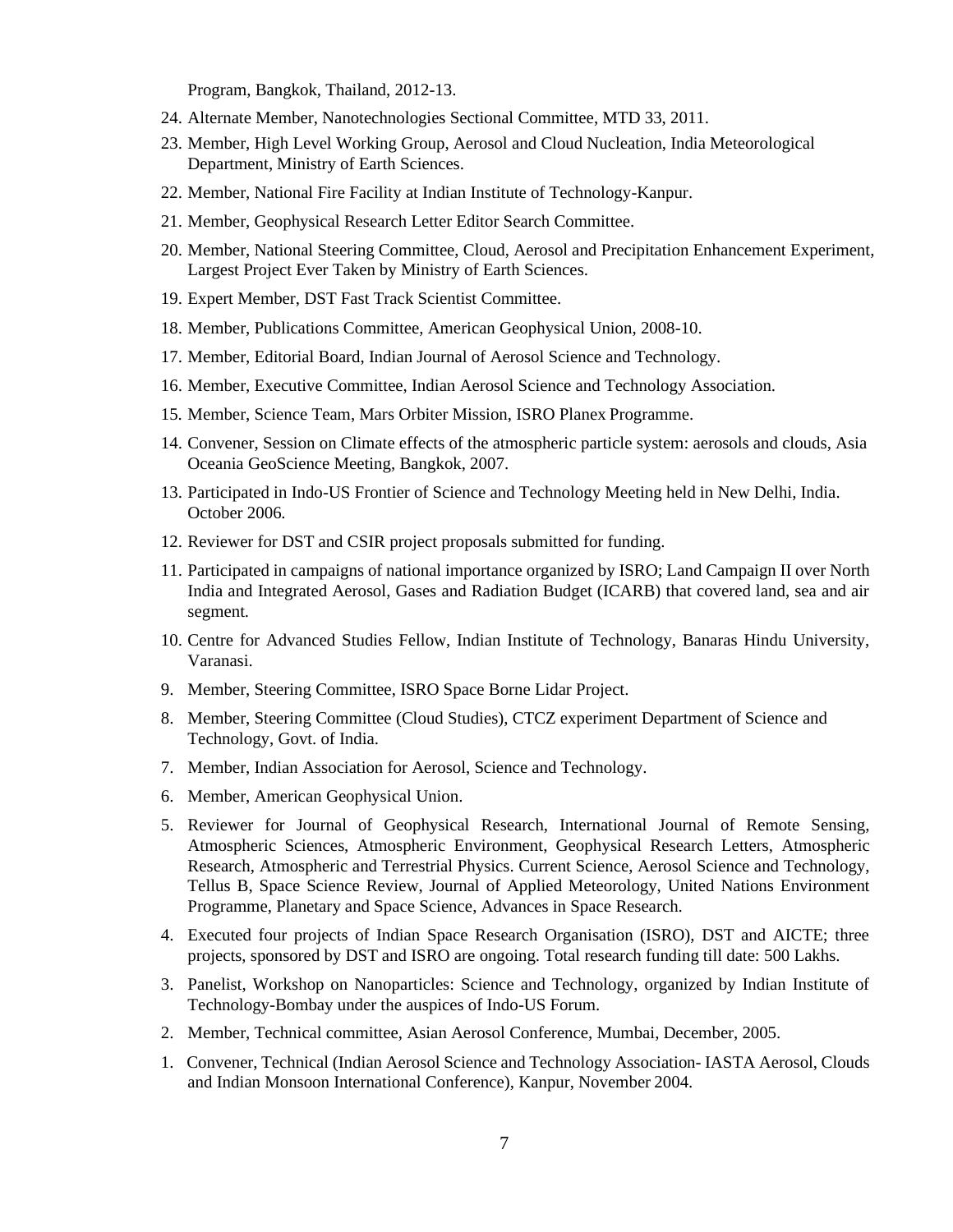## **Other Recognitions**

- Member, Advisory Board of Journal, Environmental Science: Atmospheres, Royal Society of Chemistry, 2021-2023.
- Member, Editorial Advisory Board, Environmental Science & Technology Letters, 2020 onwards.
- Member, Scientific Advisory Committee (SAC), National Atmospheric Research Laboratory (NARL), 2019 onwards.
- Associate Editor, Journal of Indian Geophysical Union, 2018 onwards.
- Expert member, Committee on "Aerosol, Radiation and Trace Gases", NARL, Gadanki, 2018 onwards.
- National Coordinator, Department of Science and Technology's, National Network Programme on Climate Change and Aerosol, 2018-21.
- Member, Research Council of CSIR-National Environmental Engineering Research Institute, 2017-20.
- Member, Editorial Board, Journal of Aerosol Science, 2016-19.
- Member, Advisory Board of Environmental Science: Processes & Impacts A Royal Society of Chemistry Publication, 2016-18.
- Academic Editor (member of the Editorial Board) of PLOS ONE (2014)

#### **Patent filed 2020**

Air Quality Monitoring Device and Method Thereof (submitted)

#### **Administrative Experience (IIT-Kanpur)**

- 17. Chairman, Udghosh, IIT Kanpur Main Festival, 2022
- 16. Head, Department of Civil Engineering, 2018-2021
- 15. Coordinator sustainable habitat theme of Vishwajeet proposal prepared by Institute, 2017
- 14. Member, Institute Information Cell (IC), 2016-2017
- 13. Coordinator, Centre for Environmental Science and Engineering, 2014-2017
- 12. Member, Senate Library Committee, 2013-2014
- 11. Organizer, Alumni Seminar Series, Department of Civil Engineering, 2012-2013
- 10. Coordinator, Academic Senate, IIT-Kanpur, October 2012 to October 2013
- 9. Member, Advisory Committee of Centre for Environmental Science and Engineering, 2011-2012
- 8. Member, DPGC, Environmental Engineering & Management Programme, 2012-2014.
- 7. Member, Institute Research Development Committee, 2010-2012
- 6. Faculty In charge, Computer Laboratory, Department of Civil Engineering, 2008-2009
- 5. Warden-in Charge, Hall V, March 2008-June 2008.
- 4. Warden, Hall V, March 2005- February 2008
- 3. Convenor, DPGC Environmental Engineering & Management Programme, 2004-2005, 2005-2006 and 2011-2012
- 2. Organiser, Almuni Seminar Series, Department of Civil Engineering, 2003-2004
- 1. Member, DUGC, 2003-2004, 2012-2014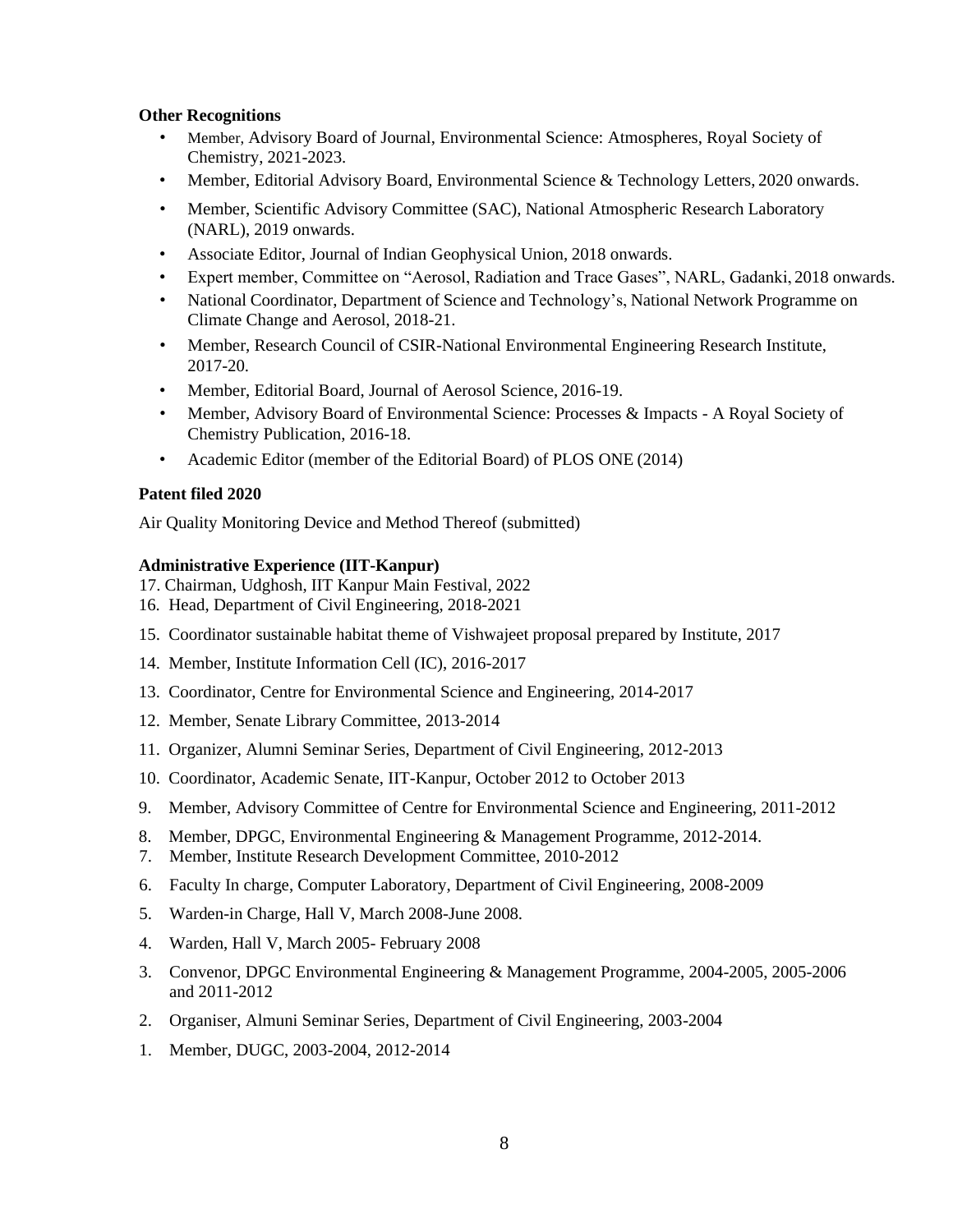## **Thesis Supervision** *(a) Ph.D supervised*

| Sr. No. | <b>Name</b>                | Year | <b>Title/Current Position</b>                                                                                                                                                                                   |
|---------|----------------------------|------|-----------------------------------------------------------------------------------------------------------------------------------------------------------------------------------------------------------------|
|         |                            |      |                                                                                                                                                                                                                 |
| 15.     | Gaurav Mishra              | 2021 | Growth characteristics of cesium compound aerosols under various<br>saturation conditions.                                                                                                                      |
|         |                            |      | Current position: Postdoctoral Fellow, Department of Aerosols<br>and Physics, Institute of Chemical Process<br>Chemistry<br>Fundamentals of the Czech Academy of Sciences, Prague, Czech<br>Republic            |
| 14.     | Kunal Ghosh                | 2021 | Role of ion in aerosol microphysical processes (modeling and<br>experimental studies).                                                                                                                          |
|         |                            |      | Current position: Postdoctoral Fellow, under my guidance in<br>Department of Civil Engineering, Indian Institute of Technology,<br>Kanpur                                                                       |
| 13.     | Navaneeth M.<br>Thamban    | 2021 | Evolution of size, composition and mixing state of carbonaceous<br>aerosols in Indo-Gangetic Plain.                                                                                                             |
| 12.     | Anil<br>Kumar<br>Mandariya | 2021 | Current position: Postdoctoral Fellow, University of Manchester, UK<br>Impact of ambient relative humidity on the growth and evolution of<br>organic aerosol.                                                   |
|         |                            |      | Current position: Postdoctoral, CESAM Chamber, CNRS - LISA,<br>Créteil, France                                                                                                                                  |
| 11.     | Anubhav<br>Dwivedi         | 2020 | Experimental and numerical study on micro-physical properties of<br>aerosols and its behaviour under varying thermal-hydraulic conditions.<br>Current position: Postdoctoral Fellow, Aarhus University, Denmark |
| 10.     | Manish Joshi               | 2018 | Formation and evolution characteristics of nuclei mode particles in<br>dense atmospheric and confined aerosol environments. Current position:<br>Scientific Officer 'E', BARC, Mumbai                           |
| 9.      | Shamjad P.M.               | 2017 | Impact of carbonaceous aerosol absorption and mixing state on direct<br>radiative forcing in Kanpur-India.                                                                                                      |
|         |                            |      | Current position: Postdoctoral Fellow, Clean Combustion Research<br>Center, King Abdullah University of Science and Technology, Thuwal,<br>Saudi Arabia                                                         |
| 8.      | Chandan<br>Sarangi         | 2017 | Understanding aerosol-surface-cloud-rainfall interactions within<br>Indian summer monsoon region.                                                                                                               |
|         |                            |      | Current position: Assistant Professor, Department of Civil<br>Engineering, Indian Institute of Technology-Madras                                                                                                |
| 7.      | Abhishek<br>Chakraborty    | 2016 | Fog and organic aerosols interactions: processing, sources, and<br>composition.                                                                                                                                 |
|         |                            |      | <b>Current position: Assistant Professor, Centre for Environmental</b><br>Science and Engineering, Indian Institute of Technology-Bombay,<br>Mumbai                                                             |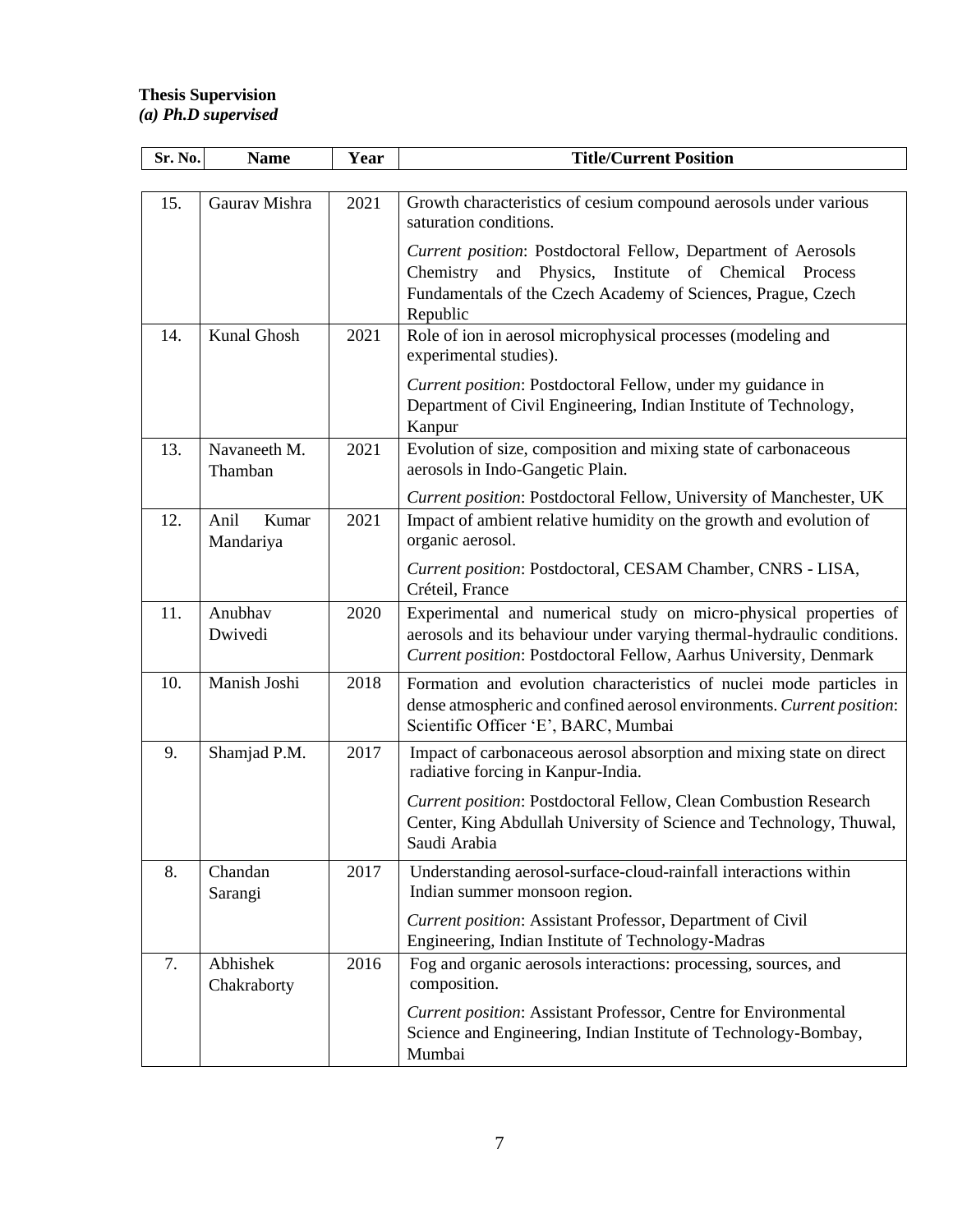| 6.               | Deepika Bhattu         | 2016 | Effect of aerosol size, chemical composition, mixing state and volatility<br>on cloud condensation nuclei activity in the ambient atmosphere.                                                                                        |
|------------------|------------------------|------|--------------------------------------------------------------------------------------------------------------------------------------------------------------------------------------------------------------------------------------|
|                  |                        |      | Current position: Assistant Professor, Indian Institute of Technology-<br>Jodhpur                                                                                                                                                    |
| 5 <sub>1</sub>   | Chiranjib<br>Chaudhari | 2015 | Characteristics of historical climate change over Indo-Gangetic basic:<br>Observational analysis and numerical modelling.                                                                                                            |
|                  |                        |      | Current position: Postdoctoral Researcher, Wilfrid Laurier University,<br>Ontario, Canada                                                                                                                                            |
| $\overline{4}$ . | Daya Shankar<br>Kaul   | 2014 | Understanding the formation of organic aerosol in urban environment<br>during foggy and non-foggy episodes.                                                                                                                          |
|                  |                        |      | Current position: Assistant Professor, SoT, PDP University, Gujarat                                                                                                                                                                  |
| 3.               | J. Jaidevi             | 2012 | Effects of fine particulate matter on human health and climate.                                                                                                                                                                      |
|                  |                        |      | Current position: Assistant Professor, IITRAM, Ahmedabad                                                                                                                                                                             |
| 2.               | Sumit Kumar<br>Mishra  | 2011 | Numerical estimation of optical properties of pure and polluted mineral<br>dust particle.                                                                                                                                            |
|                  |                        |      | Current Position: Scientist, Radio and Atmospheric Sciences<br>Division, National Physical Laboratory, New Delhi                                                                                                                     |
| 1.               | Sagnik Dey             | 2008 | Aerosol radiative effects in Kanpur in the Indo-Gangetic basin, northern<br>India.                                                                                                                                                   |
|                  |                        |      | Current position: Associate Professor, Institute Chair, Department of<br>Centre for Atmospheric Sciences, Indian Institute of Technology-<br>Delhi and Faculty, Centre of Excellence for Research on Clean Air<br>(CERCA), IIT Delhi |

# *(b) Ongoing Ph.D students*

| Sr. No | <b>Name</b>                      | <b>Title</b>                                                                                                                                                      |
|--------|----------------------------------|-------------------------------------------------------------------------------------------------------------------------------------------------------------------|
| 9      | Akanksha                         | Study on Low-Cost Air Quality Monitoring Sensors.                                                                                                                 |
| 8.     | Manish Kumar                     | Study of aerosol deposition in piping system during severe nuclear<br>accident and its validation with ASTEC                                                      |
| 7.     | Sidyant Kumar                    | Study of shock wave and droplet interaction                                                                                                                       |
| 6.     | Suneeti Mishra                   | Aerosol size distribution and chemical analysis in Indian cities                                                                                                  |
| 5.     | Vipul Lalchandani                | Chemical characterization of particulate matter, and understanding<br>organic aerosol sources and evolution at downwind location of Delhi<br>during winter season |
| 4.     | Ashutosh Shukla                  | Source apportionment using UMR and PMF and network analysis                                                                                                       |
| 3.     | Mithun Krishnan K.V.             | Seasonal and annual variations of surface energy fluxes, parameters and<br>it's modelling using weather research forecast models over Indo-<br>Gangetic basin     |
| 2.     | Himadri Sekhar<br><b>Bhowmik</b> | Source apportionment using high end online instruments                                                                                                            |
| 1.     | Vaishali Jain                    | Chemical characterization and source appointment of aerosols using real<br>time instruments                                                                       |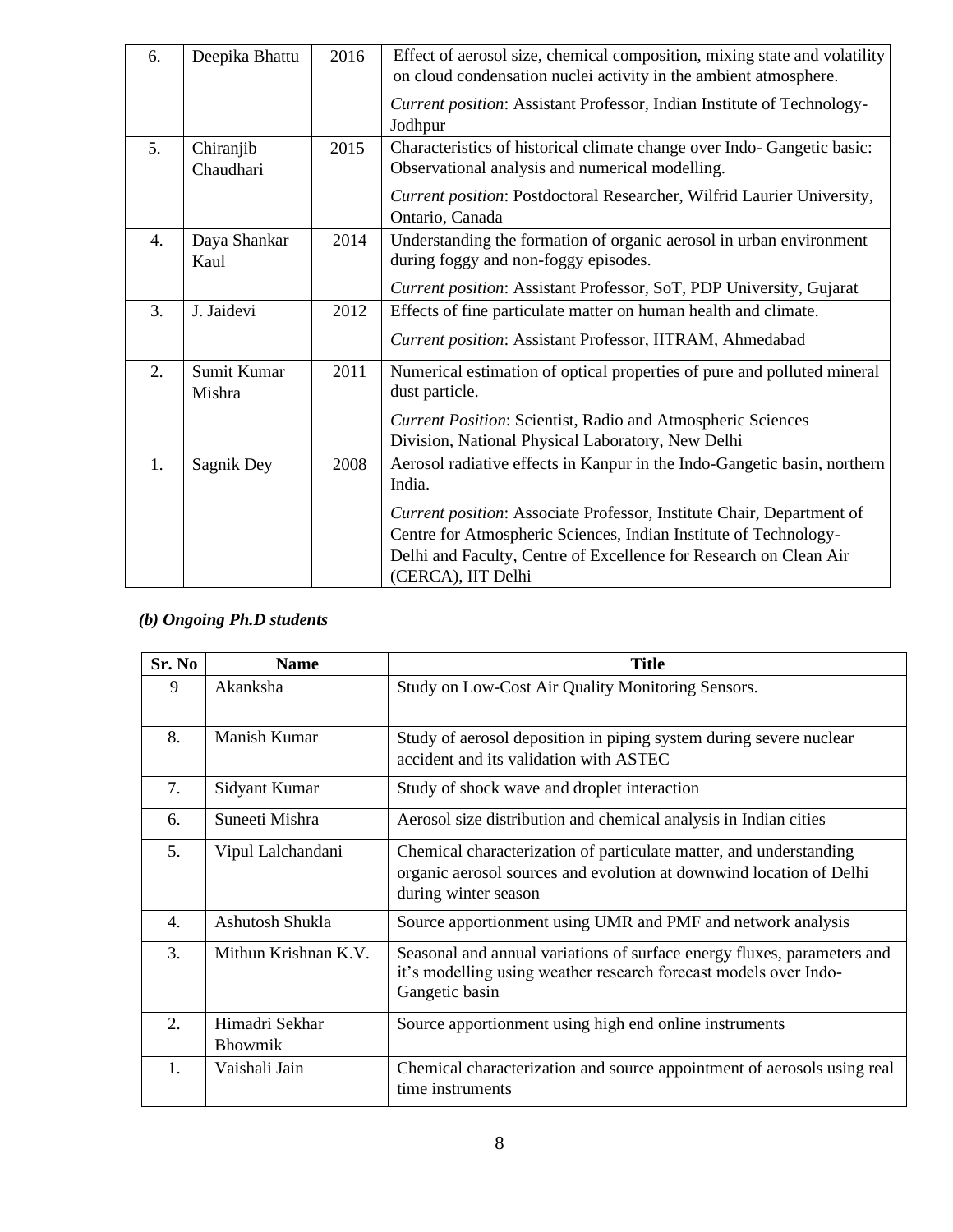# *(c) M.Tech thesis supervised*

| Sr.No. | <b>Name</b>           | Year | <b>Title/Current Position</b>                                                                                                        |
|--------|-----------------------|------|--------------------------------------------------------------------------------------------------------------------------------------|
| 33     | Ayush Nagal           | 2021 | Robust Statistical Calibration and Characterization of Portable                                                                      |
|        |                       |      | Low-Cost Air Quality Monitoring Sensors                                                                                              |
|        |                       |      | Current status: Software Engineer at Microsoft                                                                                       |
| 32.    | Saurabh Kukreti       | 2020 | Impact of variability in initial and boundary conditions of                                                                          |
|        |                       |      | meteorology on the simulated particulate matter concentrations                                                                       |
|        |                       |      | over Delhi during winters using WRF-Chem                                                                                             |
| 31.    | Pratapaditya          | 2020 | Understanding the non-local and local contributions during a high                                                                    |
|        | Ghosh                 |      | $PM_{2.5}$ loading winter episode over the megacity of Delhi using                                                                   |
|        |                       |      | WRF-Chem                                                                                                                             |
| 30.    | <b>Shubham Naresh</b> | 2019 | Spatial and temporal variability in ionic and metal composition of                                                                   |
|        |                       |      | PM2.5, across five sites of Gangetic plain; seasonality in                                                                           |
|        |                       |      | secondary inorganic aerosol and preliminary source                                                                                   |
|        |                       |      | apportionment.                                                                                                                       |
|        |                       |      | Current position: Environmental Engineer, THDC India Limited,<br>Rishikesh, Uttarakhand                                              |
|        | Himadri Sekhar        |      |                                                                                                                                      |
| 29.    | Bhowmik               | 2019 | Inter and Intra seasonality in carbonaceous species (EC, OC) of<br>PM2.5 aerosol over five sites of Indo-Gangetic plain, preliminary |
|        |                       |      | source apportionment and case study on multi-day regional SOA                                                                        |
|        |                       |      | formation during winter at Faridabad.                                                                                                |
|        |                       |      | Current position: Pursuing PhD under my guidance in                                                                                  |
|        |                       |      | Department of Civil Engineering, Indian Institute of                                                                                 |
|        |                       |      | Technology-Kanpur                                                                                                                    |
| 28.    | Saad Ahmed            | 2018 | Application of microwave radiometer in now casting of convective                                                                     |
|        |                       |      | activity.                                                                                                                            |
|        |                       |      | Current position: Senior Engineer, Tata Consulting Engineers,                                                                        |
|        |                       |      | Noida                                                                                                                                |
| 27.    | Mithun Krishnan       | 2017 | Seasonal dynamics of surface energy balance over a semi-natural<br>grass land in central Indo-Gangetic Basin.                        |
|        | K.V.                  |      | Current position: Pursuing PhD under my guidance in                                                                                  |
|        |                       |      | Department of Civil Engineering, Indian Institute of                                                                                 |
|        |                       |      | Technology-Kanpur                                                                                                                    |
| 26.    | Geet George           | 2017 | Characterisation of cloud vertical structure (CVS) and cloud                                                                         |
|        |                       |      | radiative forcing (CRF) over Kanpur.                                                                                                 |
|        |                       |      | Current position: PhD Student, Max Planck Institute for                                                                              |
|        |                       |      | Meteorology, Hamburg, Germany                                                                                                        |
| 25.    | Bhuvana Joshi         | 2016 | Real time size resolved analysis of organics in Kanpur city: A                                                                       |
|        |                       |      | comparative study between fog and no-fog periods.                                                                                    |
|        |                       |      | Current position: Assistant Professor - Civil Engineering, Govt.                                                                     |
|        |                       |      | Engineering College, Banswara, Rajasthan                                                                                             |
| 24.    | Kuntamukkala          | 2016 | Black carbon aerosol microphysical properties variation and                                                                          |
|        | Pavan Kumar           |      | electron microscopy study of PM205 in Kanpur. Current                                                                                |
|        |                       |      | Position: Software Engineer at Tech Mahindra Pune,                                                                                   |
|        |                       |      | Maharashtra                                                                                                                          |
| 23.    | Tirthankar            | 2015 | Understanding urban micrometeorology and its impact on the heat<br>island of greater Kanpur.                                         |
|        | Chakraborty           |      | Current Position: PhD student, Yale University, USA.                                                                                 |
|        |                       |      |                                                                                                                                      |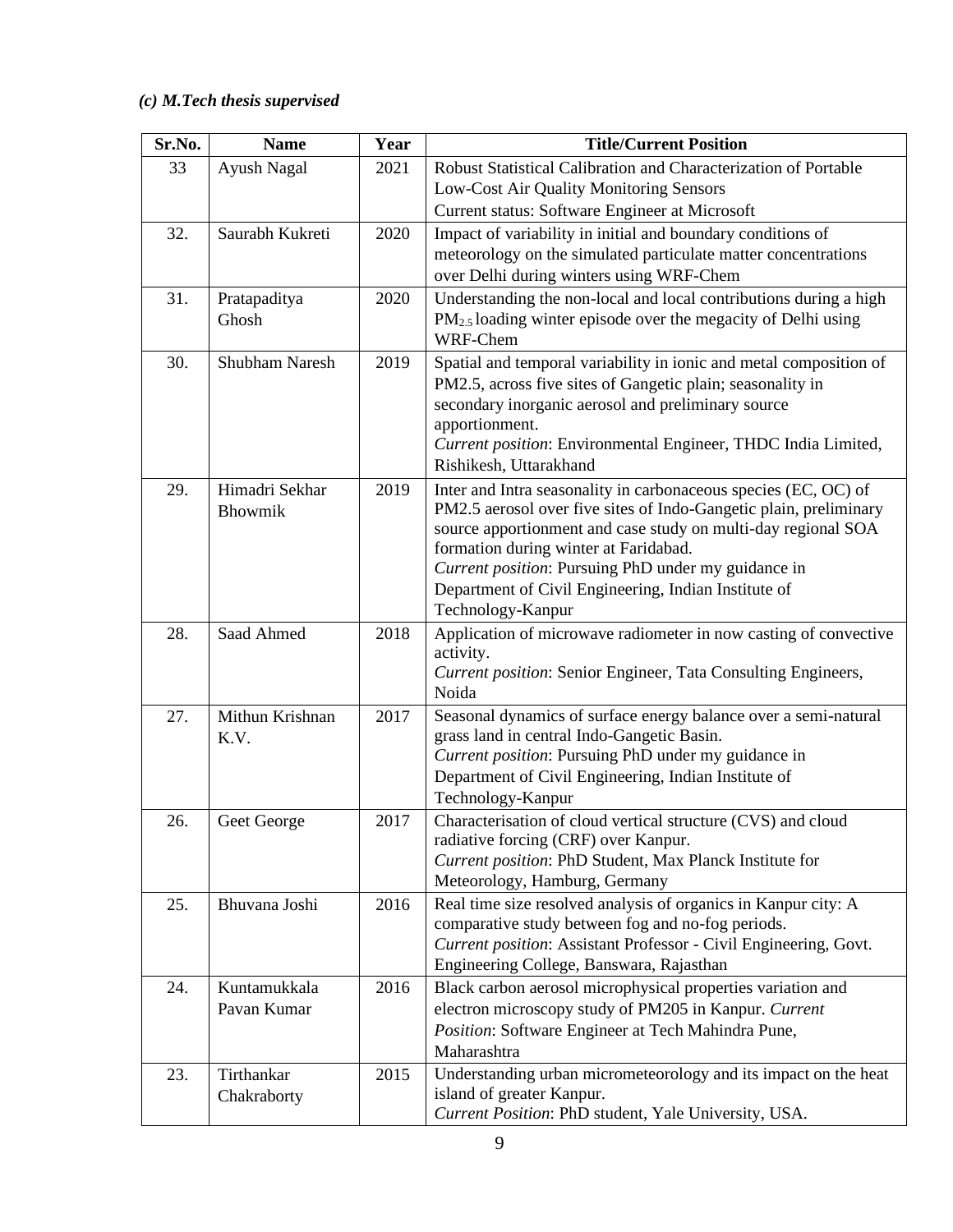| 22. | Kundan Kumar                 | 2015 | Aerosol Direct Radiative forcing over Indo-Gangetic basin during<br>pre-mansoon season using WRF-CHEM.<br>Current Position: Assistant Executive Engineer, Office of the<br>Panchayat Raj Superintendent Engineer, Panchayat Raj Circle                                                                                                                                    |
|-----|------------------------------|------|---------------------------------------------------------------------------------------------------------------------------------------------------------------------------------------------------------------------------------------------------------------------------------------------------------------------------------------------------------------------------|
| 21. | Vipul Lalchandani            | 2014 | Adilabad, Tilangana<br>The need for site-, season- and instrument-specific calibrations of<br>a photo-reference method for determining aerosol Black Carbon<br>concentrations and examining color signal of Organic carbon<br>particles.<br>Current Position: Pursuing PhD under my guidance in Department<br>of Civil Engineering, Indian Institute of Technology-Kanpur |
| 20. | Amit Sharma                  | 2014 | Assessing health impact of Particulate Matter using Weather<br>Research Forecasting-Chem model over IG Basin.<br><b>Current Position: Ahmedabad</b>                                                                                                                                                                                                                       |
| 19. | Anubhav Dwivedi              | 2013 | Investigation of activation kinetics of laboratory generated and<br>ambient particles<br>Current Position: Postdoctoral Fellow, Aarhus University,<br>Denmark                                                                                                                                                                                                             |
| 18. | Rosalin Dalai                | 2013 | Role of aerosol type and mixing state on CCN activity<br>Current Position: Indian Institute of Technology-Bhubaneswar                                                                                                                                                                                                                                                     |
| 17. | Shamjad P.M.                 | 2011 | Hygroscopicity, mixing state and enhanced absorption of aerosols<br><b>Current Position: Postdoctoral Fellow, Clean Combustion</b><br>Research Center, King Abdullah University of Science and<br>Technology, Thuwal, Saudi Arabia                                                                                                                                        |
| 16. | Priya Choudhry               | 2011 | Validation of MODIS-retrieved AOD over Indo-Gangetic Plain.<br>Current Position: Group Engineer at SNC-Lavalin Atkins,<br>Bengaluru, Karnataka                                                                                                                                                                                                                            |
| 15. | Monika Srivastava            | 2011 | Aircraft-based CCN Closure<br>Current Position: BBD University, Lucknow                                                                                                                                                                                                                                                                                                   |
| 14. | Pawan Kumar<br><b>Bharti</b> | 2010 | A study of inter and intra variation seasonal of surface Cloud<br>Condensation Nuclei and chemical closure in Kanpur Current<br>Position: SIDBI, Ludhiana                                                                                                                                                                                                                 |
| 13. | Vishnu Patidar               | 2009 | First surface, spatial and vertical measurements of Cloud<br>Condensation Nuclei (CCN) over Indian CTCZ region.<br><b>Current Position: Environmental Engineer</b>                                                                                                                                                                                                        |
| 12. | Jariwala Chinmay<br>G.       | 2009 | An observational and laboratory study on the effects of Cloud<br>Condensation Nuclei and black carbon aerosol on fog persistence.<br>Current Position: Environmental Engineer, Dar AL-Handasah,<br>Pune                                                                                                                                                                   |
| 11. | <b>Vivek Pratap Singh</b>    | 2008 | An experimental investigation of the effects of environmental and<br>fog condensation nuclei parameters on rate of fog dissipation.<br>Current Position: Engineer, Manali                                                                                                                                                                                                 |
| 10. | Sanjay Prakash<br>Baxla      | 2008 | A study of ambient ultra fine aerosols using SMPS.<br>Current Position: Sr. Process Design Engineer at<br>SS GAS LAB ASIA PVT LTD, New Delhi                                                                                                                                                                                                                              |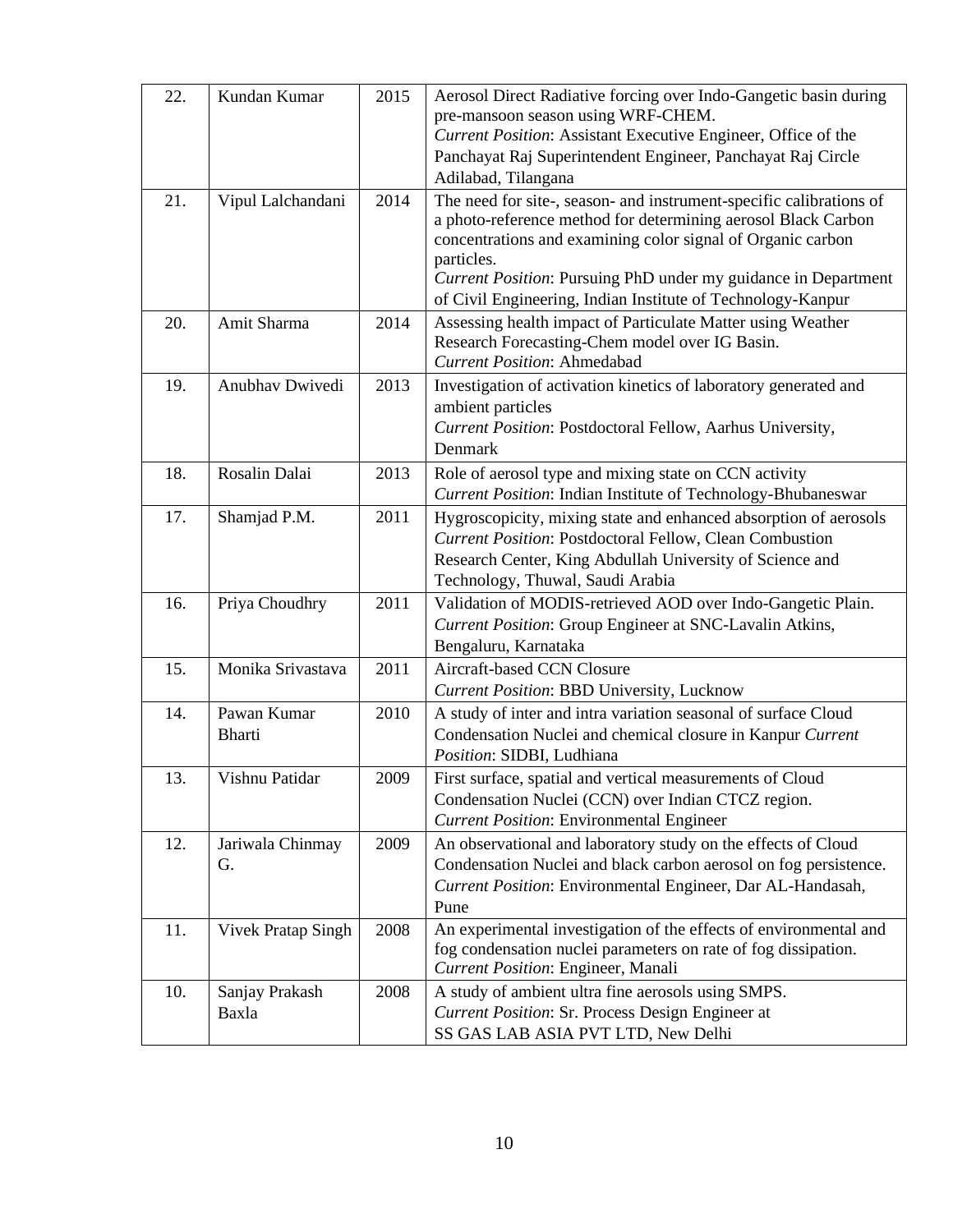| 9.               | Anirban Roy          | 2008 | Measurement and simulation of particulate aerosols.                                    |
|------------------|----------------------|------|----------------------------------------------------------------------------------------|
|                  |                      |      | Current Position: Post-Doctoral Researcher, Department of                              |
|                  |                      |      | Mechanical Engineering, Carnegie Mellon University, USA                                |
| 8.               | Anilkumar D.         | 2007 | A numerical study of new particle formation in cirrus cloud.                           |
|                  | Vanga                |      | Current Position: Engineer, Jones Lang LaSalle, Mumbai                                 |
| 7.               | Sudip Chakraborty    | 2006 | Long term changes in surface and columnar water vapor over North<br>India.             |
|                  |                      |      | <b>Current Position: Research Scholar, NASA Jet Propulsion</b>                         |
|                  |                      |      | Laboratory, Defense & Space, Pasadena, CA                                              |
| 6.               | Abani Patnaik        | 2006 | Climatology of cloud and aerosol over the Indian subcontinent<br>and adjoining oceans. |
|                  |                      |      | Current Position: Offshore Structural Engineer, L&T, Mumbai                            |
| 5.               | Roma Srivastava      | 2006 | Study of trace gas concentration over Kanpur region.                                   |
|                  |                      |      | Current Position: Lecturer, Hindustan College of Engineering,                          |
|                  |                      |      | Agra                                                                                   |
| $\overline{4}$ . | Parul Sharma         | 2006 | Study of aerosol chemical composition over Kanpur region.                              |
|                  |                      |      | Current Position: Sr. Director (HTEM) at Fraud and Identity, Lexis                     |
|                  |                      |      | Nexis Risk Solutions, Milpitas, California                                             |
| 3.               | <b>Tanveer Ahmed</b> | 2005 | Charging of radioactive aerosols containment wall of pressurized                       |
|                  |                      |      | water reactor.                                                                         |
|                  |                      |      | <b>Current Position: Data Scientist, Enterprise Intelligent Automation</b>             |
|                  |                      |      | Practice, Tata Consultancy Services - North America                                    |
| 2.               | Nagesh Chinnam       | 2005 | Analysis of ambient particles by high volume sampler and PM10.                         |
| 1.               | Shyam Kishor         | 2005 | Investigation into seasonal and diurnal formation of atmospheric<br>nitrate.           |

# *(d) Dual Degree B. Tech-M. Tech thesis supervised*

| Sr.No.           | <b>Name</b>           | Year | <b>Title/Current Position</b>                                               |  |
|------------------|-----------------------|------|-----------------------------------------------------------------------------|--|
| 5.               | <b>Bharath Kumar</b>  | 2015 | Source Apportionment of Sub Micron Aerosol Over Kanpur.                     |  |
|                  |                       |      | <b>Current position: Business Analyst, ZS Associates, Gurgaon</b>           |  |
| 4.               | Karn Vohra            | 2015 | A chamber study to understand aerosol deposition phenomena.                 |  |
|                  |                       |      | Current position: PhD Scholar in Environmental Health Sciences at           |  |
|                  |                       |      | University of Birmingham, UK                                                |  |
| 3.               | Alabhya Mishra        | 2014 | Electrical properties of Titan and Earth Atmospheres.                       |  |
|                  |                       |      | <b>Current position: Associate at BlackRock</b>                             |  |
|                  |                       |      | Bengaluru, Karnataka                                                        |  |
| $\overline{2}$ . | Arun Yadav            | 2013 | An evaluation of WRF-Chem model over the Indian Domain                      |  |
|                  |                       |      | <b>Current position: Flipkart, Bangalore</b>                                |  |
| 1.               | <b>Akhilesh Rawal</b> | 2012 | Study of ion-aerosol near-cloud mechanism to explain cosmic                 |  |
|                  |                       |      | raycloud-climate conundrum                                                  |  |
|                  |                       |      | <i>Current position:</i> Consultant at Boston Consulting Group (BCG), India |  |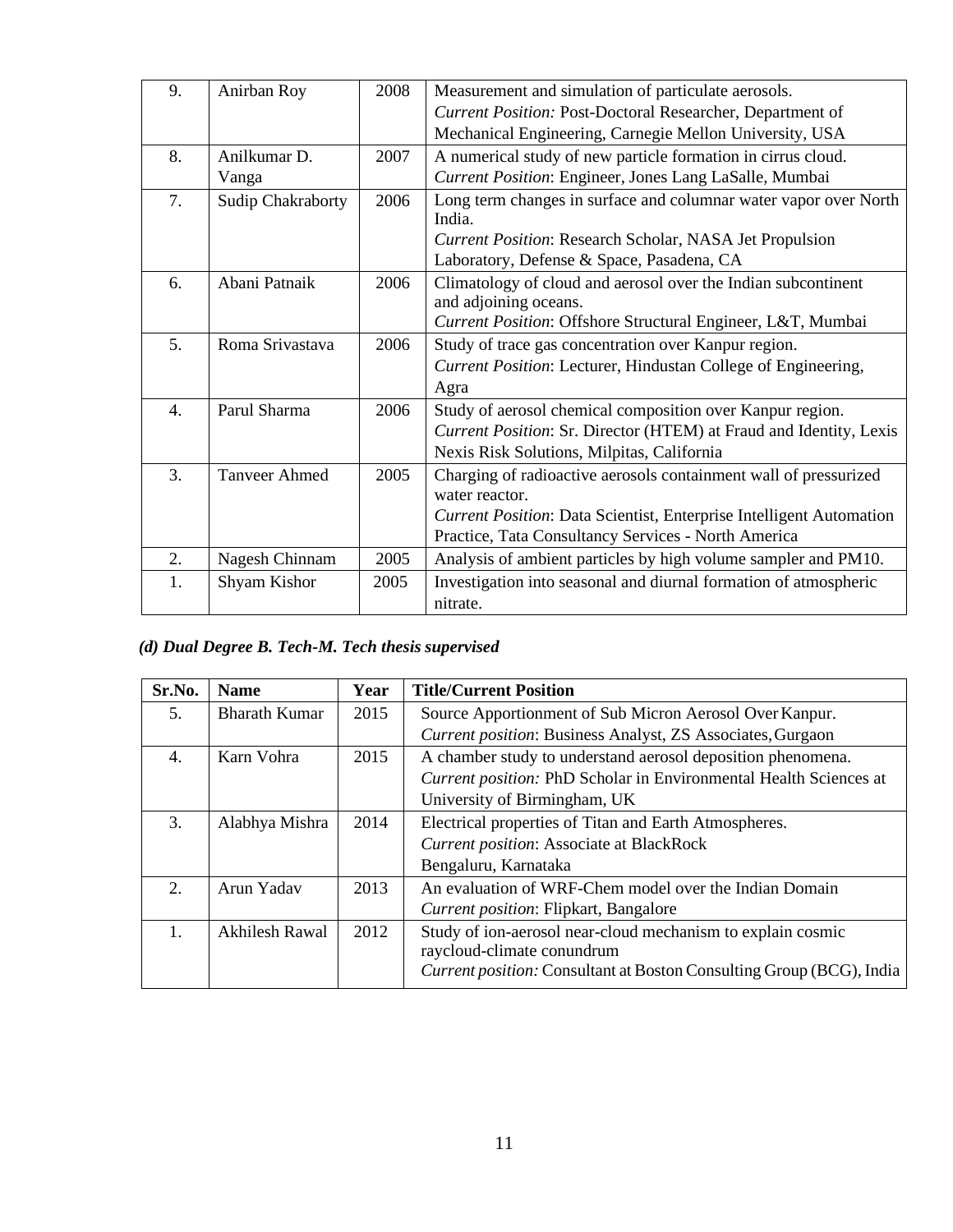#### *(e) B. Tech- project supervised*

| Sr.No. | <b>Name</b>      | Year | <b>Title</b>                                                                                                |
|--------|------------------|------|-------------------------------------------------------------------------------------------------------------|
| 5.     | Praveen/Naveen   | 2007 | A study of effects of black carbon on cloud<br>microphysical properties using a two-dimensional cloud model |
|        |                  |      |                                                                                                             |
| 4.     | Nikhil/Gaurav    | 2006 | Retrieval of aerosol organic carbon obtained due to biomass                                                 |
|        |                  |      | burning from various locations of the world.                                                                |
| 3.     | Shiwesh/Sameer   | 2005 | Parameterization of collision efficiency between of electrically                                            |
|        |                  |      | charged aerosol particles and cloud of droplets.                                                            |
| 2.     | Ashwyn/Sandip    | 2005 | Numerical investigation of atmospheric fogs.                                                                |
|        | Abhishek/Chandel | 2004 | Comparison of satellite derived aerosol parameters with                                                     |
|        |                  |      | ground measured data over Gangetic Basin.                                                                   |

# **Publications**

- 203**.** Tripathi, N., Sahu, L.K., S.N. Tripathi, 2022, Characteristics of VOC composition at urban and suburban sites of New Delhi, India in winter, Journal of Geophysical Research, [https://doi.org/10.1029/2021JD035342.](https://doi.org/10.1029/2021JD035342)
- 202. Manchanda. C., Kumar, M., Singh, V., Hazarika, N., Faisal, M., Lalchandani, V., Shukla, A., Dave, J., Rastogi, N and S.N. Tripathi, 2022, Chemical speciation and source apportionment of ambient PM2.5 in New Delhi before, during, and after the Diwali fireworks, Atmospheric Pollution Research, 13, 101428, DOI: [https://doi.org/10.1016/j.apr.2022.101428.](https://doi.org/10.1016/j.apr.2022.101428)
- 201. Jain, V., S. N. Tripathi., Tripathi, N., Sahu, L., Gaddamidi, S., Kumar Shukla, A.S., Bhattu, D and Ganguly, D, 2022, Seasonal variability and source apportionment of non-methane VOCs using PTR-TOF-MS measurements in Delhi, India, *accepted for publication in Atmospheric Environment.*
- 200. Kumar, S., Mishra, G., Kumar, M., Saud, T., Dwivedi, A.K., Kumar, S and S.N.Tripathi, 2022, Response of PDPA to optical materials and thickness of test section window, *accepted for publication in Measurements.*
- 199. Kumar, V., Giannoukos, S., S.N. Tripathi., et al., 2022, Real-time chemical speciation and source apportionment of organic aerosol components in Delhi, India, using extractive electrospray ionization mass spectrometry, accepted for publication in Atmospheric Chemistry and Physics, DOI: [https://doi.org/10.5194/amt-2021-191](https://doi.org/10.5194/acp-2021-1033)
- 198. Bhowmik, H. S., Shukla, A., Lalchandani, V., S.N.Tripathi et al., 2022, Inter-comparison of online and offline methods for measuring ambient heavy and trace elements and water-soluble inorganic ions (NO3−, SO42−, NH4+ and Cl−) in PM2.5 over a heavily polluted megacity, Delhi, *Atmospheric Measurement Techniques*, DOI:<https://doi.org/10.5194/amt-2021-191>
- 197. Mariam., Joshi, M., Khan, A., Mishra, G., S.N. Tripathi and Sapra, B.K., 2022, Experimental estimates of hygroscopic growth of particulate fission product species (mixed Csl-CsOH) with implications in reactor accident safety research, accepted for publication Progress in *Nuclear Energy*.
- 196. Yadav, K., S. N. Tripathi et al., 2022, Few-shot calibration of low-cost air pollution (PM2.5) sensors using meta-learning" (Manuscript ID SENSL-22-02-RL-0084), accepted for publication in IEEE Sensors Letters.
- 195. Sarangi, C., Chakraborty, T.C., S.N. Tripathi et al.,2022, Observations of aerosol–vapor pressure deficit–evaporative fraction coupling over India, *Atmospheric Chemistry and Physics,* 22, 3615–3629, DOI: [https://doi.org/10.5194/acp-22-3615-2022.](https://doi.org/10.5194/acp-22-3615-2022)
- 194. Yadav, Shweta, S.N. Tripathi et al., 2022, Current status of Source apportionment of Ambient Aerosols in India, *Atmospheric Environment*, [https://doi.org/10.1016/j.atmosenv.2022.118987.](https://doi.org/10.1016/j.atmosenv.2022.118987)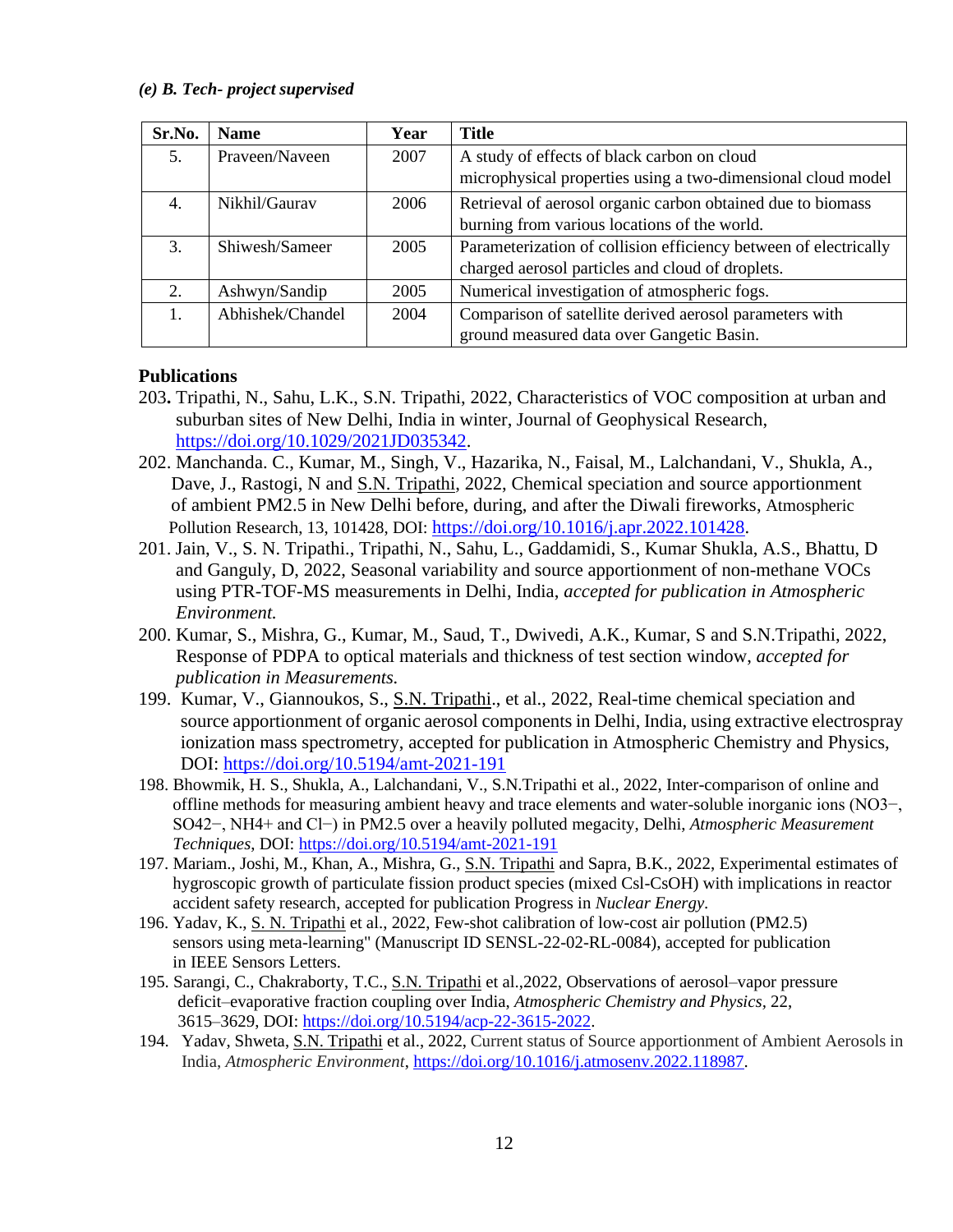- 193. Lalchandani, V., D. Srivastava, S.N. Tripathi et al., 2021, Effect of biomass burning on the PM2.5 composition and secondary aerosol formation during post-monsoon and winter haze episodes in Delhi, *Journal of Geophysical Research - Atmospheres*, 127, DOI: 10.1029/2021JD035232.
- 192. Jangid, Manish, Amit K. Mishra, S.N. Tripathi et al., 2021, Observation of aerosol induced 'lower tropospheric cooling' over Indian core monsoon region, *Environmental Research Letters*, 16, 124057, DOI: 10.1088/1748-9326/ac3b7a.
- 191. Talukdar, S., S.N. Tripathi et al., 2021, Air Pollution in New Delhi during Late Winter: An Overview of a Group of Campaign Studies Focusing on Composition and Sources, *Atmosphere*, 12, 1432, DOI: 10.3390/atmos12111432.
- 190. Ginn, O., S.N. Tripathi et al., 2021, Detection and quantification of enteric pathogens in aerosols near open wastewater canals in cities with poor sanitation, *Environmental Science and Technology*, 55, 14758-14771, DOI: 10.1101/2021.02.14.21251650.
- 189. Khattri, P., S.N. Tripathi et al., 2021, Aerosol Loading and Radiation Budget Perturbations in Densely Populated and Highly Polluted Indo-Gangetic Plain by COVI D-19: Influences on Cloud Properties and Air Temperature, *Geophysical Research Letters*, 48, DOI: 10.1029/2021GL093796.
- 188. Jha, S.K., Mohit Kumar, S.N. Tripathi, et al., 2021, Domain adaptation based deep calibration of low-cost PM2.5 sensors, *IEEE Sensor Journal*, DOI: 10.1109/JSEN.2021.3118454.
- 187. Thamban, N., S.N. Tripathi et al., 2021, Evolution of size and composition of fine particulate matter in the Delhi megacity during later winter, *Atmospheric Environment*, 207, 118752, DOI: 10.1016/j.atmosenv.2021.118752
- 186. Niranjan, R., K.P. Mishra, S.N. Tripathi and A.K. Thakur, 2021, Proliferation of lung Epithelial cells is regulated by the mechanisms of autophagy upon exposure of soots, *Frontiers in Cell and Developmental Biology*, 9:662597, DOI: 10.3389/fcell.2021.662597.
- 185. Shukla, A.K., V. Lalchandani, S.N. Tripathi et al., 2021, Real-time quantification and source apportionment of fine particulate matter including organics and elements in Delhi during summertime, *Atmospheric Environment*, 261, 118598, DOI: 10.1016/j.atmosenv.2021.118598.
- 184. Rastogi, N., Rangu Satish, S.N. Tripathi et al., 2021, Diurnal variability in the spectral characteristics and sources of water-soluble brown carbon aerosols over Delhi, *Science of the Total Environment*, 794, 148589, DOI: 10.1016/j.scitotenv.2021.148589.
- 183. Mishra, G., S.N. Tripathi et al., 2021, Interaction of cesium bound fission product compounds (CsI and CsOH) with abundant inorganic compounds of atmosphere: Effect on hygroscopic growth properties, *Journal of Hazardous Materials*, 418, 126356, DOI: 10.1016/j.jhazmat.2021.126356.
- 182. Ghosh K., S.N. Tripathi et al., 2021, Effect of charge on aerosol microphysics of particles emitted from a hot wire generator: Theory and experiments, *Aerosol Science & Technology*, DOI: 10.1080/02786826.2021.1931011.
- 181. Manchanda, C., M. Kumar, S.N. Tripathi et al., 2021, Variation in chemical composition and sources of PM2.5 during the COVID-19 lockdown in Delhi, *Environmental International*, 153, 106541, DOI: 10.1016/j.envint.2021.106541.
- 180. Mishra, G., K. Ghosh, S.N. Tripathi et al., 2021, An application of probability density function for the analysis of PM2.5 concentration during the COVID-19 lockdown period, *Science of the Total Environment*, 782, 146681, DOI: 10.1016/j.scitotenv.2021.146681.
- 179. Vohra, Karn, S.N. Tripathi et al., 2021, Long-term trends in air quality in major cities in the UK and India: A view from space, *AtmosphericChemistry and Physics*, 21, 6275-6296: doi: 10.5194/acp21- 6275-2021.
- 178. Singh, Atinderpal, Neeraj Rastogi, S.N. Tripathi et al., 2021, Sources and characteristics of light absorbing fine particulates over Delhi through the synergy of real-time optical and chemical measurements,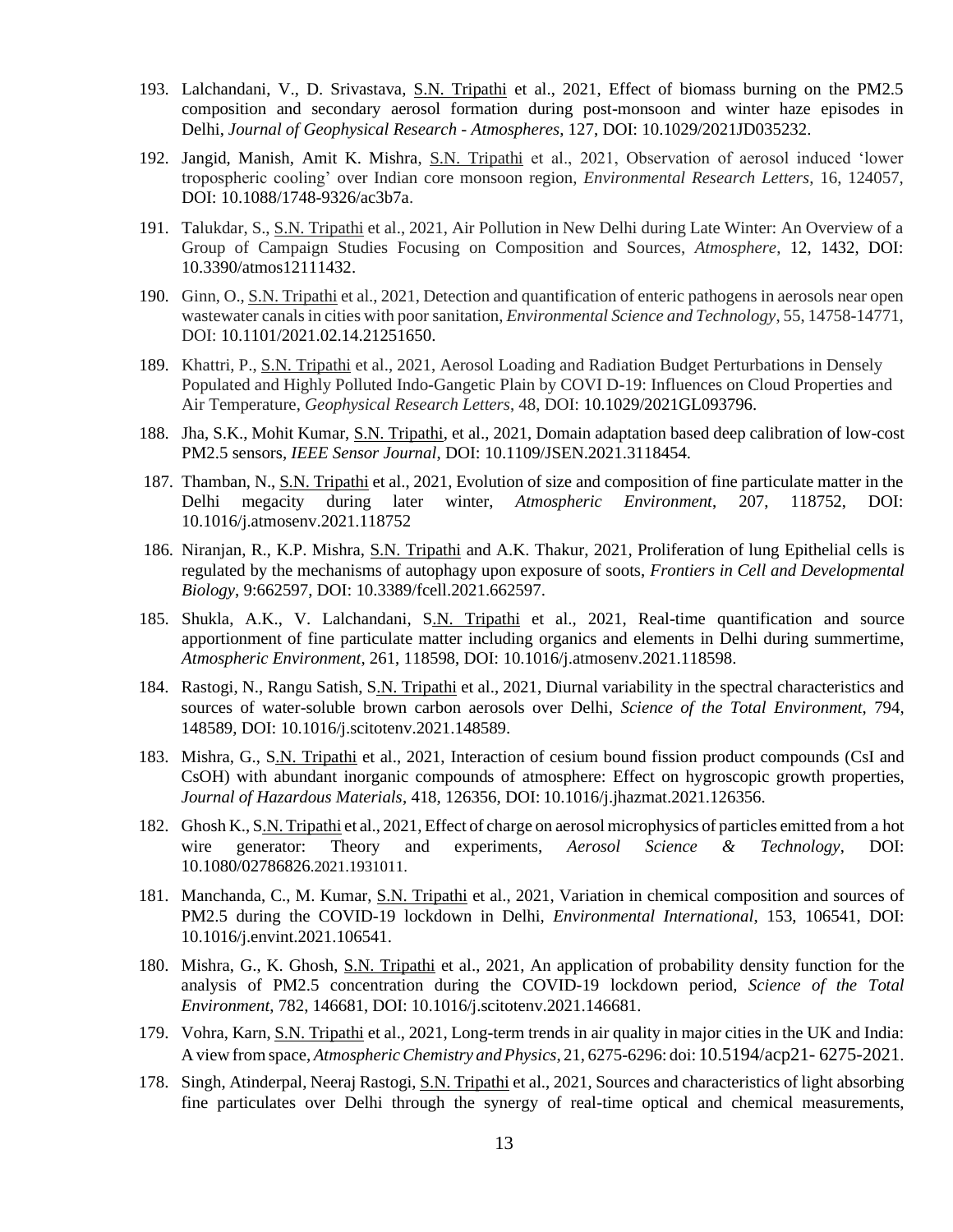*Atmospheric Environment*, 252, 118338, DOI: 10.1016/j.atmosenv.2021.118338.

- 177. Ram, K., Thakur, R.C., S.N. Tripathi et al., 2021, Why airborne transmission hasn't been conclusive in case of COVID-19? An atmospheric science perspective, *Science of the Total Environment,* 773, 145525, DOI: 10.1016/j.scitotenv.2021.145525.
- 176. Lalchandani, V., V. Verma, S.N. Tripathi et al., 2021, Real-time characterization and source apportionment of fine particulate matter in the Delhi megacity area during late winter, *Science of the Total Environment,*  770, 145324, DOI: 10.1016/j.scitotenv.2021.145324.
- 175. Upadhyaya, D., J. Evans, S.N. Tripathi et al., 2021, The Indian COSMOS Network (ICON): validating remotely sensed and modelled soil moisture data products, *Remote Sensing,* 13(3), 537, DOI: 10.3390/rs13030537.
- 174. Ginn, O., D. Berendes, S.N. Tripathi et al., 2021, Open waste canals as potential sources of antimicrobial resistance genes in aerosols in urban Kanpur, India, *American Journal of Tropical Medicine & Hygiene*, 104(5), 1761-1767, DOI: 10.4269/ajtmh.20-1222.
- 173. Rai, P., S.N. Tripathi et al., 2021, Highly time-resolved measurements of element concentrations in PM10 and PM2.5: Comparison of Delhi, Beijing, London, and Krakow, *Atmospheric Chemistry and Physics*, 21, 717–730, DOI: 10.5194/acp-21-717-2021.
- 172. Bhowmik, H.S., S. Naresh, S.N. Tripathi et al., 2021, Temporal and spatial variability of carbonaceous species (EC; OC; WSOC and SOA) in PM2.5 aerosol over five sites of Indo-Gangetic Plain, *Atmospheric Pollution Research*, 12, 375-390, DOI: 10.1016/j.apr.2020.09.019.
- 171. Goel, V., S.N. Tripathi et al., 2020, Variations in black carbon concentration and sources during COVID-19 lockdown in Delhi, *Chemosphere*, 270, 129435, DOI: 10.1016/j.chemosphere.2020.129435.
- 170. Choudhury, G., S.N. Tripathi et al., 2020, Aerosol-enhanced high precipitation events near the Himalayan foothills, *Atmospheric Chemistry and Physics*, 20, 15389-15399, DOI: 10.5194/acp- 2015389-2020.
- 169. Sahu, R., S.N. Tripathi et al., 2020, Robust statistical calibration and characterization of portable low cost air quality monitoring sensors to quantify real-time O3 and NO2 concentrations in diverse environments, *Atmospheric Measurement Techniques*, 14, 37-52, DOI: 10.5194/amt-14-37-2021.
- 168. McNeill, J., S.N. Tripathi et al., 2020, Large global variations in measured airborne metal concentrations driven by anthropogenic sources*, Scientific Reports,* 10, Article number: 21817, DOI: 10.1038/s41598-020- 78789-y.
- 167. Gautam, A.S., S.N. Tripathi et al., 2020, First surface measurement of variation of Cloud Condensation Nuclei (CCN) concentration over the Pristine Himalayan region of Garhwal, Uttarakhand, India, *Atmospheric Environment*, 246, 118123, DOI: 10.1016/j.atmosenv.2020.118123.
- 166. Tobler, A., S.N. Tripathi et al., 2020, Chemical characterization of PM2.5 and source apportionment of organic aerosol in New Delhi, India, *Science of the Total Environment*,745, 140924, DOI: 10.1016/j.scitotenv.2020.140924.
- 165. Johnson, A., J.M. Brown, O. Ginn, S.N. Tripathi et al., 2020,Extended-spectrum beta-lactamase (ESBL) positive Escherichia coli presence in urban aquatic environments in Kanpur, India, *Journal of Water and Health*, 18 (5), 849–854, DOI: 10.2166/wh.2020.065.
- 164. Sembhi, H., M. Wooster, S.N. Tripathi et al., 2020, Post-monsoon air quality degradation across Northern India: assessing the impact of policy-related shifts in timing and amount of crop residue burnt, *Environmental Research Letters*, 15, 104067, DOI: 10.1088/1748-9326/aba714.
- 163. Wang, L., Jay G. Slowik, S.N. Tripathi et al., 2020,Source characterization of volatile organic compounds measured by PTR-ToF-MS in Delhi, India, *Atmospheric Chemistry and Physics*, 20, 9753-9770, DOI: 10.5194/acp-20-9753-2020.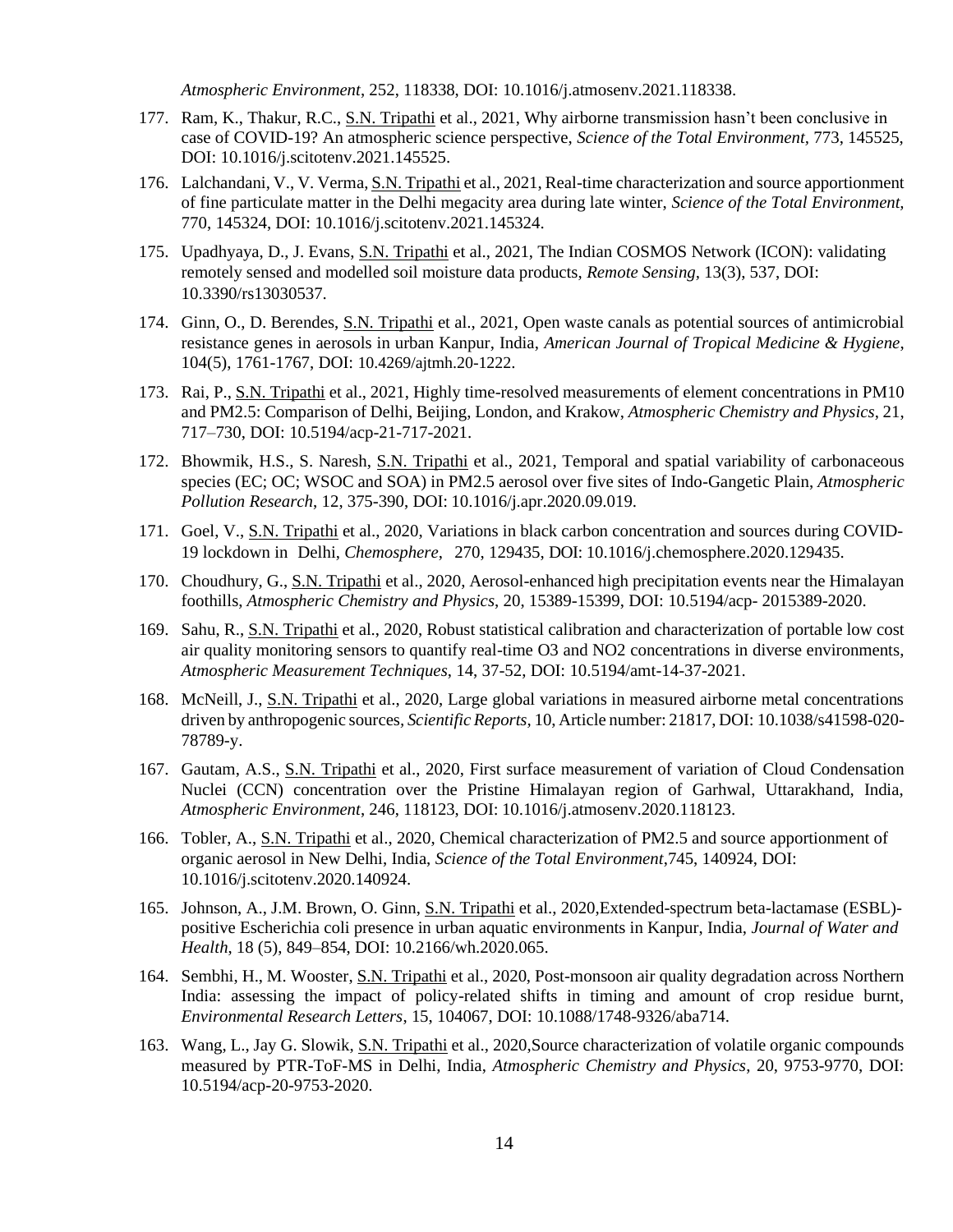- 162. Rai, P., Markus Furger, S.N. Tripathi et al., 2020, Real-time measurement and source apportionment of elements in Delhi's atmosphere, *Science of the Total Environment*, 741, 140332, DOI: 10.1016/j.scitotenv.2020.140332.
- 161. Puthussery, J., A. Singh, S.N. Tripathi et al., 2020, Real-time measurements of PM2.5 oxidative potential using dithiothreitol (DTT) assay in Delhi, India, *Environmental Science & Technology Letters*, 7, 504-510, DOI: 10.1021/acs.estlett.0c00342.
- 160. Singh, R.K. and S.N. Tripathi, 2020, Application of National Aerosol Facility (NAF) in designing of a ventilation system for isolation rooms to minimize interpersonal exposure of sneezing/coughing, *Transactions of the Indian National Academy of Engineering*, DOI: 10.1007/s41403-020-00102-0.
- 159. Kanawade, V.P., S.N. Tripathi et al., 2020, Chemical characterisation of sub–micron aerosols during new particle formation in an urban atmosphere, *Aerosol and Air Quality Research*,20: 1294–1305. DOI: 10.4209/aaqr.2019.04.0196.
- 158. Dwivedi, A.K., Manish Kumar, S.N. Tripathi et al., 2020,Optimization of controlling parameters of plasma torch aerosol generator and characteristics of synthesized metal oxide aerosols in context of NAF program, *Progress in Nuclear Energy*, 123, 103311, DOI: 10.1016/j.pnucene.2020.103311.
- 157. Sahu, R., Kuldeep K. Dixit, S.N. Tripathi et al., 2020, Validation of low-cost sensors in measuring realtime PM10 concentration at two sites in Delhi national capital region, *Sensors*, *20*, 1347, DOI: 10.3390/s20051347.
- 156. Mishra, G., S.N. Tripathi et al., 2020, Study on CCN activity of fission product aerosols (CsI and CsOH) and their effect on size and other properties, *Atmospheric Research*, 236, 104816, DOI: 10.1016/j.atmosres.2019.104816.
- 155. Mandariya, A.K., S.N. Tripathi et al., 2020, Wintertime hygroscopic growth factors (HGFs) of accumulation mode particles and their linkage to chemical composition in a heavily polluted urban atmosphere of Kanpur at the centre of IGP, India: Impact of ambient relative humidity, *Science of the Total Environment*, 704, 135363, DOI: 10.1016/j.scitotenv.2019.135363.
- 154. Bhat, G.S., S.N. Tripathi et al., 2019, Spatial and temporal variability in energy and water vapor fluxes observed at seven sites on the Indian subcontinent during 2017, *Quarterly Journal of the Royal Meteorological Society*, 1-14, DOI: 10.1002/qj.3688.
- 153. Ghosh, K., S.N. Tripathi et al., 2019, Particle formation from vapors emitted from glowing wires: Theory and experiments, *Aerosol Science & Technology*, 54(3), 243-261, DOI: 10.1080/02786826.2019.1688758.
- 152. Zheng, T., S.N. Tripathi et al., 2019, Gaussian Process regression model for dynamically calibrating and surveilling a wireless low-cost particulate matter sensor network in Delhi, *Atmospheric Measurement and Techniques*, 12(9), 5161–5181, DOI: 10.5194/amt-12-5161-2019.
- 151. Brauer, M., S.K. Guttikunda, S.N. Tripathi et al., 2019, Examination of monitoring approaches for ambient air pollution: A case study for India, *Atmospheric Environment*, 216, 116940, DOI: 10.1016/j.atmosenv.2019.116940.
- 150. Turner, A., S.N. Tripathi et al., 2019, Interaction of convective organisation with monsoon precipitation, atmosphere, surface and sea: The 2016 INCOMPASS field campaign in India, *Quarterly Journal of the Royal Meteorological Society*, 146, 2828-2852, DOI: 10.1002/qj.3633.
- 149. Choudhury, G., Bhishma Tyagi, S.N. Tripathi et al., 2019, Aerosol-orography-precipitation A critical assessment, *Atmospheric Environment*, 214, 116831, DOI: 10.1016/j.atmosenv.2019.116831.
- 148. Brattich, E., E. Serranocastillo, S.N. Tripathi et al., 2019, Measurements of aerosols and charged particles on the BEXUS18 stratospheric balloon, *Annales Geophysicae*, 37, 389-403, DOI: 10.5194/angeo-37-389- 2019.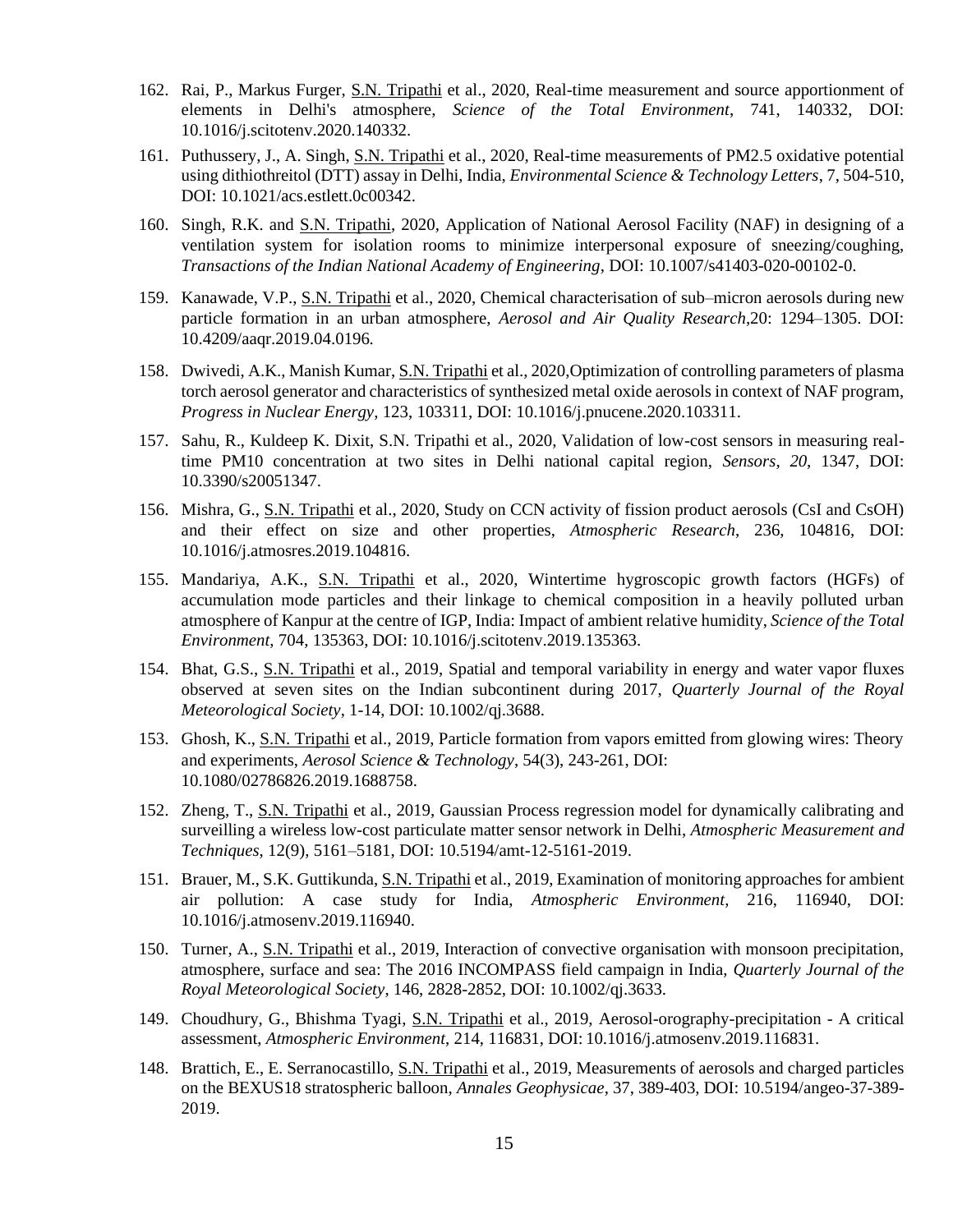- 147. Dwivedi, A.K., A. Khan, S.N. Tripathi et al., 2019, Aerosol depositional characteristics in piping assembly under varying flow conditions, *Progress in Nuclear Energy*, 116, 148-157, DOI: 10.1016/j.pnucene.2019.04.007.
- 146. Thamban, N.M., B. Joshi, S.N. Tripathi et al., 2019, Evolution of aerosol size and composition in the Indo-Gangetic plain: Size-resolved analysis of high-resolution aerosol mass spectra, *ACS Earth and Space Chemistry*, 3, 823-832, DOI: 10.1021/acsearthspacechem.8b00207.
- 145. Mishra, G., A.K. Mandariya, S.N. Tripathi et al., 2019, Hygroscopic growth of CsI and CsOH particles in context of nuclear reactor accident research, *Journal of Aerosol Science*, 132, 60-69, DOI:10.1016/j.jaerosci.2019.03.008.
- 144. Mandariya, A.K., T. Gupta and S.N. Tripathi, 2019, Effect of aqueous-phase processing on the formation and evolution of Organic Aerosol (OA) under different stages of fog life cycles, *Atmospheric Environment*, 206, 60-71, DOI: 10.1016/j.atmosenv.2019.02.047.
- 143. Zhang, S.Y., S.N. Tripathi et al., 2019, Intensive allochthonous inputs along the Ganges River and their effect on microbial community composition and dynamics, *Environmental Microbiology*, 21(1), 182-196, DOI: 10.1111/1462-2920.14439.
- 142. Weagle, C.L., G. Snider, S.N. Tripathi et al., 2018, Global sources of fine particulate matter: Interpretation of PM2.5 chemical composition observed by SPARTAN using a global chemical transport model, *Environmental Science & Technology*, *52* (20), 11670-11681, DOI: 10.1021/acs.est.8b01658.
- 141. Sarangi, C., V.P. Kanawade, S.N. Tripathi et al., 2018, Aerosol-induced intensification of cooling effect of clouds during Indian summer monsoon, *Nature Communication,* 9, 3754, DOI: 10.1038/s41467-018- 06015-5.
- 140. Zheng, T., S.N. Tripathi et al., 2018, Field evaluation of low-cost particulate matter sensors in high and low concentration environments, *Atmospheric Measurement Techniques,* 11(8), 4823–4846, DOI: 10.5194/amt-11-4823-2018.
- 139. Chakraborty, T., C. Sarangi, S.N. Tripathi et al., 2018, Biases in model-simulated surface energy fluxes during the Indian monsoon onset period, *Boundary-Layer Meteorology,* 170(2), 323-348, DOI: 10.1007/s10546-018-0395-x*.*
- 138. Trent, M., R. Dreibelbis, A. Bir, S.N. Tripathi et al., 2018, Access to household water quality information leads to safer water: A cluster randomized controlled trial in India, *Environmental Science & Technology*, 52(9), 5319-5329, DOI: 10.1021/acs.est.8b00035.
- 137. Sarangi, C., S. N. Tripathi et al., 2018, Aerosol and urban land use effect on rainfall around cities in Indo-Gangetic Basin from observations and cloud resolving model simulations, *Journal of Geophysical Research – Atmospheres*, 123, 3645-3667, DOI: 10.1002/2017JD028004.
- 136. George, G., C. Sarangi, S.N. Tripathi, T. Chakraborty and A. Turner, 2018, Vertical structure and radiative forcing of monsoon clouds over Kanpur during the 2016 INCOMPASS field campaign*, Journal of Geophysical Research – Atmospheres*, 123, 2152-2174, DOI: 10.1002/2017JD027759.
- 135. Chakraborty, A., S.N. Tripathi et al., 2018, Realtime chemical characterization of post monsoon organic aerosols in a polluted urban city: sources, composition, and comparison with other seasons*, Environmental Pollution*, 232, 310-321, DOI: 10.1016/j.envpol.2017.09.079.
- 134. Shamjad, P.M., S.N. Tripathi et al., 2018, Absorbing refractive index and direct radiative forcing of atmospheric brown carbon over Gangetic Plain, *ACS Earth and Space Chemistry,* 2(1), 31-37, DOI: 10.1021/acsearthspacechem.7b00074.
- 133. Holben, B.N., S.N. Tripathi et al., 2018, An overview of mesoscale aerosol processes, comparison and validation studies from DRAGON networks, *Atmospheric Chemistry and Physics*, 18, 655-671, DOI: 10.5194/acp-18-655-2018.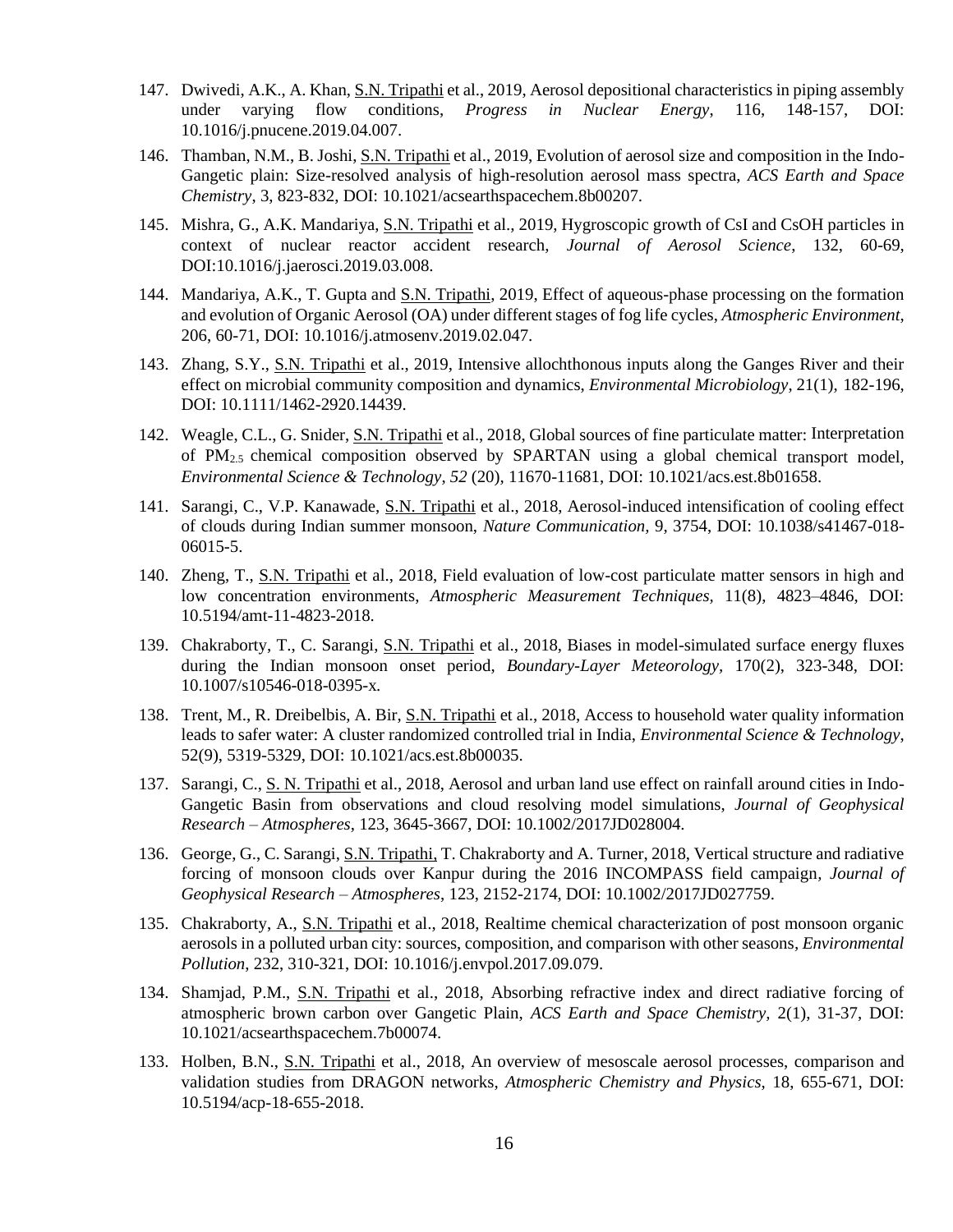- 132. Mhawish, A., T. Banerjee, D.M. Broday, A. Misra and S.N. Tripathi, 2017, Evaluation of MODIS collection 6 aerosol retrieval algorithms over Indo-Gangetic Plain: Implications of aerosols types and mass loading, *Remote Sensing of Environment,* 201, 297-313, DOI:10.1016/j.rse.2017.09.016.
- 131. Thamban, N.M., S.N. Tripathi et al., 2017, Internally mixed black carbon in the Indo-Gangetic Plain and its effect on absorption enhancement, *Atmospheric Research*, 197, 211-223, DOI:10.1016/j.atmosres.2017.07.007.
- 130. Lal, S., S. Venkataramani, S.N. Tripathi et al., 2017, Loss of crop yields in India due to surface ozone: An estimation based on a network of observations, *Environmental Science and Pollution Research*, 24(26), 20972-20981, DOI: 10.1007/s11356-017-9729-3.
- 129. Mishra, S.K., N. Saha, S.N. Tripathi et al., 2017, Morphology, mineralogy and mixing of individual atmospheric particles over Kanpur (IGP): Relevance of homogeneous equivalent sphere approximation in radiative models*, MAPAN-Journal of Metrology Society of India*, 32(3), 229-241, DOI: 10.1007/s12647- 017-0215-7.
- 128. Satish, R., P. Shamjad, N. Thamban, S.N. Tripathi and N. Rastogi, 2017, Temporal characteristics of brown carbon over the central Indo-Gangetic Plain, *Environmental Science & Technology*, 51(12), 6765–6772, DOI: 10.1021/acs.est.7b00734.
- 127. Chowdhury, S., S. Dey, S.N. Tripathi et al., 2017, "Traffic intervention" policy fails to mitigate air pollution in megacity Delhi, *Environmental Science & Policy*, 74, 8-13, DOI: 10.1016/j.envsci.2017.04.018.
- 126. Sarangi, C., S.N. Tripathi et al., 2017, Investigation of aerosol-cloud-rainfall association over Indian SummerMonsoon region,*AtmosphericChemistry andPhysics*, 17, 5185–5204,DOI: 10.5194/acp17- 5185- 2017.
- 125. Dimri, A.P., S.N. Tripathi et al., 2017, Cloudbursts in Indian Himalayas: A review, *Earth Science Reviews*, 168, 1-23, DOI: 10.1016/j.earscirev.2017.03.006.
- 124. Yu, H., L. Dai, Y. Zhao, V.P. Kanawade, S.N. Tripathi et al., 2017, Laboratory observations of temperature and humidity dependencies of nucleation and growth rates of sub-3 nm particles, *Journal of Geophysical Research - Atmospheres*, 122(3), 1919-1929, DOI: 10.1016/j.earscirev.2017.03.006.
- 123. Soni, P., S.N. Tripathi and R. Srivastava, 2017, Radiative effects of black carbon aerosols on Indian monsoon: A study using WRF-Chem model, *Theoretical and Applied Climatology*, 132(1-2), 115134, DOI: 10.1007/s00704-017-2057-1.
- 122. Vohra, K., K. Ghosh, S.N. Tripathi et al., 2017, Submicron particle dynamics for different surfaces under quiescent and turbulent conditions, *Atmospheric Environment*, 152, 330-344, DOI: 10.1016/j.atmosenv.2016.12.013.
- 121. Chakraborty, A, S.N. Tripathi and T. Gupta, 2017, Effect of organic aerosol loading and fog processing on organic aerosol volatility, *Journal of Aerosol Science*, 105, 73-83, DOI: 10.1016/j.jaerosci.2016.11.015.
- 120. Ghosh, K., S.N. Tripathi et al., 2017, Modeling studies on coagulation of charged particles and comparison with experiment, *Journal of Aerosol Science*, 105, 35-47, DOI: 10.1016/j.jaerosci.2016.11.019.
- 119. Chakraborty, T., C. Sarangi and S.N. Tripathi, 2016, Understanding diurnality and inter-seasonality of a sub-tropical urban heat-island, *Boundary-Layer Meteorology*, 163(2), 287-309, DOI: 10.1007/s10546- 016-0223-0.
- 118. Shamjad, P.M., S.N. Tripathi, N. Thamban and V. Heidi, 2016, Refractive index and absorption attribution of highly absorbing brown carbon aerosols from an Urban Indian City-Kanpur, *Scientific Reports,* 6, 37735, DOI: 10.1038/srep37735.
- 117. Cardnell, S., S.N. Tripathi et al., 2016, A photochemical model of the dust-loaded ionosphere of Mars,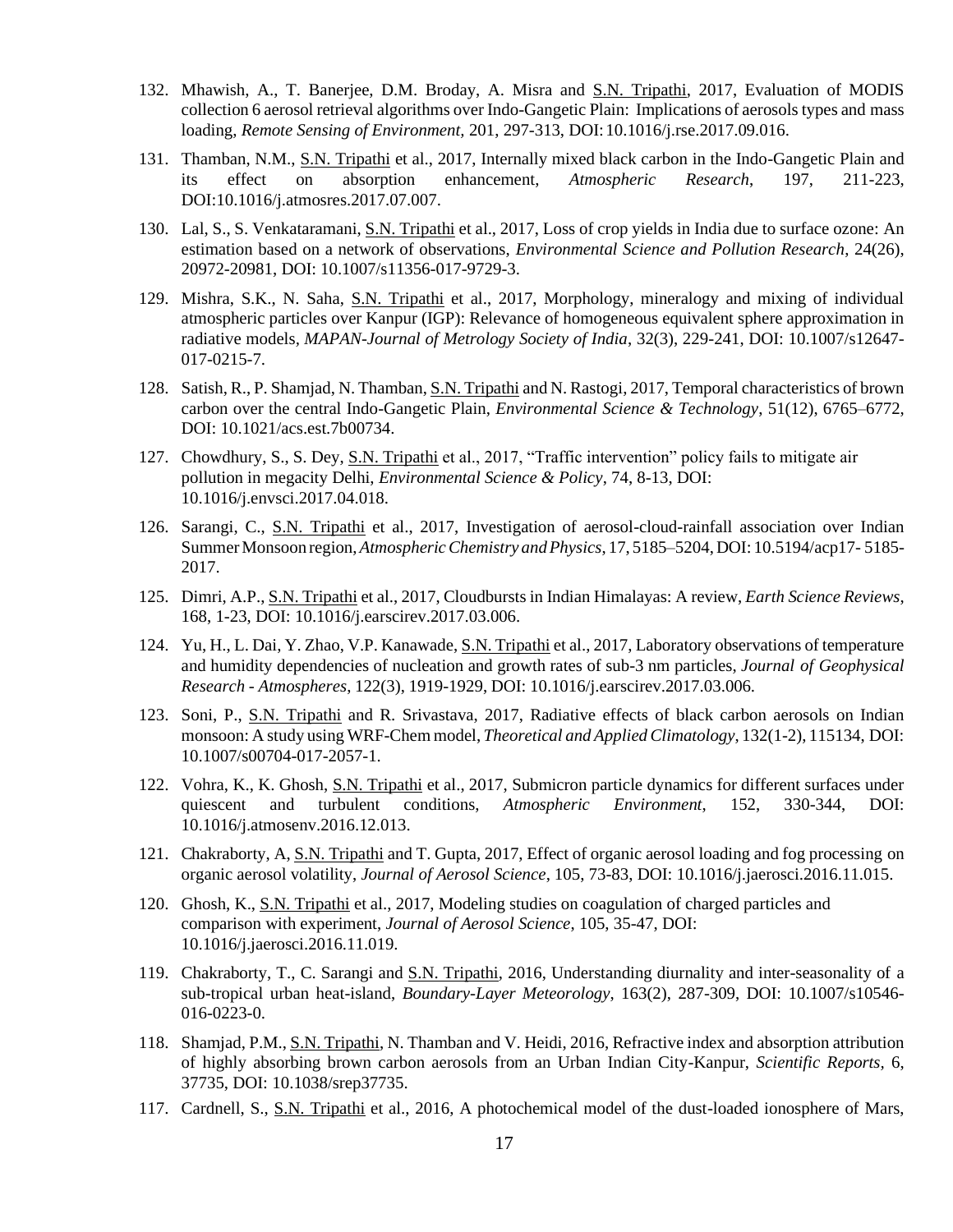*Journal of Geophysical Research–Planets*, 121(11), 2335-2348, DOI: 10.1002/2016JE 005077.

- 116. Sen, I.S., S.N. Tripathi, et al., 2016, Emerging Airborne Contaminants in India: Platinum group elements from catalytic converters in motor vehicles, *Applied Geochemistry*, 75, 100-106, DOI: 10.1016/j.apgeochem.2016.10.006.
- 115. Vreeland, H., J.J. Schauer, A.G. Russell, S.N. Tripathi et al., 2016, Chemical characterization and toxicity of particulate matter emissions from roadside trash combustion in urban India, *Atmospheric Environment*, 147, 22-30, DOI: 10.1016/j.atmosenv.2016.09.041
- 114. Lal, R. M., A. Nagpure, L. Luo, S.N. Tripathi, et al., 2016, Municipal solid waste and dung cake burning: Discoloring the TajMahal and human health impacts in Agra, *Environmental Research Letters*, 11, 104009, DOI: 10.1088/1748-9326/11/10/104009.
- 113. Kumar, B., A. Chakraborty, S.N. Tripathi and D. Bhattu, 2016, Highly time resolved chemical characterization of submicron organic aerosols at a polluted urban location, *Environmental Science: Processes & Impacts*, 18, 1285-1296, DOI: 10.1039/c6em00392c.
- 112. Chakraborty, A., S.N. Tripathi and T. Gupta, 2016, Combined effects of organic aerosol loading and fog processing on organic aerosols oxidation, composition, and evolution, *Science of the Total Environment*, 573, 690-698, DOI: 10.1016/j.scitotenv.2016.08.156
- 111. Bhattu, D., S.N. Tripathi and A. Chakraborty, 2016, Deriving aerosol hygroscopic mixing state from sizeresolved CCN activity and HR-ToF-AMS measurements, *Atmospheric Environment*, 142, 5770, DOI: 10.1016/j.atmosenv.2016.07.032.
- 110. Misra, A., V.P. Kanawade, and S.N. Tripathi, 2016, Quantitative assessment of AOD from 17 CMIP5 models based on satellite derived AOD over India, *Annales Geophysicae*, 34, 657-671, DOI: 10.5194/angeo-34-657-2016.
- 109. Snider, G., S.N. Tripathi et al., 2016, Variation in global chemical composition of PM2.5: Emerging results from SPARTAN, *Atmospheric Chemistry and Physics*, 16, 9629-9653, DOI: 10.5194/acp- 169629-2016.
- 108. Sarangi, C., S.N. Tripathi, A.K, Mishra et al., 2016, Elevated aerosol layers and their radiative impact over Kanpur during monsoon onset period, *Journal of Geophysical Research–Atmospheres*, 121, 7936-7957, DOI: 10.1002/2015JD024711.
- 107. Chakraborty, A., T. Gupta and S.N. Tripathi, 2016, Chemical composition and characteristics of ambient aerosols and rainwater residues during Indian summer monsoon: Insight from aerosol mass spectrometry, *Atmospheric Environment*, 136, 144-155, DOI: 10.1016/j.atmosenv.2016.04.024
- 106. Chakraborty, A., B. Ervens, T. Gupta and S.N. Tripathi, 2016, Characterization of organic residues of sizeresolved fog droplets and their atmospheric implications, *Journal of Geophysical Research*, 121, 4317- 4332, DOI: 10.1002/2015JD024508.
- 105. Harrison, R.G., S.N. Tripathi et al., 2016, Applications of electrified dust and dust devil electrodynamics to Martian atmospheric electricity, *Space Science Reviews*, 203(1-4), 299-345, DOI: 10.1007/s11214-016- 0241-8.
- 104. Kumar, N., S.N. Tripathi et al., 2016, Delhi's air pollution (Re) distribution and air quality regulations, *Environmental Policy and Law*, 46(1), 77-86, DOI: 10.3233/EPL-46105.
- 103. Sen, I.S., M. Bizimis, S.N. Tripathi and D. Paul, 2016, Lead isotopic fingerprinting of aerosols to characterize the sources of atmospheric lead in an industrial city of India, *Atmospheric Environment*, 129, 27–33, DOI: 10.1016/j.atmosenv.2016.01.005.
- 102. Ram, K., S. Singh, M.M. Sarin, A.K. Srivastava and S.N. Tripathi, 2016, Variability in aerosol optical properties over an urban site, Kanpur, in the Indo-Gangetic Plain: A case study of haze and dust events, *Atmospheric Research*, 174-175, 52-61, DOI: 10.1016/j.atmosres.2016.01.014.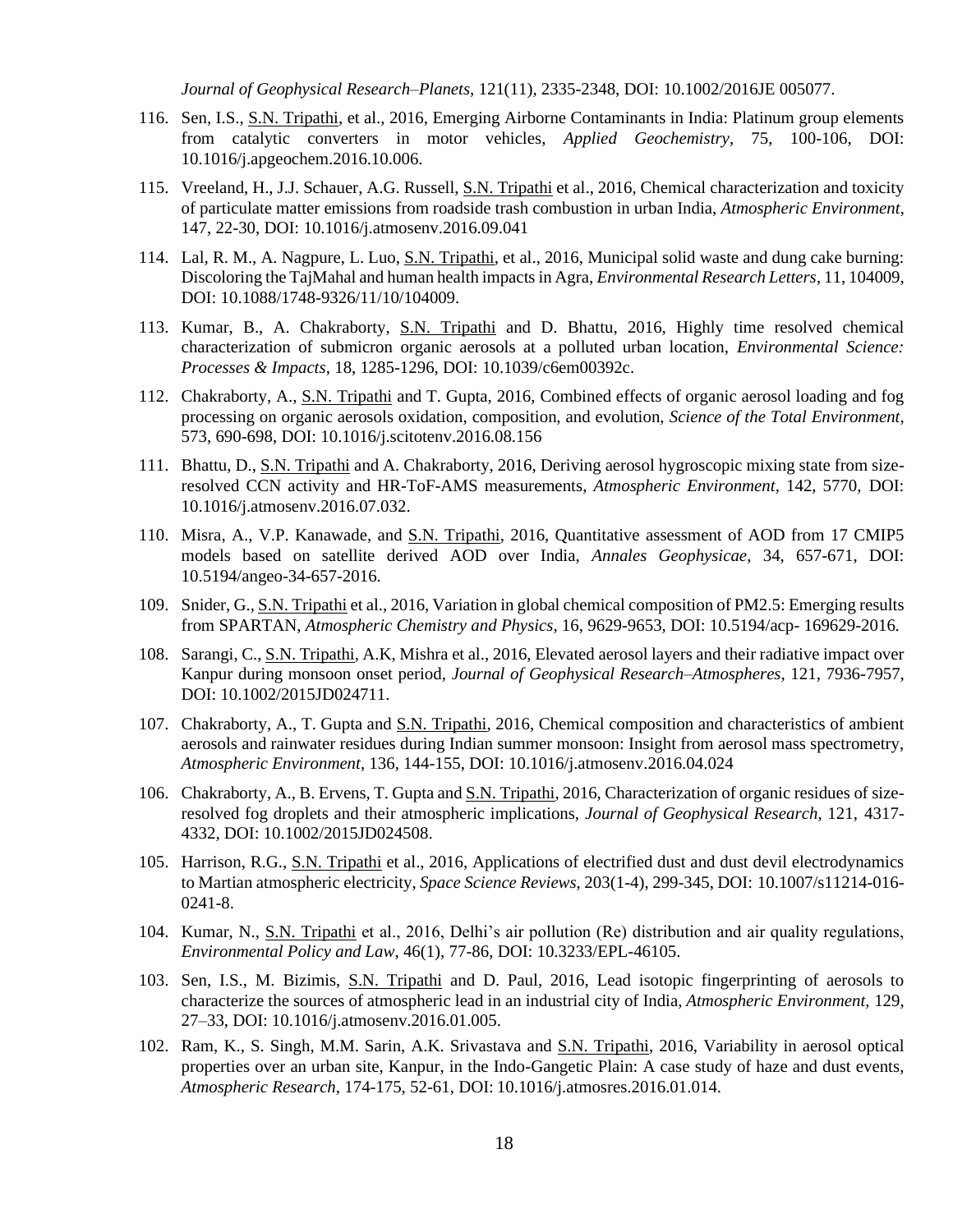- 101. Tiwari, S., P. K. Hopke, D. Thimmaiah, S.N. Tripathi et al., 2016, Nature and sources of ionic species in precipitation across the Indo-Gangetic Plains, India, *Aerosol and Air Quality Research,* 16(4), 943957, DOI: 10.4209/aaqr.2015.06.0423.
- 100. Arola, A., S.N. Tripathi et al., 2015, Direct radiative effect by brown carbon over Indo-Gangetic Plain, *Atmospheric Chemistry and Physics*, 15(22), 12731-12740, DOI: 10.5194/acp-15-12731-2015.
- 99. Sarangi, C., S.N. Tripathi, S. Tripathi and M.C. Barth, 2015, Aerosol-cloud associations over Gangetic Basin during a typical monsoon depression event using WRF-Chem simulation, *Journal of Geophysical Research - Atmospheres*, 120(20), 10974-10995, DOI: 10.1002/2015JD023634.
- 98. Shamjad, P.M., S.N. Tripathi et al., 2015, Contribution of brown carbon to direct radiative forcing over the Indo-Gangetic Plain, *Environmental Science & Technology*, 49 (17), 10474-10481, DOI: 10.1021/acs.est.5b03368.
- 97. Lalchandani, V., S.N. Tripathi, N. Ramanathan et al., 2015, Recommendations for calibration factors for a photo-reference method for aerosol black carbon concentrations, *Atmospheric Pollution Research*, 7(1), 75- 81, DOI: 10.1016/j.apr.2015.07.007.
- 96. Chakraborty, A., D. Bhattu, T. Gupta, S.N. Tripathi and M. Canagaratna, 2015, Real-time measurements of ambient aerosols in a polluted Indian city: sources, characteristics and processing of organic aerosols during foggy and non-foggy periods, *Journal of Geophysical Research – Atmospheres*, 120(17), 9006- 9019, DOI: 10.1002/2015JD023419.
- 95. Kamra, A.K., Singh, D., S.N. Tripathi et al., 2015, Atmospheric ions and new particle formation events at a tropical location, Pune, India, *Quarterly Journal of Royal Meteorological Society*, 141, 3140-3156, DOI: 10.1002/qj.2598.
- 94. Chaudhuri, C., S.N. Tripathi, R. Srivastava and A. Misra, 2015, Observation- and numerical- analysis based dynamics of the Uttarkashi cloudburst, *Annales Geophysicae*, 33(6), 671-686, DOI: 10.5194/angeo-33-671- 2015.
- 93. Patange, O.S., N. Ramanathan, S.N. Tripathi et al., 2015, Reductions in indoor black carbon concentrations from improved biomass stoves in rural India, *Environmental Science & Technology*, 49(7), 4749-4756, DOI: 10.1021/es506208x.
- 92. Snider, G., C.L. Weagle, R.V. Martin, S.N. Tripathi et al., 2015, SPARTAN: a global network to evaluate and enhance satellite-based estimates of ground-level particulate matter for global health applications, *Atmospheric Measurement Techniques,* 8(1), 505-521, DOI: 10.5194/amt-8-505-2015.
- 91. Bhattu, D. and S.N. Tripathi, 2015, CCN closure study: effects of aerosol chemical composition and mixing state, *Journal of Geophysical Research-Atmospheres*, 120, 766-783, DOI: 10.1002/2014JD021978.
- 90. Bergin, M.H., S.N. Tripathi et al., 2015, The discoloration of the TajMahal due to particulate carbon and dust deposition, *Environmental Science & Technology*, 49 (2), 808-812, DOI: 10.1021/es504005q.
- 89. Villalobos, A.M., S.N. Tripathi et al., 2015, Source apportionment of carbonaceous fine particulate matter (PM2.5) in two contrasting cities across the Indo-Gangetic Plain, *Atmospheric Pollution Research*, 6(3), 398- 405, DOI: 10.5094/APR.2015.044.
- 88. Gaur, A., S.N. Tripathi et al., 2014, Four-year measurements of trace gases  $(SO_2, NO_x, CO$ , and  $O_3$ ) at an urban location, Kanpur, in Northern India, *Journal of Atmospheric Chemistry,* 71(4), 283-301, DOI: 10.1007/s10874-014-9295-8.
- 87. Dumka, U.C., Bhattu, D., S.N. Tripathi et al., 2014, Seasonal in homogeneity in cloud precursors over Gangetic Himalayan region during GVAX campaign, *Atmospheric Research*, 155, 158-175, DOI: 10.1016/j.atmosres.2014.11.022.
- 86. Kedia, S., S.N. Tripathi et al., 2014, Quantification of aerosol type, and sources of aerosols over the Indo-Gangetic Plain, *Atmospheric Environment*, 98, 607-619, DOI: 10.1016/j.atmosenv.2014.09.022.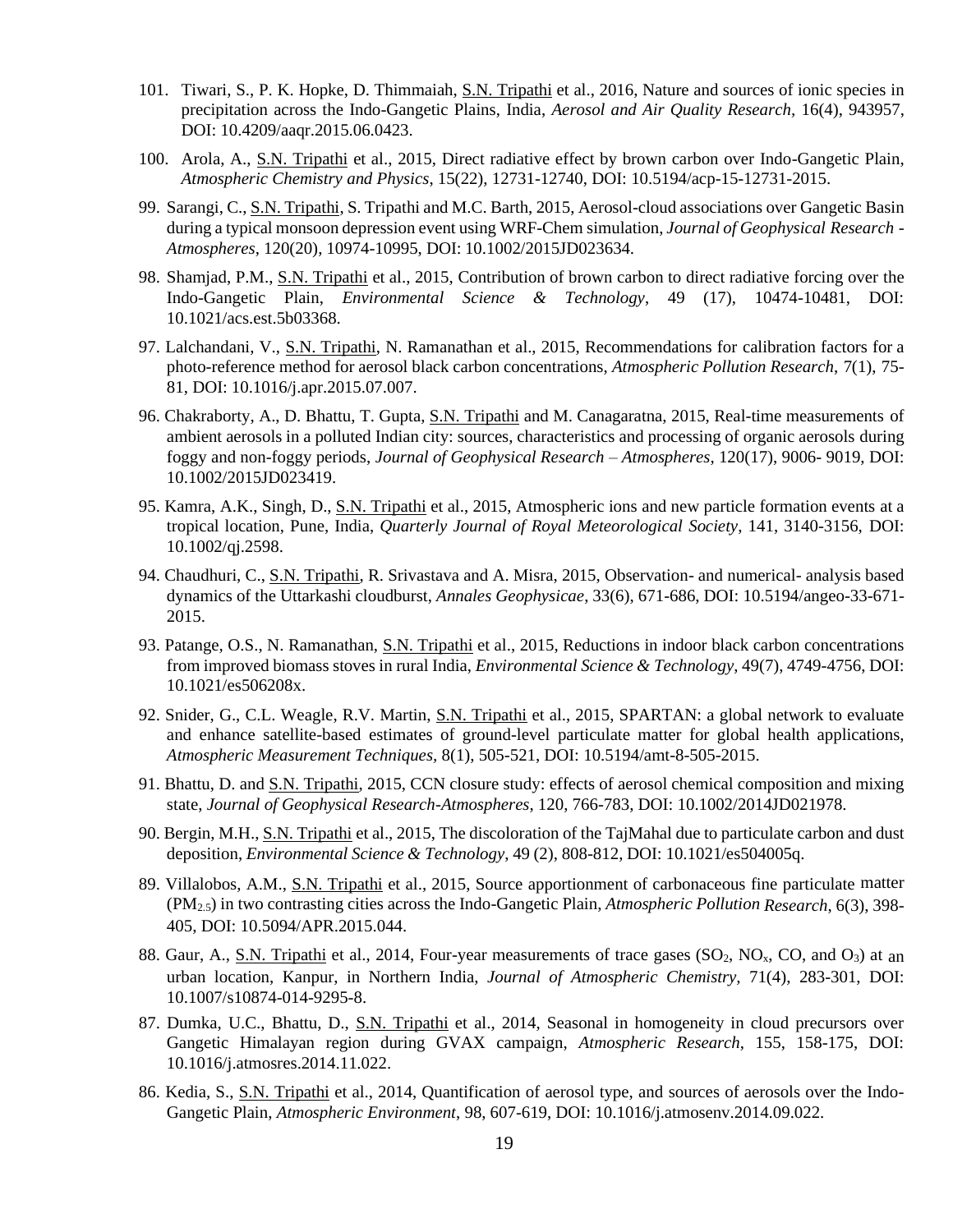- 85. Misra, A., A. Gaur, S.N. Tripathi et al., 2014, An overview of the physico-chemical characteristics of dust at Kanpur in the central Indo-Gangetic Basin, *Atmospheric Environment*, 97, 386-396, DOI: 10.1016/j.atmosenv.2014.08.043.
- 84. Kanawade, V.P., S.N. Tripathi, et al., 2014, Observations of new particle formation at two distinct Indian subcontinental urban locations, *Atmospheric Environment*, 90, 370-379, DOI: 10.1016/j.atmosenv.2014.08.001.
- 83. Huttunen, J., S.N. Tripathi et al., 2014, Effect of water vapour on the determination of Aerosol Direct Radiative Effect based on the AERONET fluxes, *Atmospheric Chemistry and Physics*, 14(12), 61036110, DOI: 10.5194/acp-14-6103-2014.
- 82. Kanawade, V.P., S.N. Tripathi, D. Bhattu and P.M. Shamjad, 2014, Sub-micron particle number size distributions characteristics at an urban location, Kanpur, in the Indo-Gangetic Plain, *Atmospheric Research*, 147-148, 121-132, DOI: 10.1016/j.atmosres.2014.05.010.
- 81. Mishra, A., M. Michael, S.N. Tripathi, C. Béghin, 2014, Revisited modeling of Titan's middle atmosphere electrical conductivity, *Icarus*, 238, 230-234, DOI: 10.1016/j.icarus.2014.04.018.
- 80. Dumka, U.C., S.N. Tripathi, A. Misra, D.M. Giles, T.F. Eck, R. Sagar and B.N. Holben, 2014, Latitudinal variation of aerosol propertiesfrom Indo Gangetic Plain (IGP) to central Himalayan foothills during TIGERZ campaign, *Journal of Geophysical Research-Atmospheres*, 119, 4750-4769, DOI: 10.1002/2013JD021040.
- 79. Ram, K., S.N. Tripathi, M.M. Sarin and D. Bhattu, 2014, Primary and secondary aerosols from an urban site (Kanpur) in the Indo-Gangetic Plain: Influence on CCN, CN concentrations and optical properties, *Atmospheric Environment*, 89, 655-663, DOI: 10.1016/j.atmosenv.2014.02.009.
- 78. Kaul, D.S., T. Gupta and S.N. Tripathi, 2014, Source apportionment for water soluble organic matter of submicron aerosol: A comparison between foggy and nonfoggy episodes, *Aerosol and Air Quality Research*, 14, 1527-1533, DOI: 10.4209/aaqr.2013.10.0319.
- 77. Bhattu, D. and S.N. Tripathi, 2014,Inter-seasonal variability in size-resolvedCCN properties at Kanpur, India, *Atmospheric Environment*, 85, 161-168, DOI: 10.1016/j.atmosenv.2013.12.016.
- 76. Ghosh, S. and S.N. Tripathi et al., 2014, Chemical characterization of summertime dust events at Kanpur: Insight into the sources and level of mixing with anthropogenic emissions, *Aerosol and Air Quality Research*, 14, 879-891, DOI: 10.4209/aaqr.2013.07.0240.
- 75. Renard, J.B., S.N. Tripathi et al., 2013, In situ detection of electrified aerosols in the upper troposphere and stratosphere, *Atmospheric Chemistry and Physics*, 13, 1-8, DOI:10.5194/acp-13-7895-2013.
- 74. Arola, A., T.F. Eck, S.N. Tripathi et al., 2013, Influence of observed diurnal cycles of aerosol optical depth on aerosol direct radiative effect, *Atmospheric Chemistry and Physics*, 13, 7895-7901, DOI: 10.5194/acp-13-7895-2013.
- 73. Srivastava, M., S.N. Tripathi, D. Bhattu, et al., 2013, CCN closure results from Indian Continental Tropical Convergence Zone (CTCZ) Aircraft experiment, *Atmospheric Research,*132-133, 322-331, DOI: 10.1016/j.atmosres.2013.05.025.
- 72. Kaskaoutis, D.G., S.N. Tripathi et al., 2013, Aerosol properties and radiative forcing over Kanpur during severe aerosol loading conditions, *Atmospheric Environment*, 79, 7-19, DOI: 10.1016/j.atmosenv.2013.06.020.
- 71. Rawal, A., S.N. Tripathi et al., 2013, Quantifying the importance of galactic cosmic rays in cloud microphysical processes, *Journal of Atmospheric and Solar-Terrestrial Physics*, 102, 243-251, DOI: 10.1016/j.jastp.2013.05.017.
- 70. Devi, J.J., T. Gupta, R. Jat and S.N. Tripathi, 2013, Measurement of personal and integrated exposure to particulate matter and co-pollutant gases: A panel study, *Environmental Science and Pollution Research*, 20(3), 1632-1648, DOI: 10.1007/s11356-012-1179-3.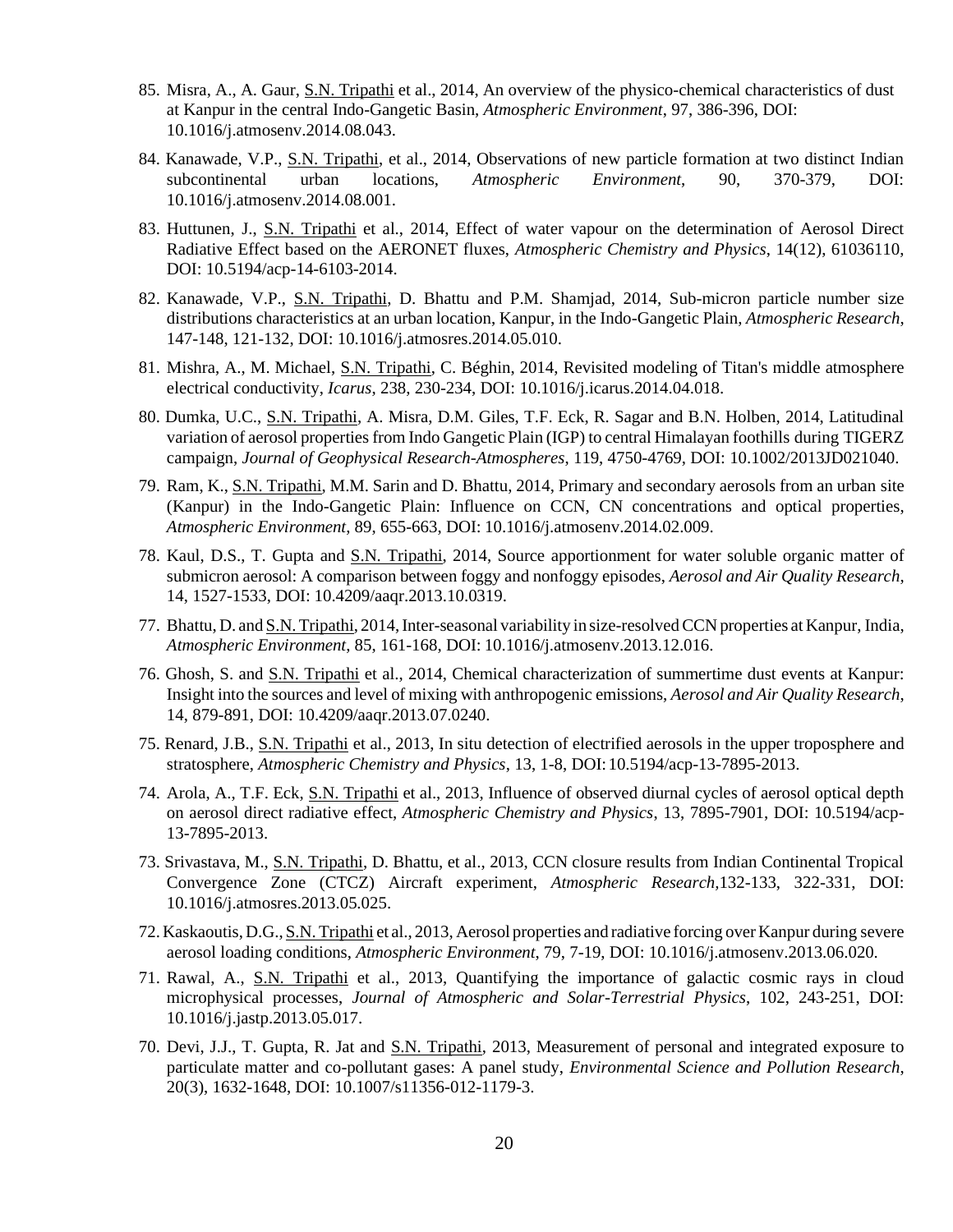- 69. Joshi, M., B.K. Sapra, A. Khan, S.N. Tripathi, P.M. Shamjad, T. Gupta, Y.S. Mayya, 2012, Harmonisation of nanoparticle concentration measurements using GRIMM and TSI scanning mobility particle sizers, *Journal of Nanoparticle Research*, 14(12), 1-14, DOI: 10.1007/s11051-012-1268-8.
- 68. Choudhry, P., A. Misra and S.N. Tripathi, 2012, Study of MODIS derived AOD at three different locations in the Indo Gangetic plain: Kanpur, Gandhi College and Nainital, *Annales Geophysicae*, 30, 1479-1493, DOI: 10.5194/angeo-30-1479-2012.
- 67. Dey, S., L.D. Girolamo, A.V. Donkelaar, S.N. Tripathi et al., 2012, Variability of outdoor fine particulate (PM2.5) concentration in the Indian Subcontinent: A remote sensing approach, *Remote Sensing of Environment*, 127, 153-161, DOI: 10.1016/j.rse.2012.08.021.
- 66. Sawamura, P., S.N. Tripathi et al., 2012, Stratospheric AOD after the 2011 eruption of Nabro volcano measured by lidar over the northern hemisphere, *Environmental Research Letters*, 7(3), 034013, DOI: 10.1088/1748-9326/7/3/034013.
- 65. Shamjad, P.M., S.N. Tripathi, S.G. Aggarwal, et al., 2012, Comparison of experimental and modeled absorption enhancement by Black Carbon (BC) cored polydisperse aerosols under hygroscopic conditions, *Environmental Science & Technology*, 46(15), 8082-8089, DOI: 10.1021/es300295v.
- 64. Banerjee, S., S.N. Tripathi, U. Das et al., 2012, Enhanced persistence of fog under illumination for carbon nanotube fog condensation nuclei, *Journal of Applied Physics*, 112(2), 024901, DOI: 10.1063/1.4736557.
- 63. Kaskaoutis, D.G., R.P. Singh, R. Gautam, M. Sharma, P.G. Kosmopoulos and S.N. Tripathi, 2012, Variability and trends of aerosol properties over Kanpur, northern India using AERONET data (2001– 10), *Environmental Research Letters*, 7(2), 024003, DOI: 10.1088/1748-9326/7/2/024003.
- 62. Mishra S.K., S.N. Tripathi**,** S, G Aggarwal and A. Arola, 2012, Optical properties of accumulation mode, polluted mineral dust: Effects of particle shape, hematite content and semi-external mixing with carbonaceous species, *TellusB: Chemical and Physical Meteorology*, 64(1), 18536, DOI: 10.3402/tellusb.v64i0.18536.
- 61. Misra, A., S.N. Tripathi**,** D.S. Kaul and E.J. Welton, 2012, Study of MPLNET-derived aerosol climatology over Kanpur,India, and validation of CALIPSO level 2 version 3 backscatter and extinction products, *Journal of Atmospheric and Oceanic Technology*, 29(9), 1285-1294, DOI: 10.1175/JTECH- D-11-00162.1.
- 60. Patidar, V., S.N. Tripathi, P.K. Bharti and T. Gupta, 2012, First surface measurement of cloud condensation nuclei over Kanpur, IGP: Role of long range transport, *Aerosol Science and Technology*, 46, 973-982, DOI: 10.1080/02786826.2012.685113.
- 59. Eck, T.F., S.N. Tripathi et al., 2012, Fog and cloud induced aerosol modification observed by the Aerosol Robotic Network (AERONET), *Journal of Geophysical Research*, 117, D07206, DOI: 10.1029/2011JD016839.
- 58. Srivastava, A.K., S.N. Tripathi, S. Dey, V.P. Kanawade and S. Tiwari, 2012, Inferring aerosol types over the Indo-Gangetic basin from ground based Sunphotometer measurements, *Atmospheric Research*, 109, 64-75, DOI: 10.1016/j.atmosres.2012.02.010.
- 57. Ram, K., M.M. Sarin and S.N. Tripathi, 2012, Temporal trends in atmospheric PM2.5, PM10, elemental carbon, organic carbon, water-soluble organic carbon, and optical properties: Impact of biomass burning emissions in the Indo-Gangetic plain, *Environmental Science & Technology*, 46(2), 686-695, DOI: 10.1021/es202857w.
- 56. Devi, J.J., S.N. Tripathi et al., 2011, Observation-based 3-Dview of aerosol radiative properties over Indian Continental Tropical Convergence Zone: Implications to regional climate, *Tellus*, 63B, 971-989, DOI: 10.1111/j.1600-0889.2011.00580.x.
- 55. Kaul, D.S., T. Gupta, S.N. Tripathi, V. Tare, J.L. Collett Jr., 2011, Secondary organic aerosol: A comparison between foggy and nonfoggy days, *Environmental Science & Technology*, 45(17), 73077313, DOI: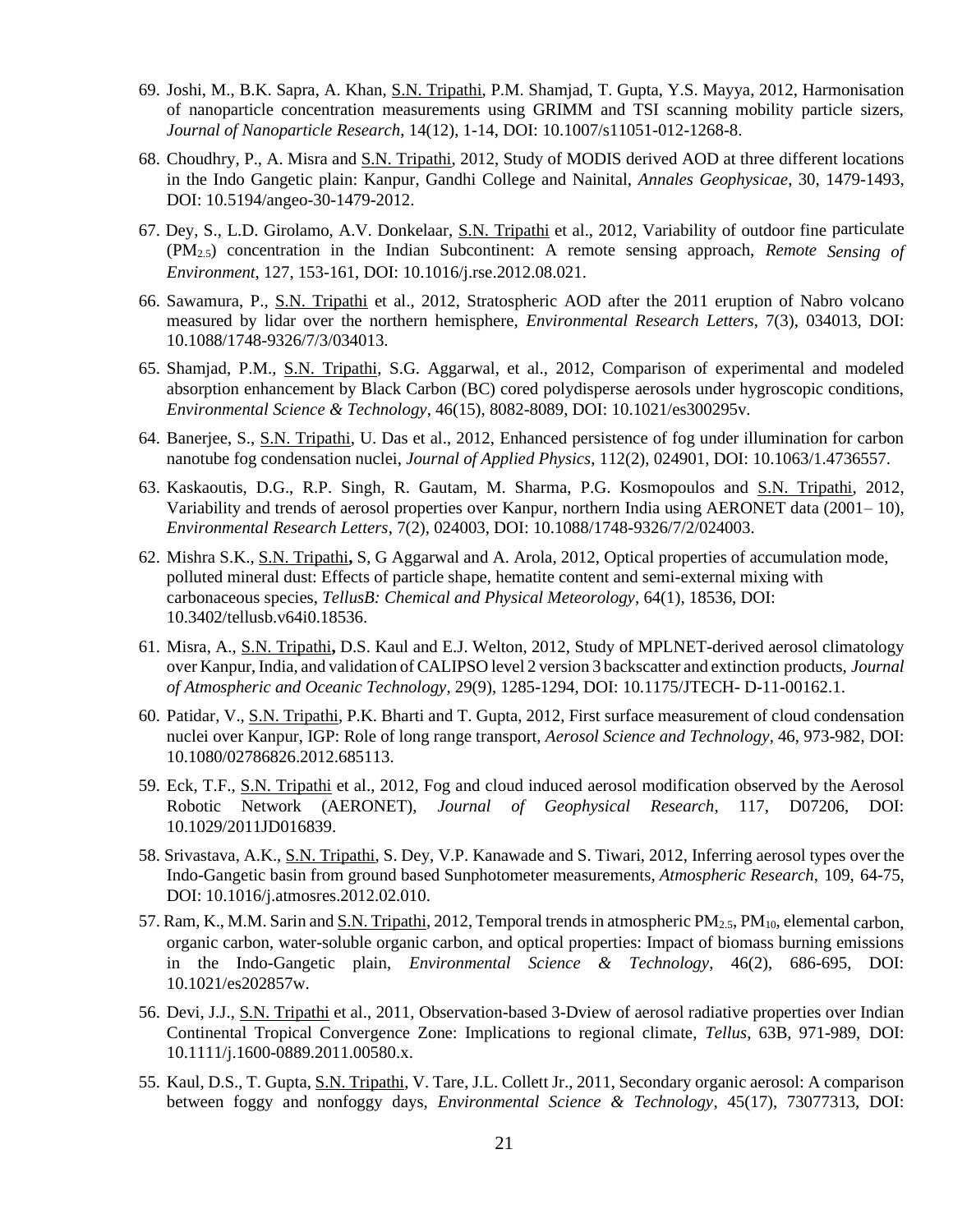10.1021/es201081d.

- 54. Giles, D. M., B.N. Holben, S.N. Tripathi et al., 2011, Aerosol properties over the Indo-Gangetic plain: A mesoscale perspective from the TIGERZ experiment, *Journal of Geophysical Research*, 116, D18203, DOI: 10.1029/2011JD015809.
- 53. Srivastava, A. K., S.N. Tripathi et al., 2011, Pre-monsoon aerosol characteristics over the Indo-Gangetic Basin: Implications to climatic impact, *Annales Geophysicae*, 29, 789-804, DOI: 10.5194/angeo-29- 789- 2011.
- 52. Kanawade, V.P., S.N. Tripathi et al., 2011, Isoprene suppression of new particle formation in mixed deciduous forest, *Atmospheric Chemistry and Physics,* 11(12), 6013-6027, DOI: 10.5194/acp-11- 60132011.
- 51. Fatima, H., S.N. Tripathi et al., 2011, On radiative forcing of sulphate aerosol produced from ion promoted nucleation mechanisms in an atmospheric global model, *Meteorology and Atmospheric Physics*, 112(3-4), 101-115, DOI: 10.1007/s00703-011-0138-8.
- 50. Dumka, U.C., K. Krishna Moorthy, S.N. Tripathi, P. Hegde and R. Sagar, 2011, Altitude variation of aerosol properties over the Himalayan range inferred from spatial measurements, *Journal of Atmospheric and Solar-Terrestrial Physics*, 73, 1747-1761, DOI: 10.1016/j.jastp.2011.04.002.
- 49. Michael, M., S.N. Tripathi, P. Arya, A. Coates, A. Wellbrock and D.T. Young, 2011, High-altitude charged aerosols in the atmosphere of Titan, *Planetary & Space Sciences*, 59(9), 880-885, DOI: 10.1016/j.pss.2011.03.010.
- 48. Singh, V.P., T. Gupta, S.N. Tripathi, C. Jariwala and U. Das, 2011, Experimental study of the effects of environmental and fog condensation nuclei parameters on the rate of fog formation and dissipation using a new laboratory scale fog generation facility*, Aerosol and Air Quality Research*, 11(2), 140-154, DOI: 10.4209/aaqr.2010.08.0071.
- 47. Arola, A., G. Schuster, G. Myhre, S. Kazadzis, S. Dey and S.N. Tripathi, 2011, Inferring absorbing organic carbon content from AERONET data, *Atmospheric Chemistry and Physics*, 11, 215-225, DOI: 10.5194/acp-11-215-2011.
- 46. Srivastava, A.K. and S.N. Tripathi, 2010, Numerical study for production of space charges within stratiform cloud, *Journal of Earth System Science*, 119(5), 627-638, DOI: 10.1007/s12040-010-0053- 2.
- 45. Ram, K., M.M. Sarin, and S.N. Tripathi, 2010, A 1 year record of carbonaceous aerosols from an urban site in the Indo-Gangetic plain: Characterization, sources and temporal variability, *Journal of Geophysical Research*, 115, D24313, DOI: 10.1029/2010JD014188.
- 44. Eck, T. F., S.N. Tripathi et al., 2010, Climatological aspects of the optical properties of fine/coarse mode aerosol mixtures, *Journal of Geophysical Research*, 115, D19205, DOI:10.1029/2010JD014002.
- 43. Ram, K., M.M. Sarin and S.N. Tripathi, 2010, Inter-comparison of thermal and optical methods for determination of atmospheric black carbon and attenuation coefficient from an urban location in northern India, *Atmospheric Research*, 97(3), 335-342, DOI: 10.1016/j.atmosres.2010.04.006.
- 42. Baxla, S.P., A.A. Roy, T. Gupta, S.N. Tripathi and R. Bandyopadhyaya, 2009, Analysis of diurnal and seasonal variation of submicron outdoor aerosol mass and size distribution in a northern Indian city and its correlation to black carbon, *Aerosol and Air Quality Research*, 9, 458-469, DOI: 10.4209/aaqr.2009.03.0017.
- 41. Nakajima, T. Y., T. Nakajima, K. Yoshimori, S.K. Mishra and S.N. Tripathi, 2009, Development of a light scattering solver applicable to particles of arbitrary shape on the basis of the surface-integral equations method of Muller-type (SIEM/M): Part 1. Methodology, accuracy of calculation and electromagnetic current on the particle surface, *Applied Optics*, 48(19), 3526-3536, DOI: 10.1364/AO.48.003526.
- 40. Ganguly, D., P. Ginoux, V. Ramaswamy, D.M. Winker, B.N. Holben and S.N. Tripathi**,** 2009, Retrieving the composition and concentration of aerosols over the Indo-Gangetic basin using CALIOP and AERONET data, *Geophysical Research Letters*, 36, L13806, DOI:10.1029/2009GL038315.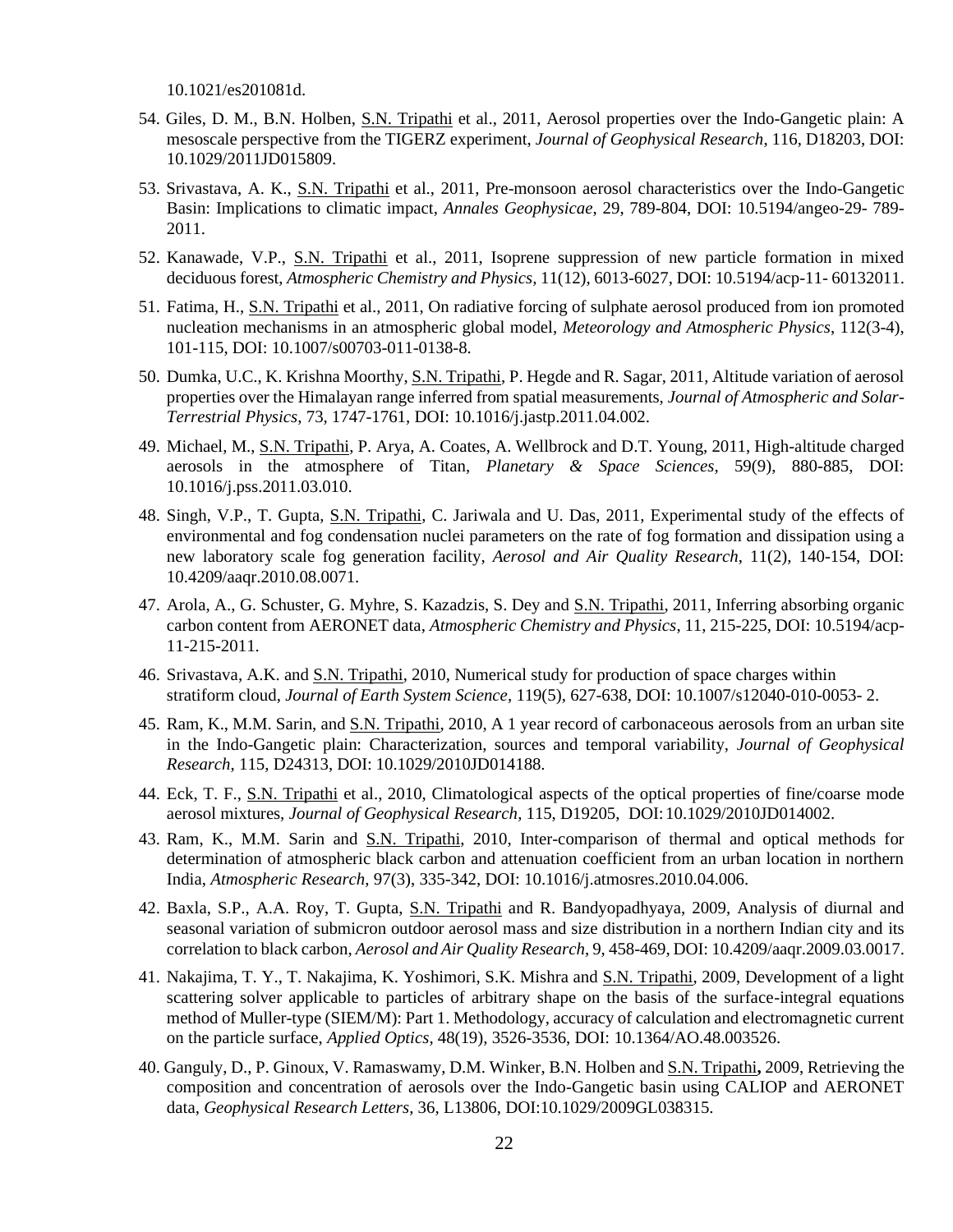- 39. Devi, J.J., T. Gupta, S.N. Tripathi and K.K. Ujinwal, 2009, Assessment of personal exposure to inhalable indoor and outdoor particulate matter for student residents of an academic campus (Indian Institute of Technology-Kanpur), *Inhalation Toxicology*, 21(14), 1208-1222, DOI: 10.3109/08958370902822875.
- 38. Michael, M., S.N. Tripathi, W. Borucki and R.C. Whitten, 2009, Highly charged cloud particles in the atmosphere of Venus, *Journal of Geophysical Research (Planets)*, 114(E4), EO4008, DOI:10.1029/2008JE003258. *Amongst the five top most downloads during the first week of publication (April 30, 2009***)**.
- 37. Mehta, B., C. Venkataraman, M. Bhushan and S.N. Tripathi, 2009, Identification of sources affecting fog formation using receptor modeling approaches and inventory estimates of sectoral emissions, *Atmospheric Environment*, 43(6), 1288-1295, DOI: 10.1016/j.atmosenv.2008.11.041.
- 36. Roy, A. A., S. P. Baxla, T. Gupta, R. Bandyopadhyaya and S.N. Tripathi, 2009, Particles emitted from indoor combustion sources: size distribution measurement and chemical analysis, *Inhalation Toxicology*, 21(10), 837-848, DOI: 10.1080/08958370802538050.
- 35. Mishra, S.K., S. Dey and S.N. Tripathi, 2008, Implication of particle composition and shape to dust radiative effect: A case study from the Great Indian desert, *Geophysical Research Letters*, 35(23), L23814, DOI:10.1029/2008GLO36058.
- 34. Michael, M. and S.N. Tripathi, 2008, Effect of charging of aerosol in the lower atmosphere of Mars during the dust storm of 2001, *Planetary and Space Sciences*, 56(13), 1696-1702, DOI: 10.1016/j.pss.2008.07.030.
- 33. Mishra, S.K. and S.N. Tripathi, 2008, Modeling optical properties of mineral dust over the Indian Desert, *Journal of Geophysical Research*, 113, D23201, DOI: 10.1029/2008JD010048.
- 32. Michael, M., S.N. Tripathi and S.K. Mishra, 2008, Dust charging and electrical conductivity in the day and night-time atmosphere of Mars, *Journal of Geophysical Research (Planets)*, 113(E7), E07010, DOI: 10.1029/2007JE003047.
- 31. Whitten, R.C., W.J. Borucki, K. O'Brien and S.N. Tripathi, 2008, Predictions of the electrical conductivity and charging of the cloud particles in Jupiter's atmosphere, *Journal of Geophysical Research*, 113(E4), E04001, DOI: 10.1029/2007JE002975.
- 30. Dey, S. and S.N. Tripathi, 2008, Aerosol direct radiative effects over Kanpur in the Indo-Gangetic basin, northern India: Long-term (2001-2005) observations and implications to regional climate, *Journal Geophysical Research*, 113(D4), D04212, DOI: 10.1029/2007JD009029.
- 29. Dey, S., S.N. Tripathi and S.K. Mishra, 2008, Probable mixing state of aerosols in the Indo-Gangetic Basin, Northern India, *Geophysical Research Letters*, 35(3), L03808, DOI: 10.1029/2007GL032622.
- 28. Tripathi, S.N., A. Pattanaik and S. Dey, 2007, Aerosol indirect effect over Indo-Gangetic plain, *Atmospheric Environment*, 41(33), 7037-7047, DOI: 10.1016/j.atmosenv.2007.05.007.
- 27. Tripathi, S.N., A.K. Srivastava, S. Dey, S.K. Satheesh and K. Krishnamoorthy, 2007, The vertical profile of atmospheric heating rate of black carbon aerosols at Kanpur in northern India, *Atmospheric Environment*, 41(32), 6909-6915, DOI: 10.1016/j.atmosenv.2007.06.032.
- 26. Sharma, M., S. Kishore, S.N. Tripathi and S.N. Behera, 2007, Role of atmospheric ammonia in the formation of inorganic secondary particulate matter: A Study at Kanpur, India, *Journal of Atmospheric Chemistry*, 58, 1-17, DOI: 10.1007/s10874-007-9074-x.
- 25. Nair, V.S., K. Krishnamoorthy, D.P. Alappattu, P.K. Kunhikrishnan, S. George, P.R. Nair, S. Babu, B. Abish, S.K. Satheesh, S.N. Tripathi et al., 2007, Wintertime aerosol characteristics over the IndoGangetic plain (IGP): Impacts of local boundary layer processes and long-range transport, *Journal of Geophysical Research*, 112(D13), D13205, DOI: 10.1029/2006JD008099.
- 24. Whitten, R.C., W.J. Borucki and S.N. Tripathi, 2007, Predictions of the electrical conductivity and charging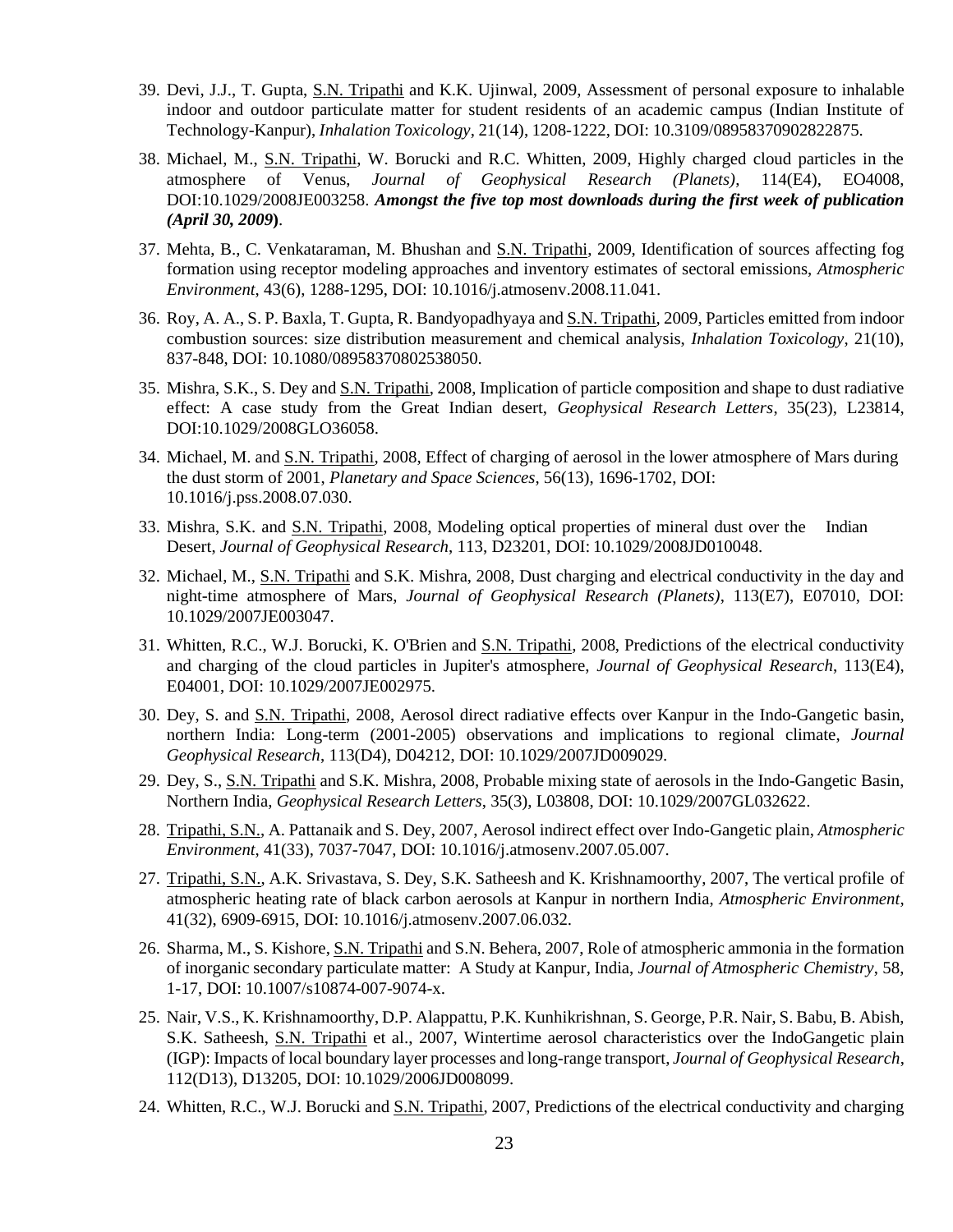of the aerosols in the Titan's night time atmosphere, *Journal of Geophysical Research (Planets)*, 112(E4), E04001, DOI: 10.1029/2006JE002788.

- 23. Michael, M., M. Barani and S.N. Tripathi, 2007, Numerical predictions of aerosol charging and electrical conductivity of the lower atmosphere of Mars, *Geophysical Research Letters*, 34(4), L04201, DOI: 10.1029/2006GL028434.
- 22. Dey, S. and S.N. Tripathi, 2007, Estimation of aerosol optical properties and radiative effects in the Ganga basin, northern India, during the winter time, *Journal of Geophysical Research*, 112(D3), D03203, DOI: 10.1029/2006JD007267.
- 21. Tripathi, S.N., V. Tare, N. Chinnam et al., 2006, Measurements of atmospheric parameters during Indian Space Research Organization Geosphere Biosphere Programme land campaign II at a typical location in the Ganga basin: 1. Physical and optical properties, *Journal of Geophysical Research*, 111(D23), D23209, DOI: 10.1029/2006JD007278.
- 20. Tare, V., S.N. Tripathi et al., 2006, Measurements of atmospheric parameters during Indian Space Research Organization Geosphere Biosphere Program land campaign II at a typical location in the Ganga basin: 2. Chemical properties, *Journal of Geophysical Research*, 111(D23), D23210, DOI:10.1029/2006JD007279.
- 19. Tripathi, S.N., S. Vishnoi, S. Kumar and R.G. Harrison, 2006, Computationally efficient expressions for the collision efficiency between electrically charged aerosol particles and cloud droplets, *Quarterly Journal of Royal Meteorological Society*, 132(618), 1717-1731, DOI: 10.1256/qj.05.125.
- 18. Chinnam, N., S. Dey, S.N. Tripathi and M. Sharma, 2006, Dust events in Kanpur, northern India: Chemical evidence for source and implications to radiative forcing, *Geophysical Research Letters*, 33(8), L08803, DOI: 10.1029/2005GL025278.
- 17. Borucki, W.J., R.C. Whitten, E.L.O. Bakes, E. Barth and S.N. Tripathi, 2006, Predictions of the electrical conductivity and charging of the aerosols in the Titan's atmosphere, *Icarus*, 181(2), 527-544, DOI: 10.1016/j.icarus.2005.10.030.
- 16. Dey, S., S.N. Tripathi, R.P. Singh and B. N. Holben, 2006, Retrieval of black carbon and specific absorption over Kanpur city, northern India during 2001-2003 using AERONET data, *Atmospheric Environment*, 40(3), 445-456, DOI: 10.1016/j.atmosenv.2005.09.053.
- 15. Kanawade, V.P. and S.N. Tripathi, 2006, Evidence for the role of ion-induced particle formation during an atmospheric nucleation event observed in Tropospheric Ozone Production about the Spring Equinox (TOPSE), *Journal of Geophysical Research*, 111(D2), D02209, DOI: 1029/2005JD006366.
- 14. Tripathi S.N., S. Dey, V. Tare and S.K. Satheesh, 2005, Aerosol black carbon radiative forcing at an industrial city in northern India, *Geophysical Research Letters*, 32(8), L08802, DOI: 10.1029/2005GL022515.
- 13. Tripathi, S.N., S. Dey, V. Tare, S.K. Satheesh, S. Lal and S. Venkataramni, 2005, Enhanced layer of black carbon in a north Indian industrial city, *Geophysical Research Letters*, 32(12), L12802, DOI: 10.1029/2005GL022564.
- 12. Tripathi, S.N., S. Dey, A. Chandel, S. Srivastava, R.P. Singh and B. N. Holben, 2005, Comparison of MODIS and AERONET derived aerosol optical depth over the Ganga basin, India, *Annales Geophysicae*, 23(4), 1093-1101, DOI: 1432-0576/ag/2005-23-1093.
- 11. Modgil, M.S., S. Kumar, S.N. Tripathi and E.R. Lovejoy, 2005, A parameterization of ion-induced nucleation of sulphuric acid and water for atmospheric conditions, *Journal of Geophysical Research*, 110(D19), D19205, DOI: 10.1029/2004JD005475. .
- 10. Dey, S., S.N. Tripathi, R.P. Singh and B.N. Holben, 2005, Seasonal variability of the aerosol parameters over Kanpur, an urban site in Indo-Gangetic basin, *Advances in Space Research*, 36(5), 778-782, DOI: 10.1016/j.asr.2005.06.040.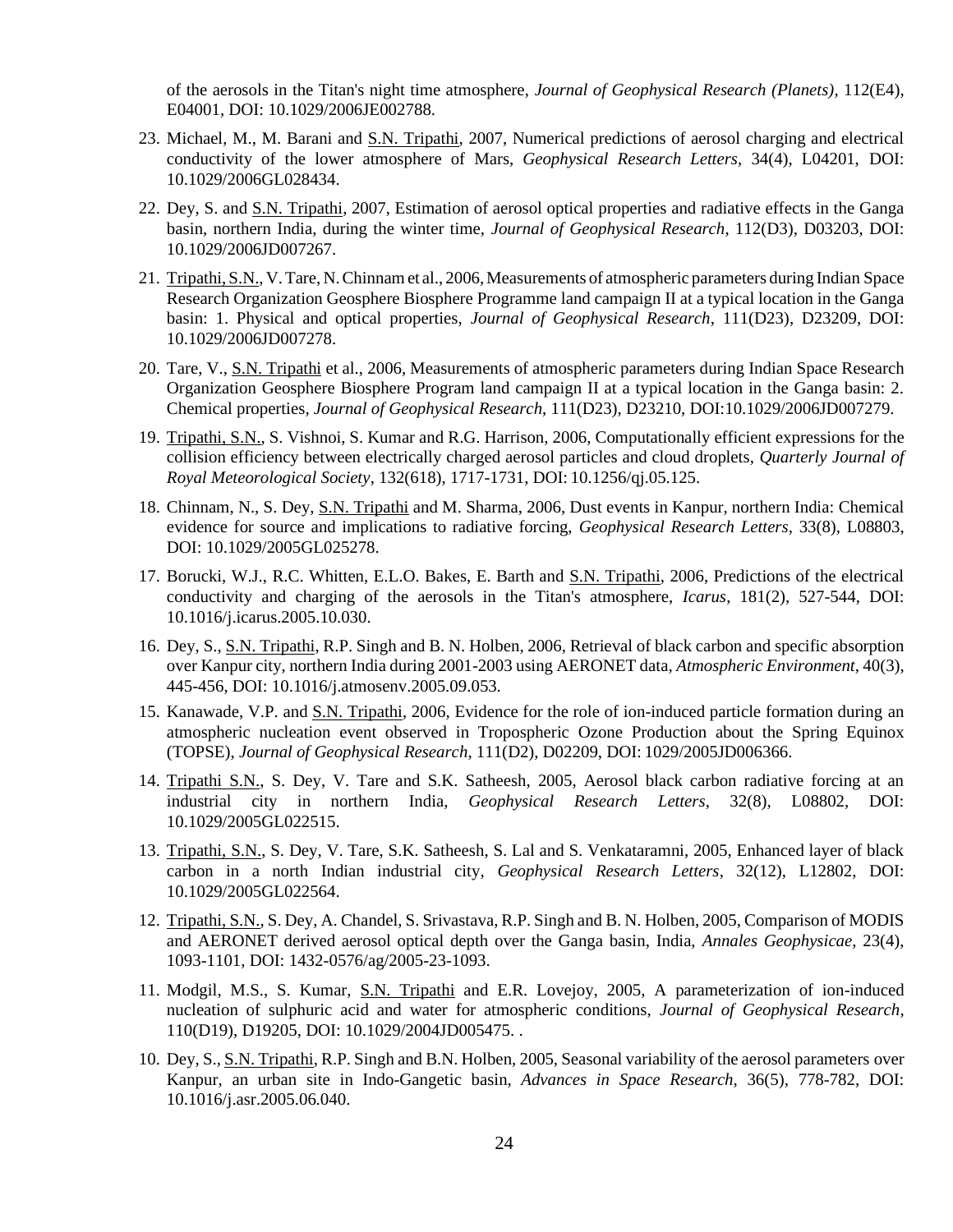- 9. Dey, S., S.N. Tripathi, R.P. Singh and B.N. Holben, 2004, Influence of dust storms on the aerosol optical properties over the Indo-Gangetic basin, *Journal of Geophysical Research*, 109(D20), D20211, DOI: 10.1029/2004JD004924.
- 8. Singh, R.P., S. Dey, S.N. Tripathi, V. Tare and B. Holben, 2004, Variability of aerosol parameters over Kanpur, northern India, *Journal of Geophysical Research*, 109(D23), D23206, DOI: 10.1029/2004JD004966.
- 7. Tripathi, S.N. and R.G. Harrison, 2002, Enhancement of contact nucleation by scavenging of charged aerosol particles, *Atmospheric Research*, 62(1), 57-70, DOI: 10.1016/S0169-8095(02)00020-0.
- 6. Mayya, Y.S., S.N. Tripathi and A. Khan, 2002, Boundary conditions and growth of mean charges for radioactive aerosol particles near absorbing surfaces. *Journal of Aerosol Science*, 33(5), 781-795, DOI: 10.1016/S0021-8502(01)00213-0.
- 5. Tripathi, S.N. and R.G. Harrison, 2001, Scavenging of electrified radioactive aerosols. *Atmospheric Environment*, 35(33), 5817-5821, DOI: 10.1016/S1352-2310(01)00299-0.

#### *Review Article*

4. Tripathi, S.N., M. Michael and R.G. Harrison, 2008, Profiles of ion and aerosol interactions in planetary atmospheres, *Space Science Review*, 137(1-4), 193-211, DOI: 10.1007/s11214-008-9418-0.

#### *Discussion Papers*

- 3. Michael, M., A. Yadav, S.N. Tripathi, V.P. Kanawade, A. Gaur, P. Sadavarte and C. Venkataraman, 2013, Simulation of trace gases and aerosols over the Indian Domain: Evaluation of the WRF-Chem model, *Atmospheric Chemistry and Physics Discussion*, 13, 12287-12336, DOI: 10.5194/gmdd-7- 4312014.
- 2. Kaul, D.S., Tarun Gupta and S.N. Tripathi, 2012, Chemical and microphysical properties of the aerosol during foggy and nonfoggy episodes: A relationship between organic and inorganic content of the aerosol, *Atmospheric Chemistry and Physics Discussion*, 12, 14483-14524, DOI: 10.5194/acpd- 1214483-2012.
- 1. Mishra, S.K., S.N. Tripathi, S.G. Aggarwal and A. Arola, 2010, Effects of particle shape, hematite content and semi-external mixing with carbonaceous components on the optical properties of accumulation mode mineral dust, *Atmospheric Chemistry and Physics Discussion,* 10, 1–48, DOI: 10.5194/acpd-10-31253-2010.

#### **Book Chapters**

- 4. Dey, S. and S.N. Tripathi, 2014, Remote Sensing of Atmospheric Aerosols in Aerosol Science: Technology and Applications, I. Colbeck and M. Lazaridis (eds), John Wiley & Sons Ltd, Chichester, 119-151, DOI: 10.1002/9781118682555.ch6*.*
- 3. Srivastava, A.K., Sagnik Dey and S.N. Tripathi, 2012, Aerosol characteristics over the Indo-Gangetic basin: Implications to regional climate, In Hayder Abdul-Ruzzak (eds.), Atmospheric Aerosol Regional Characteristics–Chemistry and Physics, *InTech*, 47-80, DOI: 10.5772/47782.
- 2. Varunsheel, S. Ramachandran, S.N. Tripathi and Marykutty Michael, 2010, Chemistry and aerosols in the atmospheres of Earth and Mars, In S.A. Haider, V. Sheel, and S. Lal (eds.), Modeling of Planetary Atmospheres, Mcmillan Publishers India Ltd., 83-144.
- 1. Tripathi, S.N., M. Michael and R.G. Harrison, 2008, Profiles of ion and aerosol interactions in planetary atmospheres. In F. Leblane, K. L. Aplin, Y. Yair, R. G. Harrison, J. P. Lebreton, M. Blane (eds.), Planetary Atmospheric Electricity, Springer, 193-211.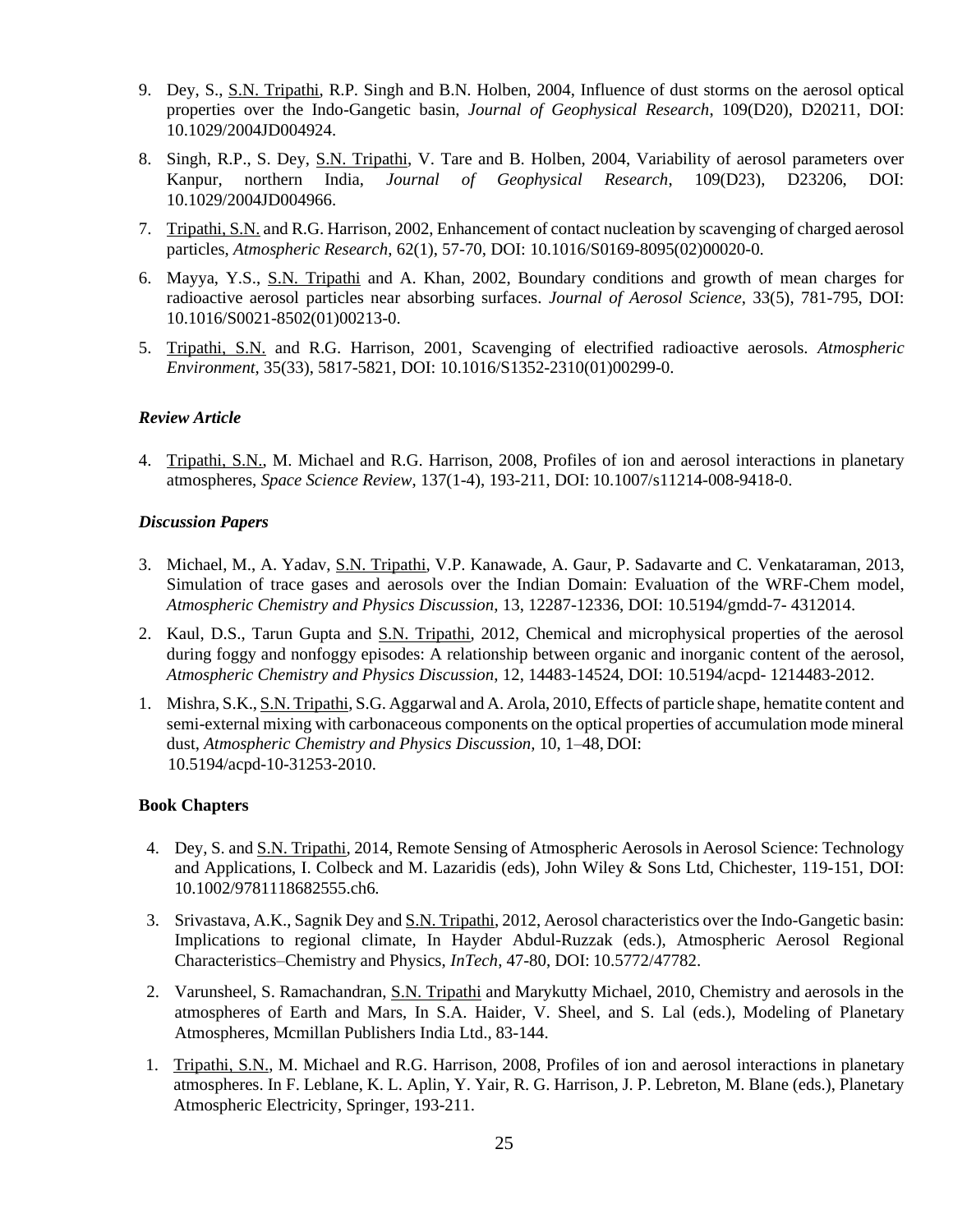#### **Lead Author**

1. Science Plan, Continental Tropical Convergence Zone Programme, Indian Climate Research Programme, Department of Science and Technology, Government of India, 2009.

#### **Volume Edited**

- 2. Member, Editorial Board of "Asia Oceania GeoSciences-Planetary Sciences-Newsletter, 2007-2009.
- 1. IASTA Bulletin on International Conference on Aerosols, Clouds and Indian Monsoon, 2004.

#### **Meeting Reports**

- 2. Singh, R.P., Vinod Tare and S.N. Tripathi, 2005, Aerosols, Clouds and Monsoon, *Current Science*, 88 (9), 1366-1368.
- 1. Singh, R.P., Vinod Tare and S.N. Tripathi, 2005, Meeting Report on "International conference on aerosols, clouds and monsoon", *EOS*, 86 (24), 228-229.

#### **Technical Reports**

7. Real time source apportionment study for Delhi, A Report on Impact of Lockdown on Ambient Air Quality prepared by CPCB, Ministry of Environment, Forest & Climate Change, Govt. of India, September 23, 2020,  $\bar{p}$  (website: www.cpcb.ic.in).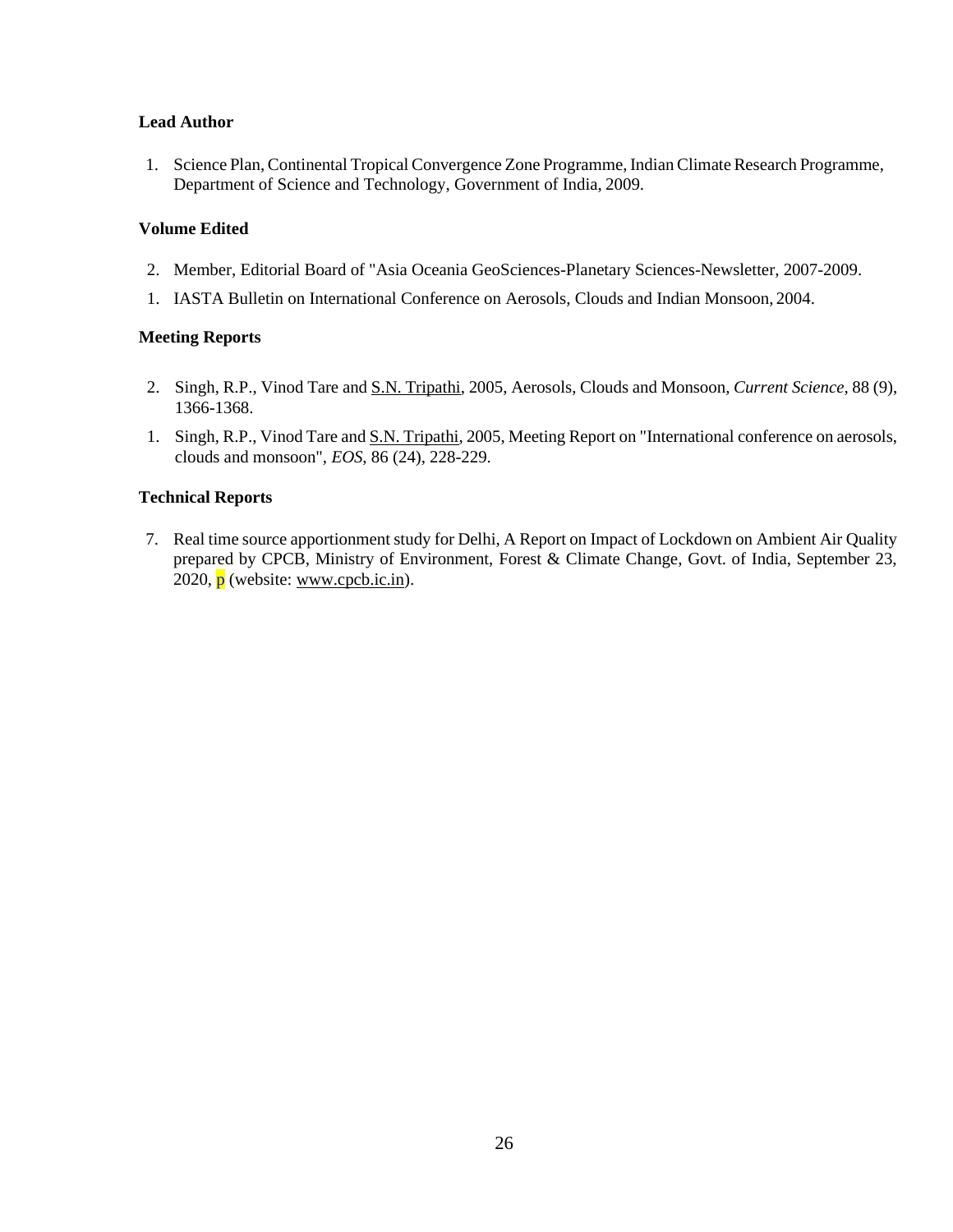- 6. Ramanathan, V., M.J. Molina, D. Zaelke, N. Borgford-Parnell, K. Alex, M. Auffhammer, P. Bledsoe, W. Collins, B. Croes, F. Forman, S.N. Tripathi et al., Under 2 Degrees Celsius: Fast action policies to protect people and the planet from extreme climate changes. First Report of the Committee to Prevent Extreme Climate Change (CPECC), Chairs: V. Ramanathan, M. J. Molina and D., Released at COP22 Summit at Marrakech, November 14, 2016.
- 5. Sharma, S., I.H. Rehman, V. Ramanathan, K. Balakrishnan, G. Beig, G. Carmichael, S.N. Tripathi et al., Breathing Cleaner Air: Ten scalable solutions for Indian cities. A self-organized talk force report for the world sustainable development summit, New Delhi, October 6, 2016. Task-Force Chairs: V. Ramanathan, I.H. Rehman & S. Sharma. Published by The Energy and resources Institute in collaboration with the University of California at San Diego, <http://www.teriin.org/files/reducing-> air pollutionreport/mobile/index.html#p=1.
- 4. Ramanathan, V., S. Sundar, R. Harnish S. Sharma, J. Seddon, B. Croes, A. Lloyd, S.N. Tripathi et al., India California Air Pollution Mitigation Program: Options to reduce road transport pollution in India. Published by The Energy and Resources Institute in collaboration with the University of California at San Diego and the California Air Resources Board, 2014.
- 3. Tripathi, S.N., T. Gupta, B.K. Sapra and S. Ganju, Measurement of aerosol and liquid droplet size distributions and validation of aerosol and droplet microphysical models, 2009/36/119-BRNS/3384, 2013.
- 2. Tripathi, S.N., S. Dayal and N. Srivastava, A fast microphysical model for mixed phase clouds, Department of Civil Engineering, Indian Institute of Technology Kanpur.
- 1. Tripathi, S.N., X.P. Vancassel, R.G. Grainger, H.L. Rogers, 2004, A Fast Stratospheric Aerosol Microphysical Model (SAMM): H2SO4-H2O aerosol development and validation, AOPP memorandum, Department of Physics, University of Oxford, <http://www.atm.ox.ac.uk/main/research/technical.html.>

## **OPed**

- 8. Tripathi, S.N., Why tackling air pollution is a win, win, The Hindu, January 12, 2022, (https://www.thehindubusinessline.com/opinion/why-tackling-air-pollution-is-a-winwin/article38239774.ece/).
- 7. Tripathi, S.N., An Expert Explains: WHO's stark message on air quality and what India must do, *Th*e *Indian Express*, October 7, 2021, (https://indianexpress.com/article/explained/explained-whos-starkmessage-on-air-quality-and-what-india-must-do-7556737/).
- 6. Tripathi, S.N. and Vipul Arora, Measuring indoor air pollution: Why low-cost technology is critical, *Hindustan Times*, June 17, 2021, (https:/[/www.hindustantimes.com/opinion/measuring-indoor-](http://www.hindustantimes.com/opinion/measuring-indoor-) airpollutionwhy-low-cost-technology-is-critical-101623911895014.html).
- 5. Tripathi, S.N., View: Budget 2021 is a shot in the arm for India's war on air pollution, *The Economic Times*, February 12, 2021, (https://m.economictimes.com/news/economy/policy/view-budget-2021- isa-shot-inthe-arm-for-indias-war-on-air-pollution/articleshow/80882651.cms).
- 4. Tripathi, S.N., Rediscovering sustainable development through a covid-19 lockdown lens, Opinion, *The Indian Express*, May 8, 2020, (https://indianexpress.com/article/opinion/webedits/rediscoveringsustainable-development-through-a-covid-19-lockdown-lens-6399986/).
- 3. Tripathi, S.N., Witnessing the future through the corona virus lockdown, Science & Technology, Energy & Environment, *The Hindu*, April 25, 2020, (https:/[/www.thehindu.com/sci-tech/energy](http://www.thehindu.com/sci-tech/energy-)andenvironment/witnessing-the-future-through-the-lockdown/article31432865.ece).
- 2. Tripathi, S.N., Air pollution: Reduced self-cleansing capacity of atmosphere, *Business Standard & Financial*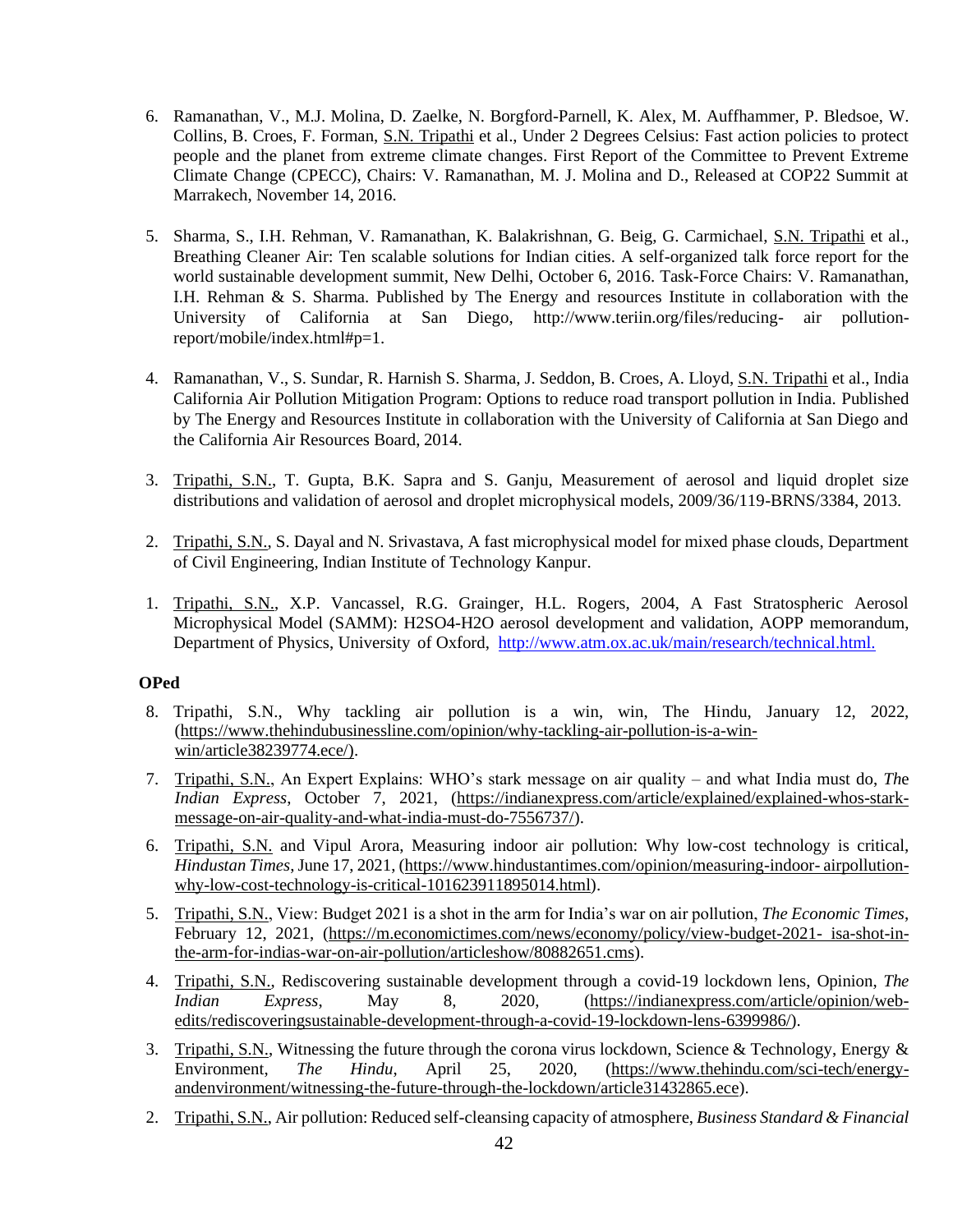*Express*, Dec 1, 2017, (https:/[/www.business-standard.com/article/news-ians/airpollution-](http://www.business-standard.com/article/news-ians/airpollution-) reduced-selfcleansing-capacity-of-atmosphere-comment-special-to-ians117120100271\_1.html).

1. Tripathi, S.N., Pollution: particulate matter in India higher than WHO limit, *article published in The Hindu*, May 7, 2015, (https:/[/www.thehindu.com/sci-tech/pollution-particulate-matter-in-indiahigher-](http://www.thehindu.com/sci-tech/pollution-particulate-matter-in-indiahigher-) than-wholimit/article7177412.ece).

## **Publications (unreferred)**

- 4. Tripathi, S.N. and Marykutty Michael, Dust, Haze and Clouds on Mars and Titan, *article published in Direction*, 15 (1), 18-23, 2015.
- 3. Ramaswami, A., A. Russell, M. Chertow, R. Hollander, S.N. Tripathi et al., International, interdisciplinary education on sustainable infrastructure and sustainable cities, *Fall issue of The Bridge*, 44 (3), 11-21, 2014.
- 2. Tripathi, S.N., X. Vancassel, R. G. Grainger and H.L. Rogers, A fast stratospheric aerosol microphysical model, *Proceedings European Conference at Friedrichshafen*, Germany, 310-315, 2003.
- 1. Tripathi, S.N., R.G Grainger and H. L. Rogers, Development of a fast microphysical model for aerosol interactions, condensational growth and coagulation, Bulletin of Indian Aerosol Science and Technology Association, *Proceedings IASTA-2002 Conference*, Thiruvananthapuram, 2002.

## **Media Highlight (National Newspaper)**

- 87. Are FM's clean energy, EV announcements in line with India's climate commitments? Experts weigh in *The Economic Times*, Delhi Publication, February 1, 2022.
- 86. Budget 2022 sends important signal to markets, financial institutions, *Business Standard*, Delhi Publication, February 1, 2022.
- 85. Budget: Env experts hail proposal to issue green bonds to mobilise resources for green infra, *The Print*, Delhi Publication, February 1, 2022.
- 84. Improvement by treating Delhi-NCR as a single entity, *DainikJagran*, Delhi Publication, January 27, 2022
- 83. Biomass burning to blame for Delhi haze, study finds, *The Indian Express*, Delhi Publication, December 16, 2021
- 82. NO2 not in the safe limit for even a year since 2013: Study, *The Times of India*, Delhi Publication, December 15, 2021
- 81. Winter Air More 'Acidic' in Delhi, Particles Finer than Rest of NCR, *The Times of India*, Delhi Publication, September 30, 2021.
- 80. Kitchens of restaurants and power plants are also polluting Delhi, *Hindustan*, Kanpur Publication (National Page), July 7, 2021.
- 79. After dust, power plants top source of air pollution in Delhi in summers: study, *The Times of India*, Delhi Publication, July 6, 2021.
- 78. Even the methods of cooking are polluting the air, *DainikJagran*, Delhi Publication, July 6, 2021.
- 77. Dust, fuel combustion among city's chief summer pollutants, *Hindustan Times*, Delhi Publication, July 5, 2021.
- 76. 120 institutes identified to form network to measures cities' performance under NCAP, *Hindustan Times*, Mumbai Publication, January 21, 2021.
- 75. New dashboard to monitor bad-air fight, *The Times of India*, Delhi Publication, January 21,2021.
- 74. Knowledge network of IIT will help in pollution prevention, *Hindustan*, Delhi Publication, January 20, 2021.
- 73. Need political will to fight pollution, says Delhi govt., *The Indian Express*, Delhi Publication, October 30, 2020.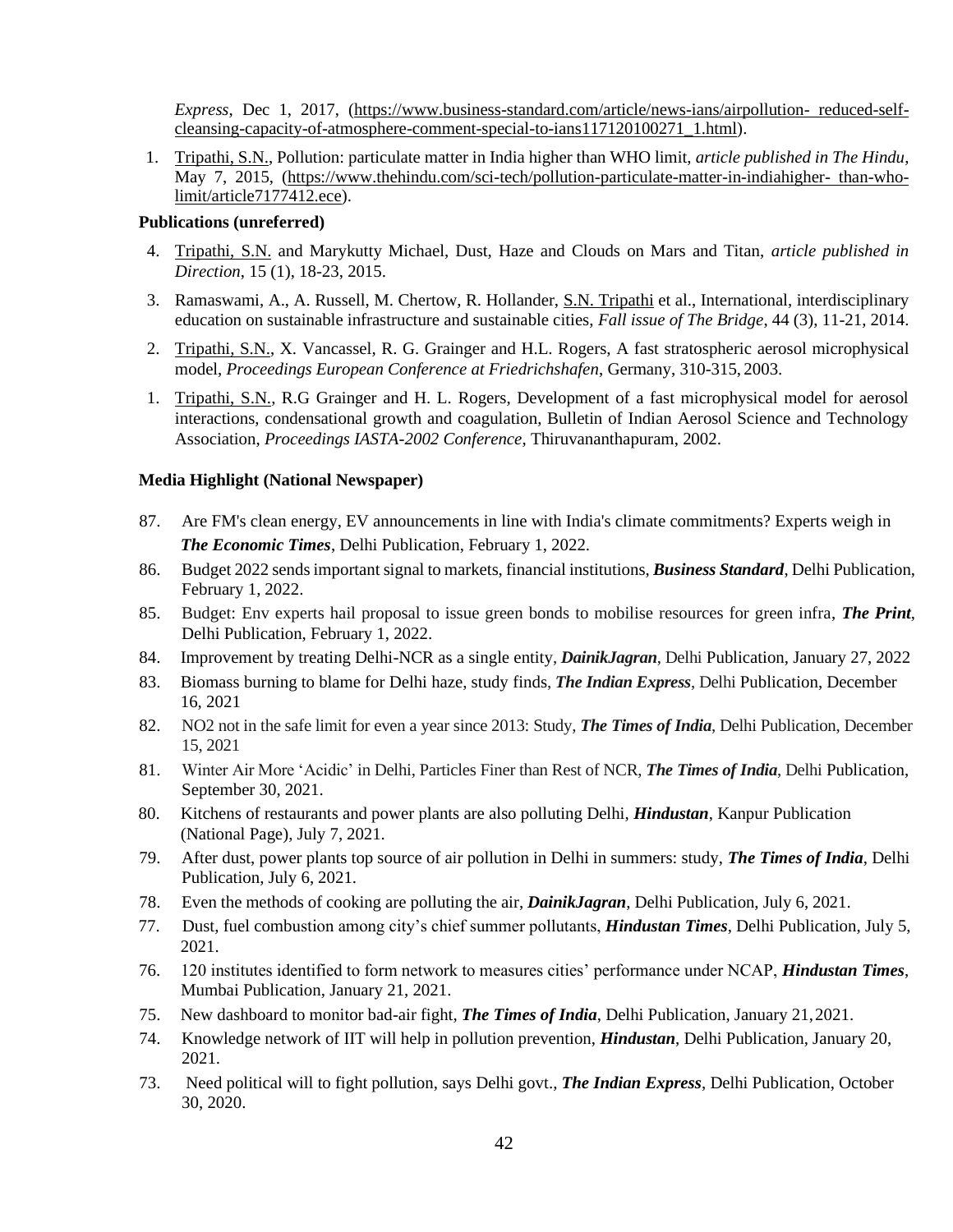- 72. EPCA lauds creation of the new body that took its job, *The Times of India City,* Delhi Publication, October 30, 2020.
- 71. Air pollution: New law, new hope, old challenges, *Hindustan Times,* Delhi Publication, October 30, 2020.
- 70. Permanent commission to control air pollution defines holistic approach, *The Tribune*, Delhi Publication, October 29, 2020.
- 69. Experts welcome Centre's move to set up new commission to curb pollution in Delhi-NCR, *Outlook*, Delhi Publication, October 29, 2020.
- 68. The speed of pollution is frightening, the condition has worsened over the past, *DainikJagran*, Kanpur Publication, Kanpur October 3, 2020.
- 67. Delhi loses cleaner lockdown air as farmers burn crop waste, **Reuter**s, New Delhi Publication, September 30, 2020.
- 66. Vehicle emissions fell to 5% in early lockdown: Study, *Hindustan Times,* Delhi Publication, September 24, 2020.
- 65. Air is becoming black due to coal power plants, *DainikJagran*, New Delhi Publication, July 2020.
- 64. Water policy change contributed to Delhi's toxic smog, *The Times of India City*, Nagpur Publication, July 24, 2020.
- 63. India's 1st low-cost air monitoring study to be conducted across 15 MMR spots in November, says Maharashtra pollution control body, *Hindustantimes*, Mumbai Publication, July 24, 2020
- 62. Careful! Air pollution can be dangerous in Corona period, becomes more deadly, *Amar Ujala*, Delhi Publication, July 24, 2020.
- 61. Scientists agree, more pollution may increase corona mortality, *Hindustan*, New Delhi Publication, July 23, 2020.
- 60. Coal Combustion is making NCR air black, *DainikJagran*, New Delhi Publication, July 21, 2020.
- 59. 100 Days of Lockdown: What's Lost is Found! *Hastakshep***,** New Delhi Publication, July 16, 2020.
- 58. New metric to measure aerosol pollution in Delhi, *The Hindu*, New Delhi Publication, July 16, 2020.
- 57. Coronavirus: Be it America, China, Italy or India, where air pollution is the highest, the effect of corona is also the deadliest, *DainikBhaskar*, New Delhi Publication, April 2020.
- 56. Infected components of particulate matter will be found in two minutes, *DainikJagran*, Kanpur Publication, June 6, 2020.
- 55. First nuclear reactor safety research facility to be established in Indian Institute of Technology-Kanpur, *Hindustan*, Kanpur Publication, November 28, 2017.
- 54. Indian Institute of Technology-Kanpur awaits cloud cover to test artificial rain to cut air pollution, *Hindustantimes*, New Delhi Publication, November 21, 2017.
- 53. Indian Institute of Technology-Kanpur's smart sensors to issue smog warning monitor pollution, article in Lucknow Publication in *Hindustantimes*, November 16, 2017.
- 52. The problem of pollution in Delhi is 10 years, as is the case with Western countries, *The Hindu*, Tamil Publication, November 11, 2017.
- 51. Delhi air pollution: Is it smog or fog? Opinions differ, New Delhi Publication in *Hindustantimes*, November 8, 2017.
- 50. More diesel vehicles hit effortsto combat pollution in Delhi, New Delhi Publication in *Hindustantimes*, July 19, 2017**.**
- 49. Delhi air quality not 'good' in over 500 days, not even when it rained, New Delhi Publication in *Hindustantimes*, July 7, 2017**.**
- 48. Bad air to blame for irregular rain, New Delhi Publication, *The Times of India City*, July 3,2017.
- 47. Negligible fall in Delhi pollution after odd-even formula shows new study, New Delhi Publication in *Hindustantimes*, May 11, 2017.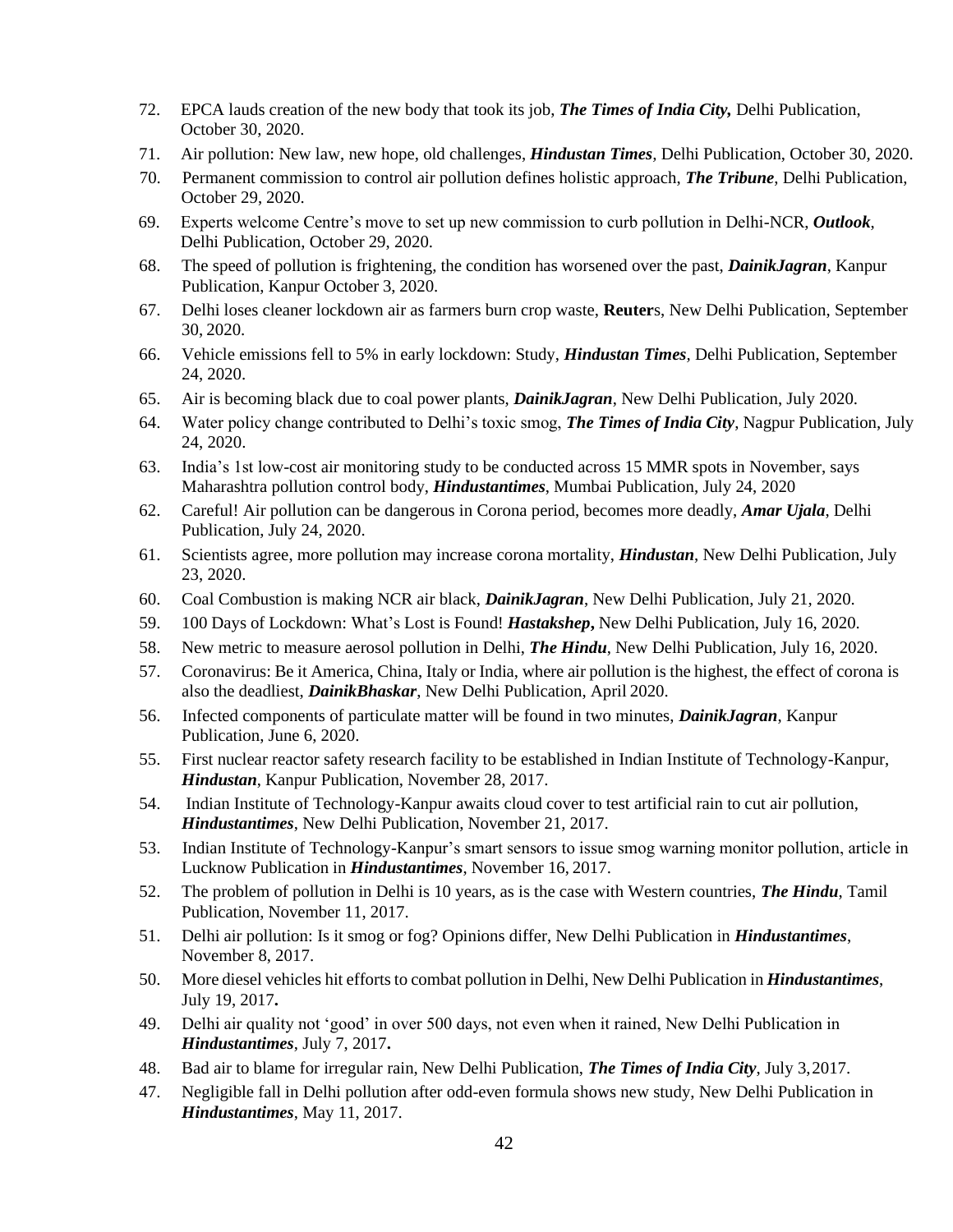- 46. At odds on impact of odd-even on pollution- Researchers label capital scheme a failure, NGO sees significant outcome, Calcutta Publication in *The Telegraph*, May 11, 2017.
- 45. Study shows Delhi's odd-even scheme had little impact on air pollution, in *Business Line*, May 10, 2017.
- 44**.** More aerosol in atmosphere results in heavier rainfall, *The Hindu*, Chennai publication, April 22, 2017.
- 43. Pollution have increase by 7% over Kanpur, *Hindustan*, Kanpur Hindi publication, April 22,2017.
- 42. Indian Institute of Technology-Kanpur is 10% less polluted compared to City, *DainikJagran*, Kanpur publication, March 28, 2017.
- 41. Delhi air pollution: Secondary pollutants bigger threat, warns EPCA, *Hindustantimes*, Delhi Publication, March 20, 2017.
- 40. Unraveling the myriad causes of North India's pollution pall, *Yale Environment 360*, published at the Yale School of Forestry & Environmental Studies, February 9, 2017.
- 39. More stubble burning in winter adds to fog, *The Times of India City*, Delhi Publication, January 20, 2017.
- 38. Blame crop burning for fog: Indian Institute of Technology study, *The Indian Express*, Varanasi Publication, December 13, 2016.
- 37. Varanasi cannot breath because of pollutant/toxic air, *Varanasi Jagran*, Varanasi Publication, December 13, 2016.
- 36. Varanasi was one of the pollutant city last year, *Amar Ujala*, Varanasi Publication, December 13, 2016.
- 35. Indian Institute of Technology team tracks brown carbon's effect on atmospheric warming, *The Hindu*, Chennai publication, November 26, 2016.
- 34. Aerosol factor in global warming: Indian Institute of Technology**-**Kanpur Scientist, *Hindustantimes*, Lucknow publication, November 25, 2016.
- 33. Smog Warning, 10-point solution came last month at Delhi meet, *Hindustantimes*, Lucknow publication, November 9, 2016.
- 32. Sky blue colour in danger, *DainikJagran*, Kanpur publication, November 8, 2016.
- 31. Haryana fog spreads over Kanpur**,** *DainikJagran*, Kanpur publication**,** November 7, 2016.
- 30. Poison spreads in environment, breathing gets difficult, *Hindustan*, Kanpur publication**,** November 7, 2016.
- 29. Openly burning garbage around Agra is discolouring the TajMahal, Publication in *TheWIRE*, October 9, 2016.
- 28. **'**Open mass burning of garbage in Agra discolouring TajMahal, causing 713 premature deaths annually', *Times of India*, Agra publication, October 7, 2016.
- 27. 'Rain-chasing' aircraft predicts good rainfall in UP after July 15, *Hindustantimes*, Lucknow publication, July 12, 2016.
- 26. 'Rain plane' to take off from Lucknow today, *Hindustantimes*, Lucknow publication, July 11, 2016.
- 25. To study atmosphere, Indian Institute of Technology-Kanpur releases weather balloons, *Hindustantimes*, Lucknow publication, July 7, 2016.
- 24. Quicker, more accurate monsoon predictions soon, *Hindustantimes,* Lucknow publication, June 8, 2016.
- 23. Two more atomic reactors to boost power generation soon, *Hindustantimes,* Lucknow publication, February 24, 2016.
- 22. Indian Institute of Technology-Kanpur will start performing test about Nuclear Accidents, *DainikJagran*, Kanpur publication**,** February 24, 2016.
- 21. Indian Institute of Technology-Kanpur to get Asia's first aerosol facility soon, *Hindustantimes*, Kanpur Publication, February 18, 2016.
- 20. Indian Institute of Technology-Kanpur research team finds reason behind Tamil Nadu floods**,** watch *ZEE news video on https:/[/www.youtube.com/watch?v=MieKbTklgZI](http://www.youtube.com/watch?v=MieKbTklgZI)*, December 2, 2015.
- 19. Cleaning our environment is everyone responsibility, published in *Hindustan*, *AmarUjala and*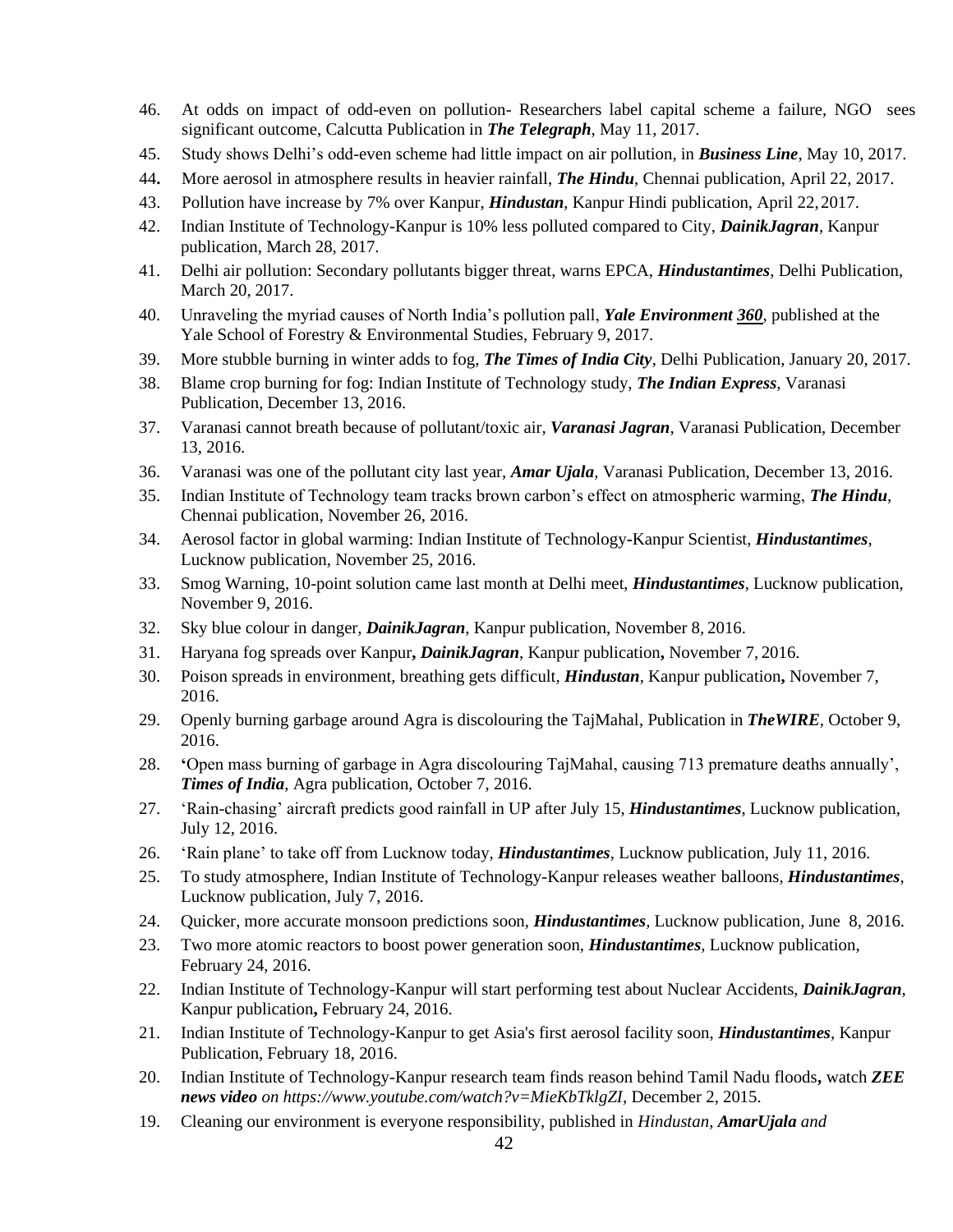#### *DainikJagran*, Lucknow, August 25, 2015.

- 18. Dust, other ions can cause health problems, article in *The Pioneer, Lucknow*, August 25,2015.
- 17. Pollution: particulate matter in India higher than WHO limit, article in *The Hindu*, Chennai Publication, May 7, 2015.
- 16. Atmospheric Brown Cloud turning TajMahal yellow, article in *India Climate Dialogue*, January 16, 2015.
- 15. The winners of Shanti Swarup Bhatnagar Awards, article in *Live Mint*, November 17, 2014.
- 14. Ravana is 'troubling' even after burning up, article in *DainikJagran* Kanpur on October 6,2014.
- 13. Dr. Tripathi Research on Aerosols, article in *DainikJagran* Kanpur on September 28, 2014.
- 12. Monitoring of Air Pollution Indian Institute of Technology, article in *DainikJagran* Kanpur on September 2, 2014.
- 11. "Smoke from field fires can travel up to 1,000km: Study" *Times of India*, New Delhi publication, November 12, 2012.
- 10. Thick layer of carbon beyond the cloud: Distressful" article in *DainikJagran* Kanpur on September 27, 2012.
- 9. "Weather is changing due to thick carbon layer" article in *DainikJagran* Kanpur on, April 22,2012.
- 8. Monsoon pattern changing?" Indo-UK study to find if climate change affecting seasonal rains" *Times of India*, Delhi Publication, March 1, 2012.
- 7. Thick Layer of Carbon in the Sky, Weather Cycle will be Affected, article in *DainikJagran Kanpur* on Sept. 16, 2011.
- 6. Insights into Titan's Ionosphere, *Nature India*, DOI:10.1038/nindia. 2011.110.
- 5. The paper published in *JGR Planets*, Michael et al., 2009, was amongst the 5-top downloads for that week.
- 4. Das, B., Biting dust in Mars, doi:10.1038/nindia.2008.249; Published online 28 July 2008.
- 3. Das, B., Lifting the veil from Jupiter cloud, doi:10.1038/nindia.2008.177; Published online 9 April 2008.
- 2. Gopal Raj, N., Aerosols: The Earth's sun shield, *The Hindu Survey of Environment*, 2008.
- 1. Gopal Raj, N., Pollution, aerosols, and the climate change, Leader Page article, *The Hindu*, September 04, 2006.

## **Teaching Experience and Courses Offered (Indian Institute of Technology-Kanpur)**

- Earth and Environment (Two times, Post Graduate Level, Class Size 15)
- Atmospheric Physics and Chemistry (Three times, PG Level, Class Size 25)
- Fate and Transport of Contaminants in Natural Systems (Two times, PG Level, Class Size 10-50)
- Environmental Quality and Pollution (Three times, Under Graduate Level, Class Size 60-80)
- Computational Methods in Engineering(Three times, Under Graduate Level, Class Size 160-180)
- Advanced Mathematics for Civil Engineers (Three times, Numerical Methods Module, Class Size 55-70)
- Modeling of Natural Systems (Two times, PG Level)
- Co-Taught Air Pollution and its Control (Once, Post Graduate Level, Class Size 30)

## **Courses Tutored**

- Computational Methods in Engineering (Five Times)
- Mechanics of Solid (Four times)
- Fluid Mechanics (Twice Times)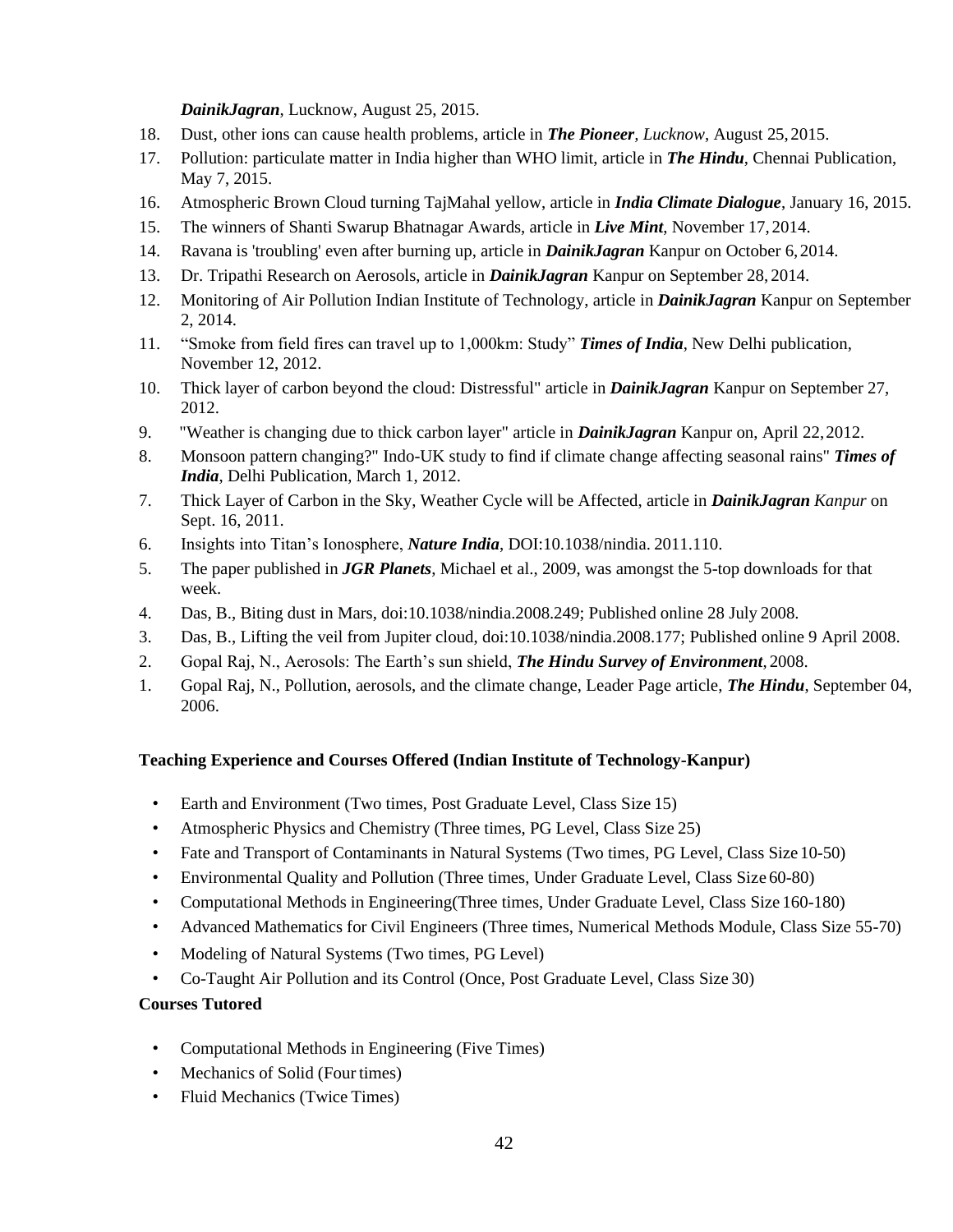#### **Organizational Achievements**

- 2. The Summer School on 'Sustainable Cities' was held at Indian Institute of Technology-Kanpur organized by Centre for Environmental Science and Engineering from June  $2<sup>nd</sup> - 27<sup>th</sup>$ , 2013 in collaboration with Univ. of Minnesota, Georgia Tech, NAE, Yale, NCAR and Univ. Colorado sponsored by USAID and NSF. The school was attended by more than 30 students and Scientists from IITs, collaborators Universities, ROI and ICLEI etc.
- 1. An invited DST Training School on 'Aerosol-Cloud Interaction' was held at Indian Institute of Technology-Kanpur from 7<sup>th</sup>-15<sup>th</sup> March, 2009. The school was attended by more than 25 students and scientists from various IITs, Universities and research laboratories such as NPL, SPL, IITM, IMD etc.

## **Workshops/Symposia Organized**

- 13. Organized North Indian Air Pollution meeting on Zoom, 23-24 August 2020.
- 12. Organized IITK-UPPCB workshop on "National Knowledge Network (NKN) to support National Clean Air Programme", Indira Gandhi Pratishthan, Lucknow on October 14-15, 2019.
- 11. Organized IITK-PSI workshop on "Early Results from Delhi Air Quality Experiment 2017-18 and Future Forward", India International Centre, New Delhi on October 26-27, 2018.
- 10. Organized a DST meeting as National Coordinator for "National Network Programme on Aerosol (NNP-A) under Climate Change Programme of DST at Indian Institute of Technology Delhi on October 23, 2018.
- 9. Organized IITK-MoES workshop on "Real-time Nationwide Low-Cost Sensor Network for Air Quality Monitoring" held at Ganga Auditorium, Indira Paryavaran Bhavan, Ministry of Environment, Forest and Climate Change, New Delhi on August 29, 2018.
- 8. Organized DST-UKIERI workshop on "An Introduction to Earth Observation Techniques: Applications to the Land and Atmosphere" held at Indian Institute of Technology Kanpur from March 26-28, 2018.
- 7. Organized DST National Workshop on "Aerosols: Science and Application" as part of proposed '*National Network Programme on Climate Change and Aerosols*' held at Indian Institute of Technology-Kanpur, May 11-12, 2017.
- 6. Organized DBT-RCUK Workshop: Biological solution to reducing industrial waste, environmental inefficiency and pollution in India, organized by Centre for Environmental Science & Engineering (CESE), Indian Institute of Technology-Kanpur, March 21-23, 2017.
- 5. Organized Theme Meeting on Aerosol Behavior Studies in a Nuclear Reactor under Severe Accident Conditions held at Indian Institute of Technology-Kanpur, February 23-25, 2016.
- 4. Organised Indo-US workshop on 'Sources of Environmental Pollution in India: The influence of Municipal Solid Waste and Biomass Burning on Air Quality and the Microbiome of the Ganges' held at Indian Institute of Technology-Kanpur, October 25-26, 2015.
- 3. Organised IITK-Archaeological Survey of India Joint workshop on 'Study of Impacts of Atmospheric Haze on TajMahal Monument' under Indo-US Science and technology forum at Indian Institute of Technology-Kanpur, February 17, 2012.
- 2. Co-Convenor of Tiger-Z (Indo-NASA Joint Field Experiment) workshop held at Indian Institute of Technology-Delhi, January 7-8, 2009**.**
- 1. Co-Convenor of biennial conference of Indian Aerosol Science and Technology Association, International Conference on 'Aerosol, Clouds and Indian Monsoon' held at Indian Institute of Technology-Kanpur, November 15-17, 2004.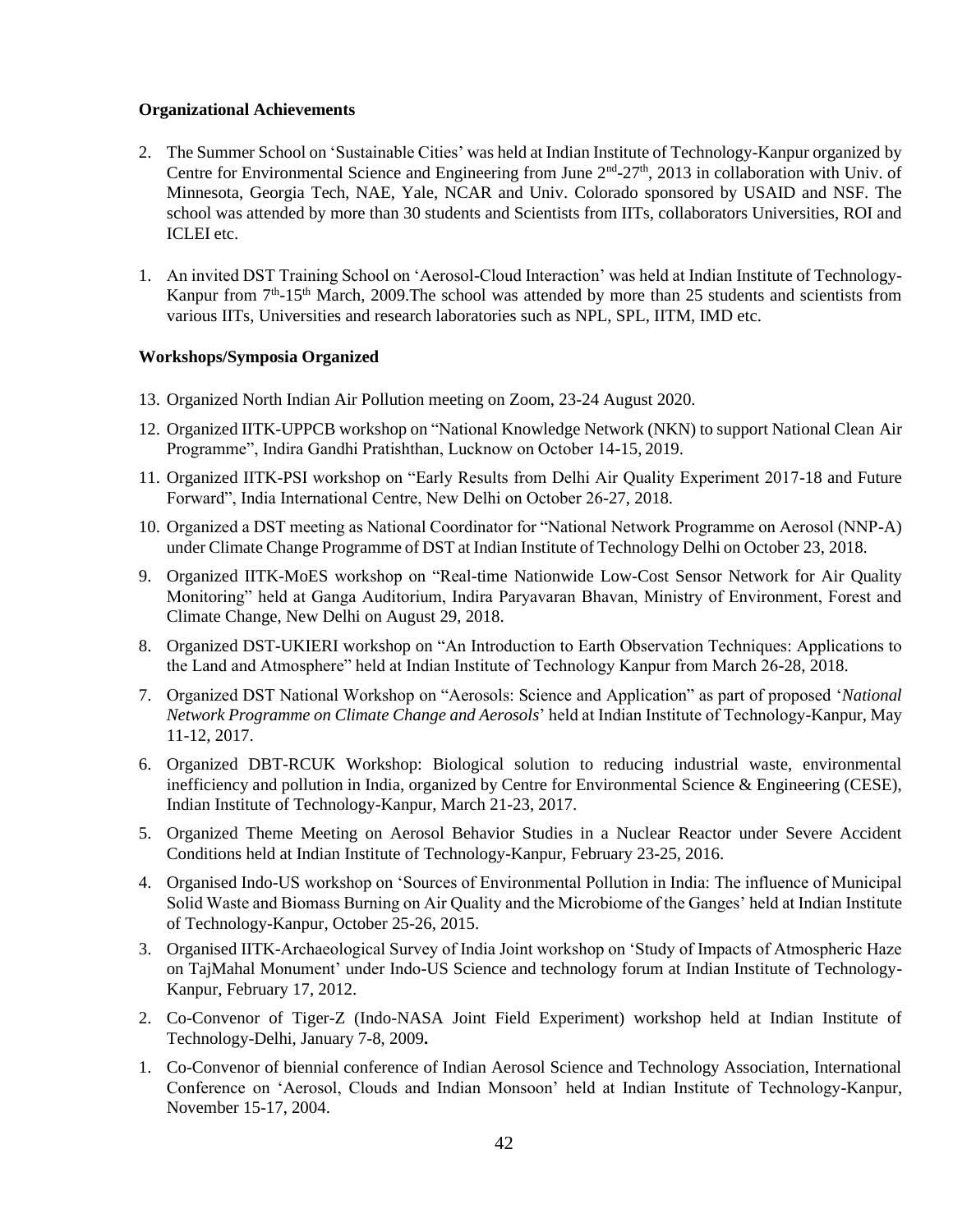#### **Plenary/invited Speaker**

- 119. Invited talk in a Consultation Workshop on "Implementing ICCC as a Service model in cities" at India Habitat Centre (New Delhi), December 15, 2021.
- 118. Keynote talk titled, "Precipitation in Himalayas: Role of Aerosols and Orography" in Workshop on Himalayan Biosphere-Atmosphere-Hydrosphere Interactions: Status, Challenges, and Way Forward Under National Mission on Himalayan Studies (NMHS), MoEFCC, GoI, G. B. Pant National Institute of Himalayan Environment (GBPNIHE), Almora, Uttarakhand, December 14, 2021.
- 117. Invited Talk on Sensor Based AQ Network In India, US Environment Protection Agency, October 26, 2021.
- 116. Invited Talk on New Technologies to Measure Air Pollution and its Sources, Air Pollution: Facts to Act, Lucknow, September 29, 2021.
- 115. Plenary Talk on Sources, processing and impacts of atmospheric haze over Indo Gangetic Plains (IGP), Frontiers in Geoscience Research Conference, PRL, September 28, 2021.
- 114. Invited Talk on Assessment of Low-Cost Sensor based PM2.5 and PM10 Monitoring Network in Maharashtra, Third India Air Quality Convening, September 27, 2021.
- 113. Invited talk on "Formation, composition and, the evolution of Secondary Organic Aerosols (SOA) during the winter periods in Indo-Gangetic Plain, Joint Research Centre, European Commission, September 24, 2021.
- 112. Low-cost sensor-based air quality monitoring networks, Capacity development programme on air quality management and emission reduction of PM 2.5 for Asian countries, Regional Resource Center for Asia and the Pacific (RRC.AP), Asian Institute of Technology, Bangkok, September 13, 2021.
- 111. Advanced monitoring technologies and Capacity Building to Support India's Clean Air Program, Institute of Advanced Sustainability Studies, Potsdam, September 07, 2021.
- 110. Advanced Technologies to help Clean Air Program, Tata Steal, September 07, 2021.
- 109. Invited talk titled, "Capacity Building for Air Pollution Control in India" on National Knowledge Network under NCAP, Air Pollution Webinar, (January 20, 2021).
- 108. Invited talk titled, "Air Pollution Monitoring and Analysis in India", Symposium on Air Pollution Measurement and Analysis Systems (APMAS) Global Perspectives and Approach for India, Webinar organized by the Indian Institute of Technology Delhi and the World Bank (January 15-20, 2021).
- 107. Invited talk titled" Capacity Building for Air Pollution Control in India", Symposium on Air Pollution Measurement and Analysis Systems (APMAS) Global Perspectives and Approach for India, Webinar organized by the Indian Institute of Technology Delhi and the World Bank (January15-20, 2021).
- 106. Invited talk titled "Particulate Matter and Gas Sensors Calibrations" in online Technical Exchange on Mainstreaming of New Air Quality Sensor Technologies, Webinar organized by Department of Environmental Health (December 16, 2020).
- 105. Plenary talk "Scaling of sensor-based monitoring, real time source apportionment and capacity building under the National Clean Air Mission", webinar on Fifth Indian International Conference On Air Quality Management (IICAQM 2020), jointly organized by Department of Civil Engineering, IIT Madras, University of Bath (UK),Australian National University (Australia), and UFZ Helmholtz Centre for Environmental Research (Germany), (December 11, 2020).
- 104. Panelist and Speaker, Webinar on Source Apportionment and Emission Inventories studies in nonattainment cities in India, IIT Delhi(November 26, 2020).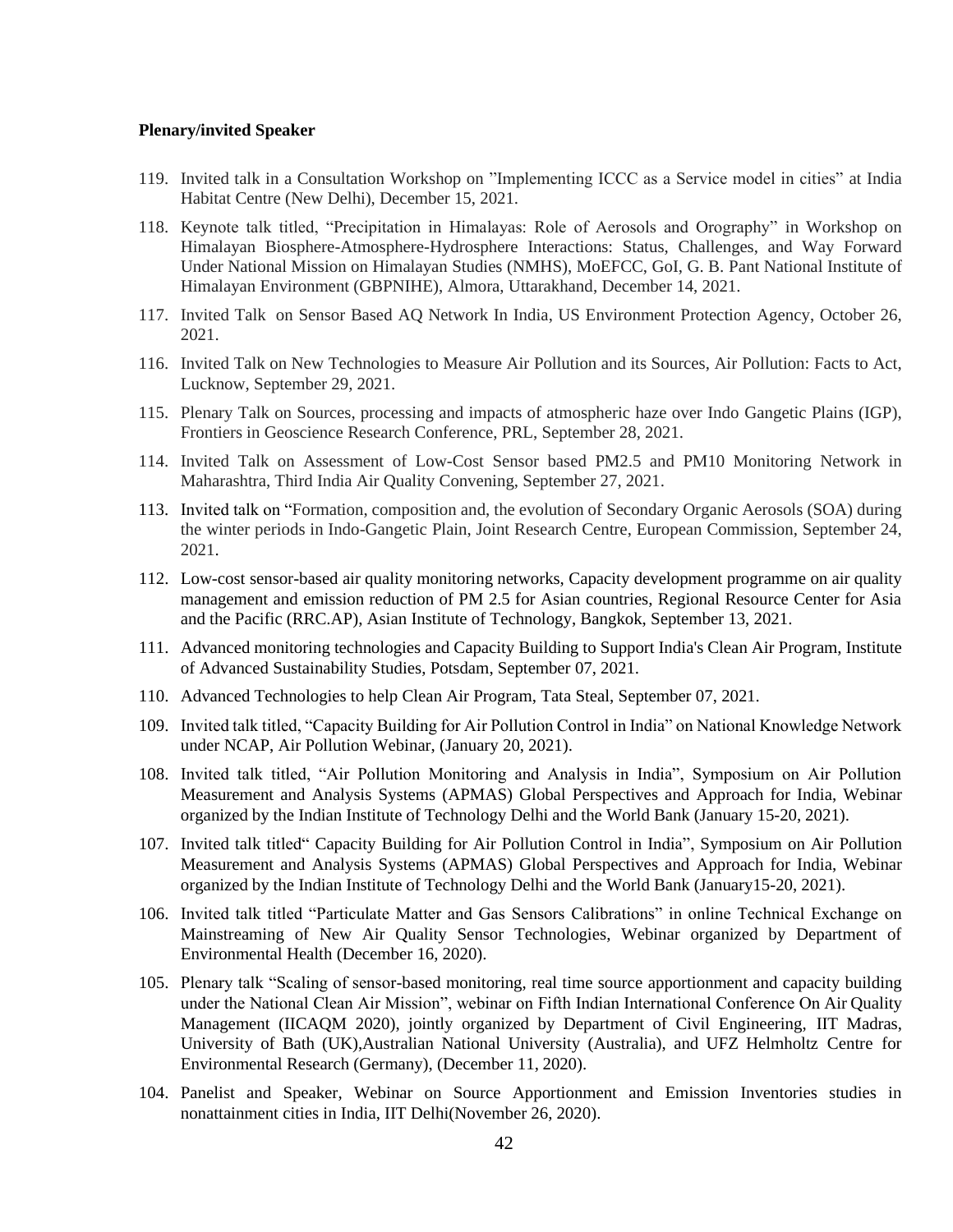- 103. Invited talk titled "Nation Wide Sensor- based Monitoring, Real time Source Apportionment and Capacity Building under the National Clean Air Mission, Webinar organized by Shakti Sustainable Energy Foundation (November 17, 2020).
- 102. Invited talk titled "Aerosols and it's Impacts on Climate and Crop Yield" Webinar on Agriculture and Food Technologies and Mechanisms of adaptation to Climate Change, in collaboration with Department for International Cooperation of the Russian Academy of Sciences organized by CSIR National Botanical Research Institute, Lucknow (November 11, 2020).
- 101. Invited talk titled "Air Pollution-Land Use-Cloud Interactions: Impact on Climate Change, Agriculture, Hydrological Cycle, Human Health and Monumental Heritages" in Online Sustainability Seminar Series, webinar hosted by KPCSD, IIT Gandhinagar (November 9, 2020).
- 100. Invited talk titled "Sensor-based Streaming Analytics and Near-Real Time source Apportionment of Air Pollution" in Online International Conference on Aerosol Air Quality, Climate Change and Impact on Water Resources and Livelihoods in the Greater Himalayas, webinar hosted by ARIES Nainital (September 14, 2020).
- 99. Panel discussion on "Air Pollution Data and Science" in Confederation of Indian Industry (CII) 15th Sustainability Summit (September 10, 2020).
- 98. Invited talk titled, "Tracking Sources of Air Pollution in Real-Time" CERCA Webinar on the occasion of International Day of Clean Air for Blue Skies (September 7, 2020).
- 97. Invited talk titled, "Unraveling Tiny Monstrous Organic Aerosols: Key to Achieve Blue Skies and Improved Human Health" in ACS Science Talks: Virtual Lecture Series (August 28, 2020).
- 96. Invited talk tilted, "Importance and need for reliable and robust data for improving air quality" in India Clean Air Summit hosted by Center for Study of Science, Technology and Policy (CSTEP) (August 25, 2020).
- 95. Invited talk titled "Air Quality in New Delhi during the COVID-19 induced lockdown" in The Impacts of COVID-19 Lockdowns on India's Air Quality, webinar hosted by World Bank and NCAP Knowledge Network, (July 28, 2020).
- 94. Invited talk titled "Published results of Air Quality Experiment in Delhi", meeting organized by Global Strategic Communications Council (GSCC), (July 23, 2020).
- 93. Invited lecture titled "Implementation of National Clean Air Programme" in National Clean Air Program, Princeton University's first annual conference on Global India, Princeton University (USA, March 27, 2020).
- 92. Invited talk titled, "Combination of dynamic real-time source apportionment and low-cost sensors for air pollution reduction" in Earth Science Lecture Series, IIT Gandhinagar (Ahmedabad, January 6, 2020).
- 91. Invited talk titled, "Development and adoption of low-cost sensor-based nationwide air quality monitoring networks" in Workshop Brainstorming Session on Low-cost Sensor based Real-time Air Quality Monitoring with advances in IoT, Machine Learning and AI, Prithvi Bhavan, India Habitat Centre (Delhi, January 2, 2020).
- 90. Invited talk titled, "Air Quality Improvement through Dynamic Source Apportionment" in 4<sup>th</sup> Indian International Conference on Air Quality Management, IIT Bombay (Mumbai, December 19, 2019).
- 89. Invited talk titled, "Dynamic Source Apportionment for Air Quality Improvement" in India CEO Forum for Clean Air at India Habitat Centre (New Delhi, December 17, 2019).
- 88. Invited speaker in the panel discussion on "Alignment of CSR with SDGs with sector focus on Air Pollution" in CII National CSR Summit, Hyatt Regency (New Delhi, December 12, 2019).
- 87. Invited talk titled, "Role of sensor technology in policymaking", stakeholder consultation workshop on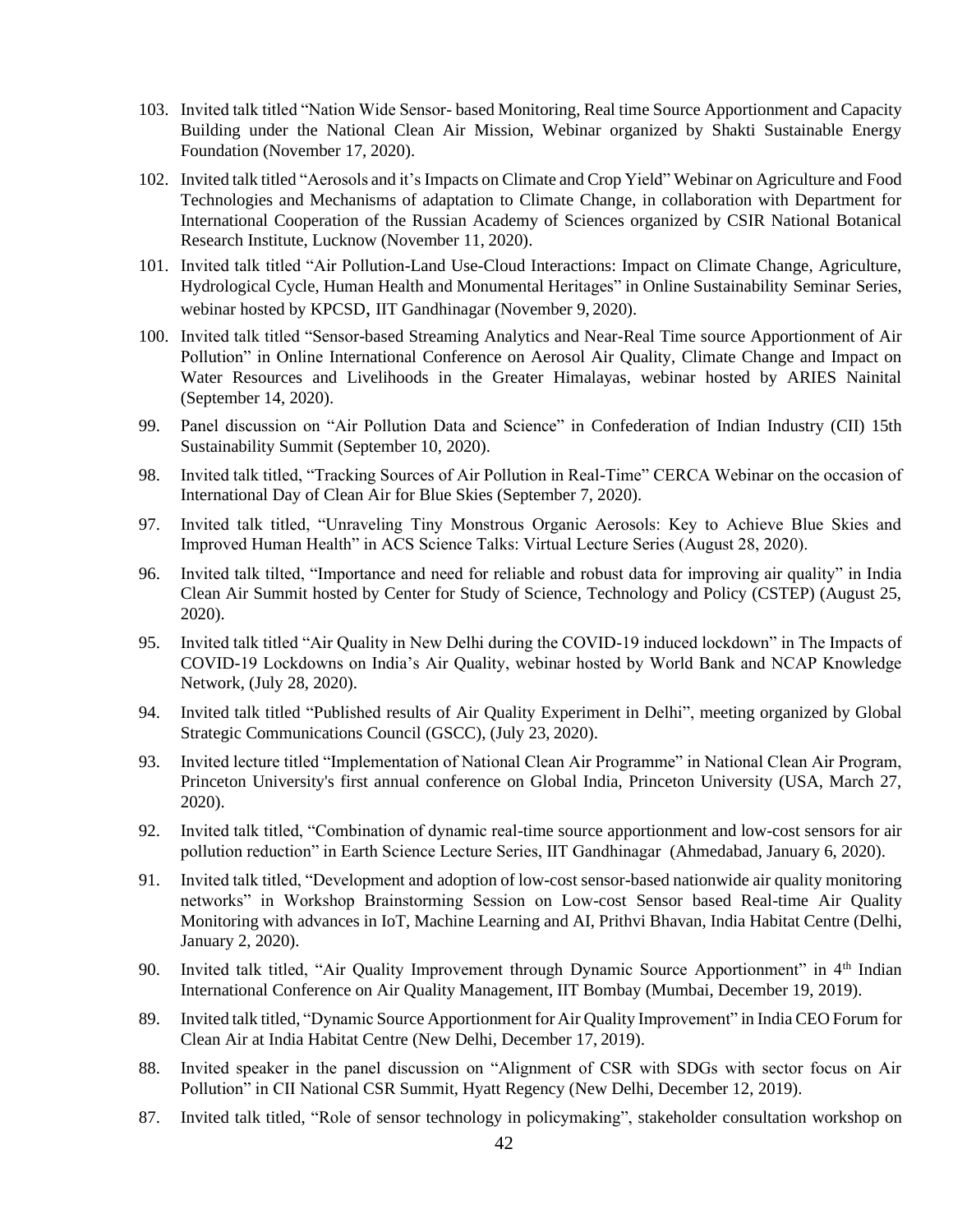'Low-Cost Air Quality Monitoring Sensors in India: Applications and Way Forward' organized by Shakti Sustainable Energy Foundation at Casuarina Hall, India Habitat Centre (New Delhi, August 7, 2019).

- 86. Keynote talk titled, "New initiatives to measure and understand air pollution in Northern India: Hybrid approach based on high end mass spectrometer and low cost sensors" in 6<sup>th</sup> SEE event on Air Pollution organized by IIT Kanpur and the Alumni Association of IITK (IIT Kanpur, January 10, 2019).
- 85. Keynote talk titled, "New initiatives to measure and understand air pollution in Northern India: Hybrid approach based on high end mass spectrometer and low cost sensors" in 3-Days International Conference on 'Advanced Technologies for Industrial Pollution Control, (ATIPC - 2018)' at Indian Institute of Engineering Science and Technology (IIEST), Shibpur (Kolkata, December 18, 2018).
- 84. Invited A collaborative project Streaming Analytics over Temporal Variables from Air quality Monitoring (SATVAM)to understand air quality in India and new learning of pollution sources in Gangetic Plains" in Evening Networking Reception with Duke faculty and conference delegates at Desire hotel Le Meridien (Delhi, December 13, 2018).
- 83. Invited talk titled, "Aerosol-cloud-rainfall interactions over India, in Indian Aerosol Science and Technology Association (IASTA), conference at IIT Delhi (Delhi, November 26, 2018).
- 82. Invited talk titled, "Urban and aerosol-induced short to long term changes in rainfall in Indian summer monsoon region and associated implications to climate" in 63rd Sir Albert Charles Seward Memorial Lecture, Birbal Sahni Institute of Palaeosciences (Lucknow, November 14, 2018).
- 81. Invited talk titled, "Current state of play of air pollution-challenges and gaps for cities of Lucknow and Kanpur" in National Workshop Scoping Study on Clean Air at Hotel Claridges (New Delhi, June 15, 2018).
- 80. Invited talk titled, "Delhi air quality experiment" in Stakeholder Consultation Workshop on NCAP organized by Ministry of Environment, Forest and Climate Change alongwith CPCB, World Bank and TERI at Ganga Auditorium, Vayu Wing, Indira Paryavaran Bhawan, JorBagh in (Delhi, April 18, 2018).
- 79. Invited talk titled, Aerosol-surface forcing-Rainfall associations over Gangetic Plains, in "National Conference on Recent Advances in Environmental Sciences, (NCRAES-2018)" at School of Environmental Science, Jawaharlal Nehru University in (Delhi, March 22, 2018).
- 78. Invited talk titled, Problem, measurement and sources-The air quality conundrum in DainikJagran Clean Air Conclave at Hotel Hilton Gargen In (Lucknow, February 17, 2018).
- 77. Invited talk titled, Sensor based technologies for air pollution monitoring in Technologies for management and abatement of air pollution at Ministry of Environment, Forest and Climate Change (Delhi, February 13, 2018).
- 76. Popular Lecture titled, The state of air pollution in Indo-Gangetic Plains and possible solutions, Dayalbagh Educational Institute, (Agra, December 22, 2017).
- 75. Invited talk titled, Cities Infrastructure & Sustainability cities in a training program as part of joint SRU-Clarkson-ICMR initiative to build capacities in the areas of Air Quality, Climate and Health, at the SRU-ICMR Center for Advanced Research, SRU (Chennai, December19-20, 2017).
- 74. Panelist, Washington University St Louis Forum on Energy, Environment and Agriculture at Leela Palace Hotel (New Delhi, December 15-16, 2017).
- 73. Invited talk titled, Aerosol-cloud-surface-radiation-rainfall-climate interactions over Indian Monsoon region, in "5th Rajasthan Science Congress" at Amity University, (Jaipur, October 13, 2017).
- 72. Invited talk titled, Aerosol-surface forcing-Rainfall associations over Gangetic Plains, in National Workshop on "Urban Climate: Science, impacts and Adaptation" at Indian Institute of Technology-Bhubaneswar (Bhubaneswar, September 21-22, 2017).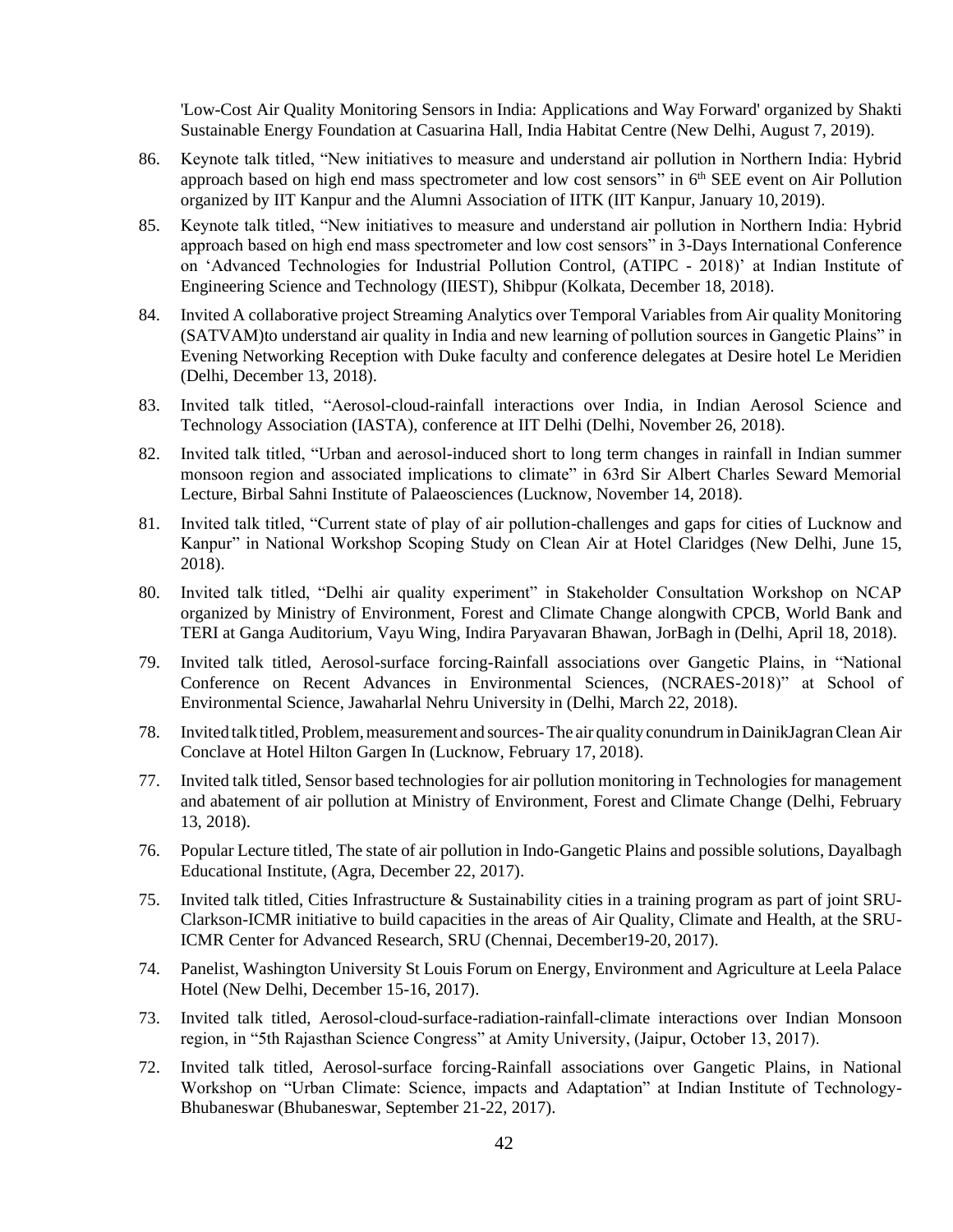- 71. Invited talk titled, Aerosol impact on weather to climate scales over IG Basin: Results from observational and modeling based analysis, in International conference on Understanding, Predicting and projecting the Climate change over Asian Region (UPCAR), at S.V. University (Tirupati, June 26- 28, 2017).
- 70. Invited talk titled, Chemical properties of geoengineering aerosols, in National Roundtable Discussion on Geoengineering and India: Science and Policy, at Indian Institute of Technology-Delhi (New Delhi, June 23, 2017).
- 69. Keynote talk titled, 'Hygroscopicity-CCN-clouds and rainfall associations over Ganga Plains' at Wadia Institute of Himalayan Geology (Dehradun, May 18, 2017).
- 68. Lead talk titled, 'Direct and indirect effects of aerosols on radiative forcing and rainfall over Indo-Gangetic plains in International Conference on Aerosol Climate Change Connection (AC3) at Bose Institute (Darjeeling, April 25, 2017).
- 67. Invited talk titled, 'Scale and adequacy of monitoring needed in Indian cities', in Global Strategic Communications Council (GSCC) Air Quality Workshop at Juniper Hall, IHC (New Delhi, April 12, 2017).
- 66. Invited talk titled, 'Aerosol direct and indirect effects in Gangetic plains', in Brainstorming Meeting on Climate change research in India: Progress, challenges, opportunities and way forward, BHU (Varanasi, February 23, 2017).
- 65. Invited talk titled, 'Aerosol-Cloud-Surface-Radiation-Rainfall interactions over Indo-Gangetic Plains (IGP)' in Indo-Dutch International conference 'Climate and Atmospheric Sciences & Applications' at Indian Institute of Technology-Delhi (New Delhi, February 21, 2017).
- 64. Invited talk titled 'Aerosol pollution: Implications to health, economy and climate', INSPIRE-2017 Programme at Amity University (Lucknow, February 15, 2017).
- 63. Lead talk titled 'Air pollution sources in India: Measurement and latest findings' Workshop on Air Quality at Hotel Westinn (Varanasi, December 12, 2016).
- 62. Invited talk titled 'Coupling of aerosol-land-cloud-rainfall system over Gangetic Plains: Observations and modeling analysis" Indo-UK Water Center (IUKWC) workshop at IITM (Pune, November 30, 2016).
- 61. Invited talk titled 'Variability in aerosol properties, their direct and indirect effect over Gangetic Plains' Seminar at Centre for Ecology and Hydrology, UK (Wallingford, September 17, 2016).
- 60. Invited talk titled 'Air pollution sources in India: measurements and latest findings, Air Quality in Indian Cities at Taj Hotel (Lucknow, May 25-26, 2016).
- 59. Invited talk titled 'Organic aerosols(OA) in Gangetic Basin: Composition, Chemistry, CCN, Radiative and health effects', Workshop on biosphere-atmosphere interactions and impacts on climate and air quality and the iLEAPS SSC meeting in IISER, Mohali (Chandigarh, March 21, 2016).
- 58. Invited talk titled 'Air pollution implications to health, climate, agriculture and economy', Surya Roundtable Meeting on Climate Credit Pilot Project at India International Centre (New Delhi, March 15, 2016).
- 57. Invited talk titled 'Aerosol'simpact on health and climate of Gangetic Plain', INSPIRE 2016 Programme at Amity University (Gwalior, January 21, 2016).
- 56. Invited talk titled 'Smoke, Dust, and Haze: Implications to health, climate, and economy', INAE Kanpur Chapter Seminar at Indian Institute of Technology (Kanpur, January 20, 2016).
- 55. Invited talk titled 'Discoloration of the TajMahal, Adverse Health effects and Climate Forcing due to Municipal Solid Waste and Dung Cake Burni', Workshop on Developing Smart, Healthy and Sustainable Cities: Learnings from US, China and India at The Lalit Hotel (New Delhi, January 11, 2016).
- 54. Invited talk titled 'Hydro climate of gangetic system' India-UK Workshop on Future Ganga: Science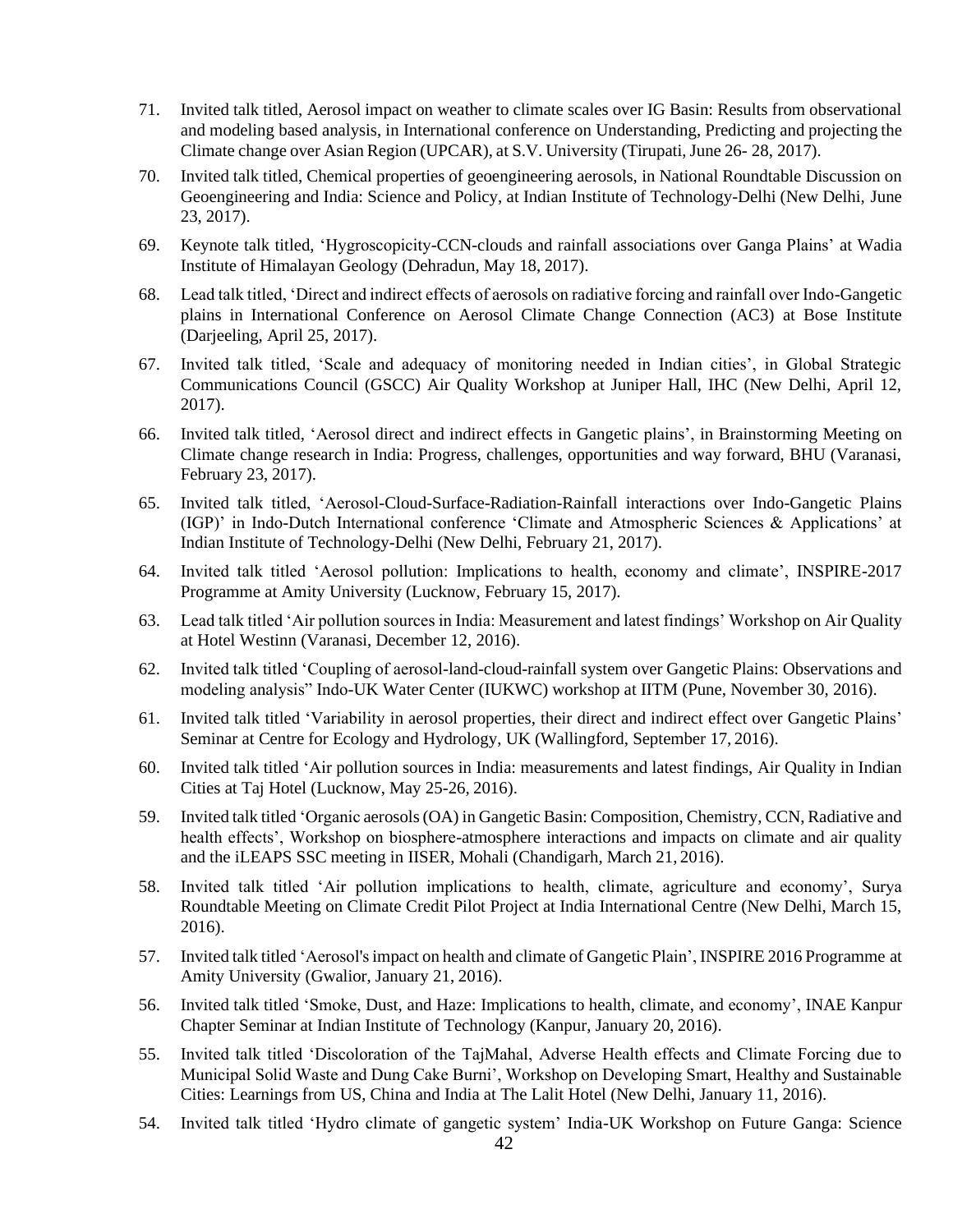Needs for Water Security at Tal Mahel Hotel (New Delhi, December 3, 2015).

- 53. Invited talk titled 'The human-ganga biome interactions: Unravelling the influences of environmental pollutants on humans and a living river' Workshop on Non Putreying Properties of Ganga Water at All India Institute of Medical Sciences (New Delhi, November 16, 2015).
- 52. Invited talk titled 'Dust, other ions can cause health problem' Birbal Sahni Institute of Palaeobotany (Lucknow, August 24, 2015).
- 51. Contributed talk 'Particulate pollution and daily surface rainfall: Observational study over Indian summer monsoon region' AGU Chapman conference on Evolution of the Asian Monsoon and its Impact on Landscape, Environment and Society: Using the Past as the Key to the Future, (The Chinese University of Hongkong, June 14-18, 2015).
- 50. Contributed talk 'Optical properties of brown carbon and its impact on earth's radiative budget' Workshop for Developing Priority Themes and Activities for IGAC Monsoon Asia and Oceania Networking Group (IGAC-MANGO), Asian Institute of Technology (Bangkok, Thailand, June 1112, 2015).
- 49. Invited participant'Science-PolicyDialogue', organizedby theScientificAdvisory Panel oftheClimate and Clean Air Coalition (CCAC) to Reduce Short-Lived Climate Pollutants (SLCP), Headquarters of World Meteorological Organization (Geneva, May 20-21, 2015).
- 48. Contributed talk titled 'Size resolved fog water chemistry and its atmospheric implications' European Geosciences Union (Vienna, Austria, April 12-17, 2015).
- 47. Invited talk titled 'Aerosol's impacts on climate, health, agriculture and monuments', Chandigarh Science Congress, Punjab University (Chandigarh, February 25, 2015).
- 46. Invited talk titled 'Aerosol-cloud-rainfall associations over India', International Workshop on Climate Change, Ansal University (Gurgaon, January 12, 2015).
- 45. Invited talk titled 'Atmospheric observations and laboratory studies of carbonaceous aerosols', Indian Aerosol Science and Technology Association, Biennial Conference, (Banaras Hindu University, Varanasi, November 12, 2014).
- 44. Invited talk titled 'Brown carbon absorption and its Impact on atmospheric radiative forcing', ABC (Atmospheric Brown Clouds) – SLCP (Short-Lived Climate Pollutants) symposium in Tokyo, (Japan, July 21-23, 2014).
- 43. Theme Leader and organiser, Clean Air, Indo-German Frontiers of Engineering, Potsdam, (Germany, June 23-25, 2014).
- 42. Invited talk '1st Workshop on Climate Science and Policy, Indian Institute of Technology-Bombay, (Mumbai, March 6-7, 2014).
- 41. Invited talk 'Scientific basis for knowledge to action', Policy Conclave on Reducing Vehicular Emissions to Improve Air Quality at TajHotel, (New Delhi, February 4, 2014).
- 40. Invited talk titled 'Observations and monitoring needs', Policy conclave on reducing vehicular emissions to improve air quality at TajHotel, (New Delhi, February 4, 2014).
- 39. Invited Interdisciplinary Lecture titled 'Atmospheric aerosol measurements: India perspective', National Space Science Symposium, Dibrugarh University, (Assam, February 1, 2014).
- 38. Plenary lecture on Long-term field observations and laboratory studies of atmospheric aerosols from Kanpur, Indo-Gangetic Basin, in 8<sup>th</sup> Asian Aerosol Conference, Australian Technology Park, Sydney, (Australia, December 3, 2013).
- 37. Invited talk on 'Aerosol measurements: India perspective', India-California Air-Pollution Mitigation Program: Initiative for Mitigating Air Pollution from the Transportation Sector, Scripps Institute of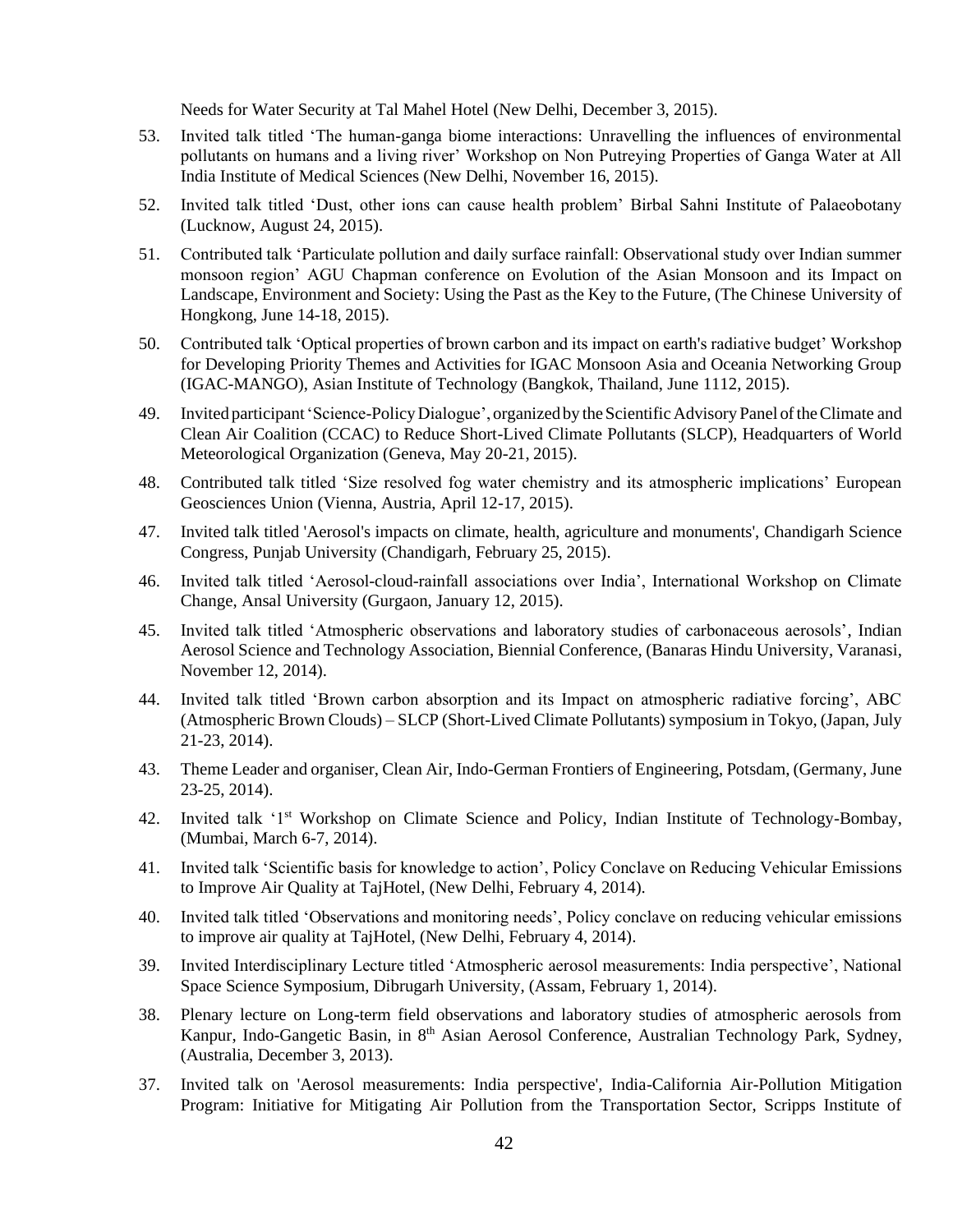Oceanography and The Energy and Resource Institute, Oakland, CA, (USA, October 22, 2013).

- 36. Invited talk on 'Role of chemical composition on CCN activity and Evaluation of microphysics parameterizations in WRF against CAIPEEX profiles' In CAIPEX Science meeting, Indian Institute of Tropical Meteorology, (Pune, October 17, 2013).
- 35. Invited talk titled 'Long-Term field observations and laboratory studies of atmospheric aerosols from Kanpur, Indo-Gangetic Basin', Center for Climate Change, Indian Institute of Technology-Bombay (Mumbai, October 9, 2013).
- 34. Invited talk on 'Evaluation of WRF-chem simulations during an extreme rainfall event over Indo-Gangetic Plain', in Monsoon Research and Prediction, Indo French Centre for Promotion of Advance Research in coordination with MoES, (New Delhi, October 5, 2013).
- 33. Invited talk in a 'CAIPEEX-Phase III IGP campaign meeting' organized by Indian Institute of Tropical Meteorology, (Pune, August 30, 2013).
- 32. Invited talk in a workshop "Mars Orbiter Mission" organized by Physical Research Laboratory, (Ahmedabad, July 26-27, 2013).
- 31. Invited talk in a workshop 'First Annual Regional Atmospheric Science (FARAS)' organized by International Center for Integrated Mountain Development (ICIMOD), (Kathmandu, June 13-14, 2013).
- 30. Invited lecture in Naraina Group of Institution, (Kanpur, June 11, 2013).
- 29. GCR Generated Aerosol Electrification and the Effects on Cloud Microphysics in Earth and Planetary Atmospheres, Laboratoire de Physique etChimie de l'Environnement et de l'Espace, CNRS, Orleans, (France, July 4, 2012).
- 28. Invited talk titled 'Climate impacts of aerosol over Ganga Basin' in a Alpine Summer School on Climate, Aerosols and the Cryosphere jointly organized by CNRS, France, ISAC-CNR, Italy and NSF, USA at Valsavarenche, Valle d'Aosta (Italy, June 27, 2012).
- 27. Invited talk in a workshop organised by International Center for Integrated Mountain Development (ICIMOD), Kathmandu, (Nepal, April 2-3, 2012).
- 26. Invited talk titled 'Climate impacts of aerosols' in a conference jointly organized by Department of HSS, IITK and Liberty Institute, Delhi on 'Climate Change: Science and Society', (IITK March 30-31, 2012).
- 25. Invited lecture in national seminar on Interdisciplinary application of weather and climate- Computational Perspective, C-DAC, (Pune, January 25, 2012).
- 24. Invited talk in US India Workshop on Air Quality and Climate in Administrative Staff College of India, (Hyderabad, Sept. 12-14, 2011).
- 23. Lead Speaker in Indo-German Frontier of Engineering, (Khandala, June 2011).
- 22. Invited talk at Bhabha Atomic Research Center, (Mumbai, June 09, 2011).
- 21. Invited talk, QIP Course, Indian Institute of Technology Delhi (Delhi, May 2011).
- 20. Invited talk in Brain Storming Session on Technology Vision 2035, IT-BHU, (Varanasi, May 2011).
- 19. Invited lecture in Brain Storming Session on Mars, Physical Research Laboratory, (Ahmedabad, March 2011).
- 18. Invited Lecture, Colloquium, National Physical Laboratory, (New Delhi, March 2011).
- 17. Invited talk, National Atmospheric Research Laboratory, Department of Space, (Gadanki, February 2011).
- 16. Invited lecture in local chapter of Institution of Engineers, Harcourt Butler Technical University (Kanpur, 2010).
- 15. Invited talk, Geophysical Fluid Dynamical Laboratory, Princeton University, (US, June 2010).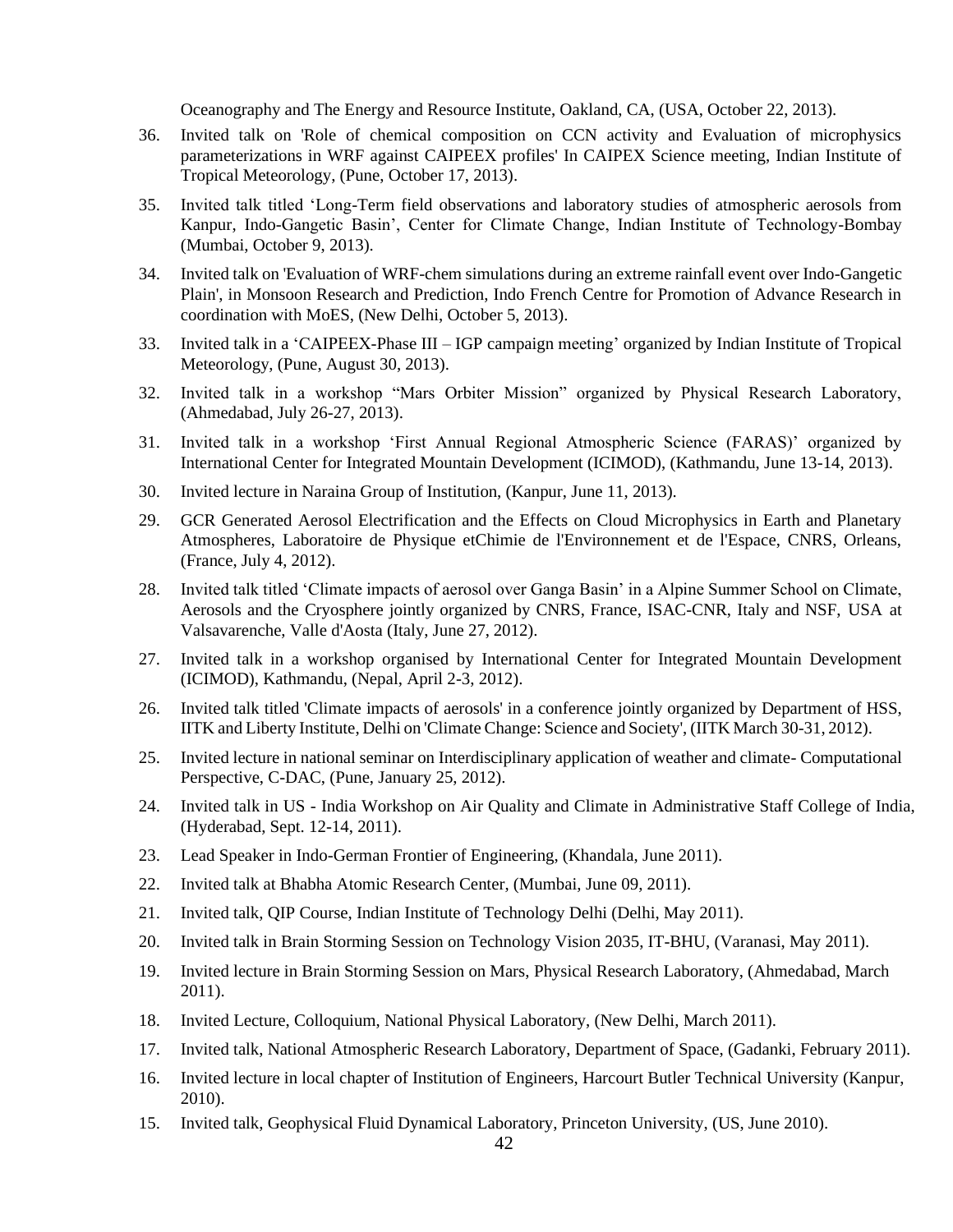- 14. Invited lecture, Planetary Exploration Program of ISRO, Physical Research Laboratory, (Ahmedabad, May 2009).
- 13. Invited Colloquium, Physical Research Laboratory, (Ahmedabad, May 2009).
- 12. Lead Speaker, Third Indo-US Frontier of Science (Agra, March 1-4, 2009).
- 11. Invited Lecture at Aryabhatta Research Institute of Observational Sciences (ARIES), (Nainital, October 2008).
- 10. Lecture at Air Force Administrative College, (Coimbatore, December 2007).
- 9. Five lectures delivered at the Winter School on Modeling of Planetary Atmospheres organised by Physical Research Laboratory, (Ahmedabad, January 2007).
- 8. Invited seminar at Center for Climate System Modeling, The University of Tokyo, (Japan, July 2006).
- 7. Invited talk in Department of Chemical Engineering, Institute of Technology, (Banaras Hindu University, Varanasi, February 2006).
- 6. Invited talk in workshop on Nanoparticle Aerosol Science and Technology (NAST): Emerging Trends and Priorities (IIT Mumbai, December 2005).
- 5. Invited lecture at Center for Atmospheric and Oceanic Sciences, IISc, (Bangalore, September 2005).
- 4. Five invited lectures in the 4th PG course on Space and Atmospheric Science of CSSTEAP (Center for Space and Technology Education in Asia and Pacific), (Physical Research Laboratory, Ahmedabad, July 2005).
- 3. Invited seminar given at Aeronomy Laboratory National Oceanographic and Atmospheric Administration, (Boulder, US, June 2004).
- 2. Academic Staff College, Banaras Hindu University (Varanasi, March 2004).
- 1. Invited lecture in local chapter of Institution of Engineers, Harcourt Butler Technical University (Kanpur, January 2004).

## **Undergraduate Projects Thesis**

- 5. A study of effects of black carbon on cloud microphysical properties using a two-dimensional cloud model (2007-2008).
- 4. Retrieval of aerosol organic carbon (2006-2007).
- 3. Parameterization of collision efficiency between of electrically charged aerosol particles and cloud of droplets (2005-2006).
- 2. Numerical investigation of Atmospheric Fogs (2004-2005).
- 1. Comparison of satellite derived aerosol parameters with ground measured data over gangetic basin (2002-2004).

## **Running Projects**

- 12. Central Pollution Control Board Creation of Secretarial Support at IIT Kanpur 2022-2024
- 11. Clean Air Fund Integrated online air pollution monitoring and decision support system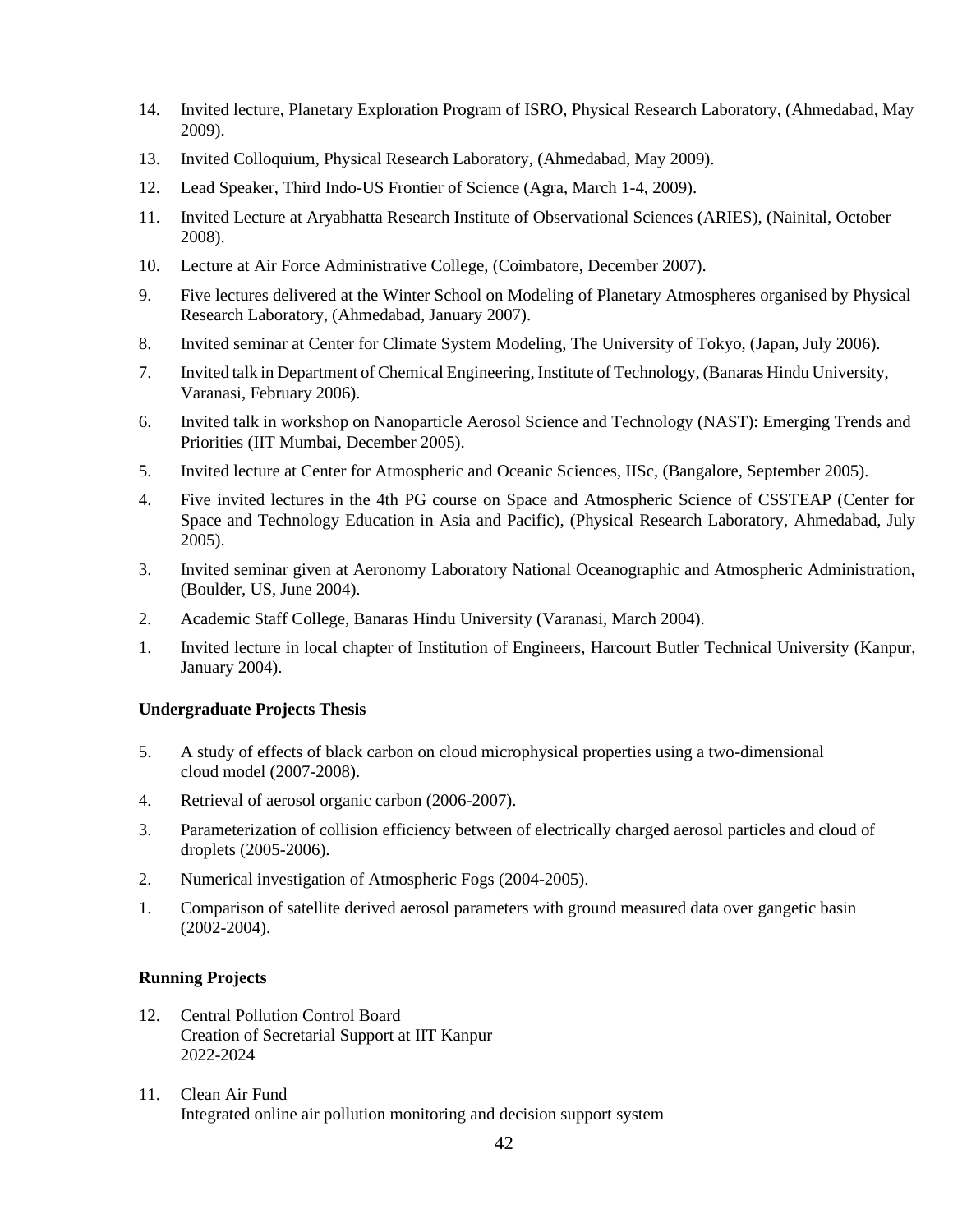2021-2022

- 10. New Venture Fund Development of air quality modeling decision support tools for policy-makers 20213-2022
- 9. Ericsson India Pvt. Ltd. Large-Scale Multicity Dense Urban Iot Real-Time Air Quality Monitoring Networks in India, 2021-2023
- 8. Maharashtra Pollution Control Board Ambient Air Quality and Atmospheric Haze Condition in Mahul Area, 2021-2021
- 7. Duke University Building Capacity to Improve Air Quality in South Asia: Reducing PM2.5 through Low Cost Sensor Network Driven Policy Decisions, 2020-2023
- 6. National Health Systems Resource Centre Evaluation of Pradhan Mantri Ujjawala Yojana (PMUY) in 6 States of India, 2020-2022
- 5. Swiss Agency for Development and Cooperation Contribution to Research for Clean Air Project in India, 2020-2024
- 4. Maharashtra Pollution Control Board Technical assessment of low-cost sensor based PM2.5 and PM10 monitoring network in Maharashtra, 2020-2022
- 3. Central Pollution Control Board (CPCB) Delhi Air Quality Experiment: A Paradigm Shift in Source Apportionment, 2019-2021
- 2. Indo-US Science & Technology Forum (IUSSTF) Streaming Analytics over Temporal Variables from Air quality Monitoring (SATVAM), 2017-2022
- 1. Board of Research in Nuclear Sciences (BRNS), Mumbai, Bhabha Atomic Research Centre (BARC), Mumbai (Department of Atomic Energy), Joint project Studies on aerosol behaviour under severe accident conditionsin the context of Indian Nuclear Reactors by setting up of National Aerosol Facility 2015-2018 (extended upto December 2021)

## **Completed Projects**

- 37. Department of Biotechnology Joint Research project on Delhi Air Pollution: Health aNd Effects (DAPHNE) 2017-2021
- 36. Bloomberg Philanthropis Pilot of Low-Cost Sensor Technologies in Mumbai-IIT Kanpur in Collaboration with Maharashtra Pollution Control Board and Bloomberg Philanthropies, 2020-2021
- 35. Devic Earth Private Limited Testing and eficacy of pure skies under different conditions of temperature humidity wind speed and distance, 2020-2021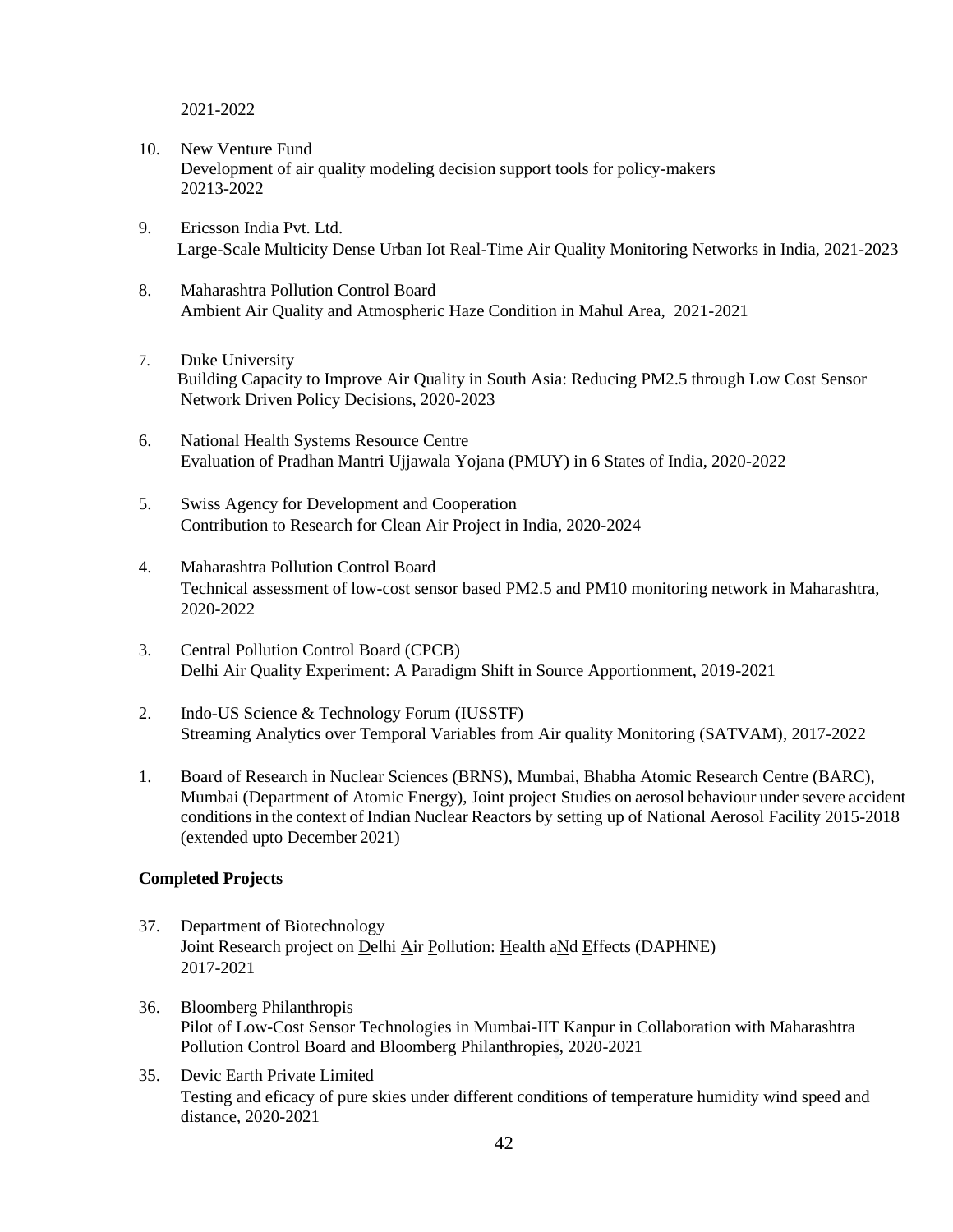- 34. Centre for Study of Science Technology and Policy (CSTEP) Source Apportionment Studies –Analysis of Samples, 2021-2021
- 33. National Aeronautics and Space Administration TIGERZ 2008-2021
- 32. Shakti Sustainable Energy Foundation A Network of Technical Institutions as knowledge Partner of NCAP, 2019-2021
- 31. Ericsson India Pvt. Ltd. Real time Atmos Air Quality Monitoring with NB-IoT Network, 2019-2021
- 30. Uttar Pradesh State Government Comprehensive Agriculture Information System, 2019-2020
- 29. Centre for Study of Science Technology and Policy (CSTEP) Source Apportionment Studies –Analysis of Samples, 2019-2020
- 28. Science and Technology Facilities Council (STFC) Thermal infrared technologies for supporting environmental assessment and decision making in the Ganges Basin, 2018-2020
- 27. Department of Science and Technology (DST) Indo-UK joint project on Towards an integrated approach for assessing the impact of climatic stresses on agriculture and the exchange of greenhouse gas on the Indo-Gangetic Plain, 2017-2020
- 26. Respirer Living Sciences Private Limited Measurement and Calibration of Air Quality Monitors in 10 cities of India, 2018-2020
- 25. Indian Space Research Organization (ISRO-GBP) Environmental Observatory, 2007-2019
- 24. BP India Services Private Limited India Air Pollution Study for BP, 2018
- 23. Ministry of Earth Sciences (MoES) Indo-UK joint project on South Asian Monsoon: Monsoon Dynamics and thermodynamics from the land surface through convection to the continental-scale (INCOMPASS), 2015-2018 (extended upto 2019)
- 22. Georgia Institute of Technology (GIT) Crowd sourcing water quality: Using mobile technology and rapid microbiological tests to assess drinking water risks in rural India, 2016-2017
- 21. United States Agency for International Development NSF-PIRE collaboration: Developing Low-Carbon Cities in India: Focus on Urban Infrastructures, Public Health, Climate Risks and Vulnerability, 2013-2016
- 20. Indo-UK Ministry of Earth Sciences and Natural Environmental Earth Sciences South Asian Precipitation: A Seamless Assessment SAPRISE, 2011-2016
- 19. Bhabha Atomic Research Centre (BARC) Experimental Evaluation of Aerosol Behavior Relevant to Indian Nuclear Reactors, 2013-2016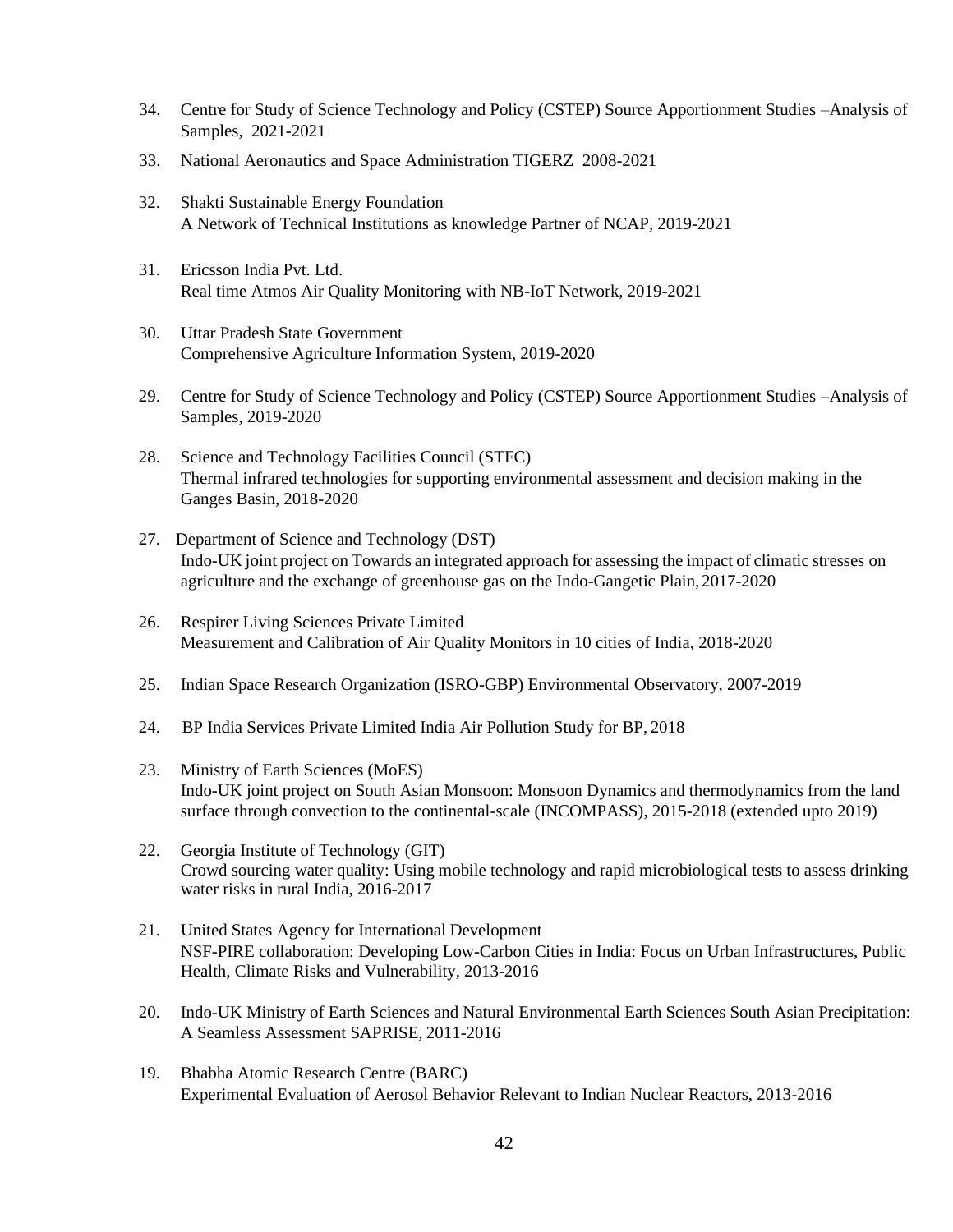- 18. Department of Science and Technology Modelling Relative Impact of Aerosol and LULC Changes on Regional Climate of Ganga Basin 2013- 2016
- 17. Ministry of Human Resource Development (MHRD) Building a Novel System for Soot: Measurement, Toxicity Assessment and Source Identification 2014-2015
- 16. Finnish Meteorological Institute (FMI) Black and Brown Carbon Influence on Climate Change in India from Local to Regional Scale 2014-2015
- 15. Regional Resources Center for Asia and the PACIFIC (A Centre for Sustainable Development, collaborating with UNEP) Atmospheric Brown Clouds (ABC), 2012-2013
- 14. Ministry of Earth Sciences Cosmic Rays-Cloud-Climate Conundrum: Can Ion-Aerosol Near-Cloud Mechanism Explain the Observed Correlations? 2011-2014
- 13. Board of Research in Nuclear Sciences (BRNS) Measurement of aerosol and liquid droplet size distributions and validation of aerosol and droplet microphysical models, 2010-2013
- 12. Indo-French Centre for the Promotion of Advanced Research (IFCPAR) Development of a Non-Hydrostatic Finite-Volume Icosabehral Model for Regional/ Global Climate Simulation and Weather Forecast, 2009-2012
- 11. Indo-US Science and Technology Forum Atmospheric Haze: Adverse impacts on Glaciers and Cultural Heritage in Indian, 2009-2012
- 10. Indian Space Research Organization-Geosphere Biosphere program (ISRO -GBP) Long term variation of Aerosol black carbon over Kanpur region, 2005-08
- 9. Department of Science & Technology Impact of anthropogenic aerosols on cloud microphysics, 2007-2010
- 8. Indian Space and Research Organization (ISRO) Understanding the Role of Cosmic Ray Induced of Total Solar Eclipse in 2009-10, 2009-2010
- 7. Indian Space Research Organisation Modeling and parameterization of microphysical and optical properties of mixed-phase clouds over Indian subcontinent, 2007-2009
- 6. Indian Railways (MHRD) Laboratory Investigations of Fog Microphysical Properties, 2005-2008
- 5. Indian Space Research Organization (ISRO)-RESPOND Program, Government of India Effects of Ionization Rate Variation on Aerosol and Cloud Microphysical properties 2003-2006
- 4. Department of Science & Technology Aerosol Optical Properties over Kanpur Region, 2003-2006